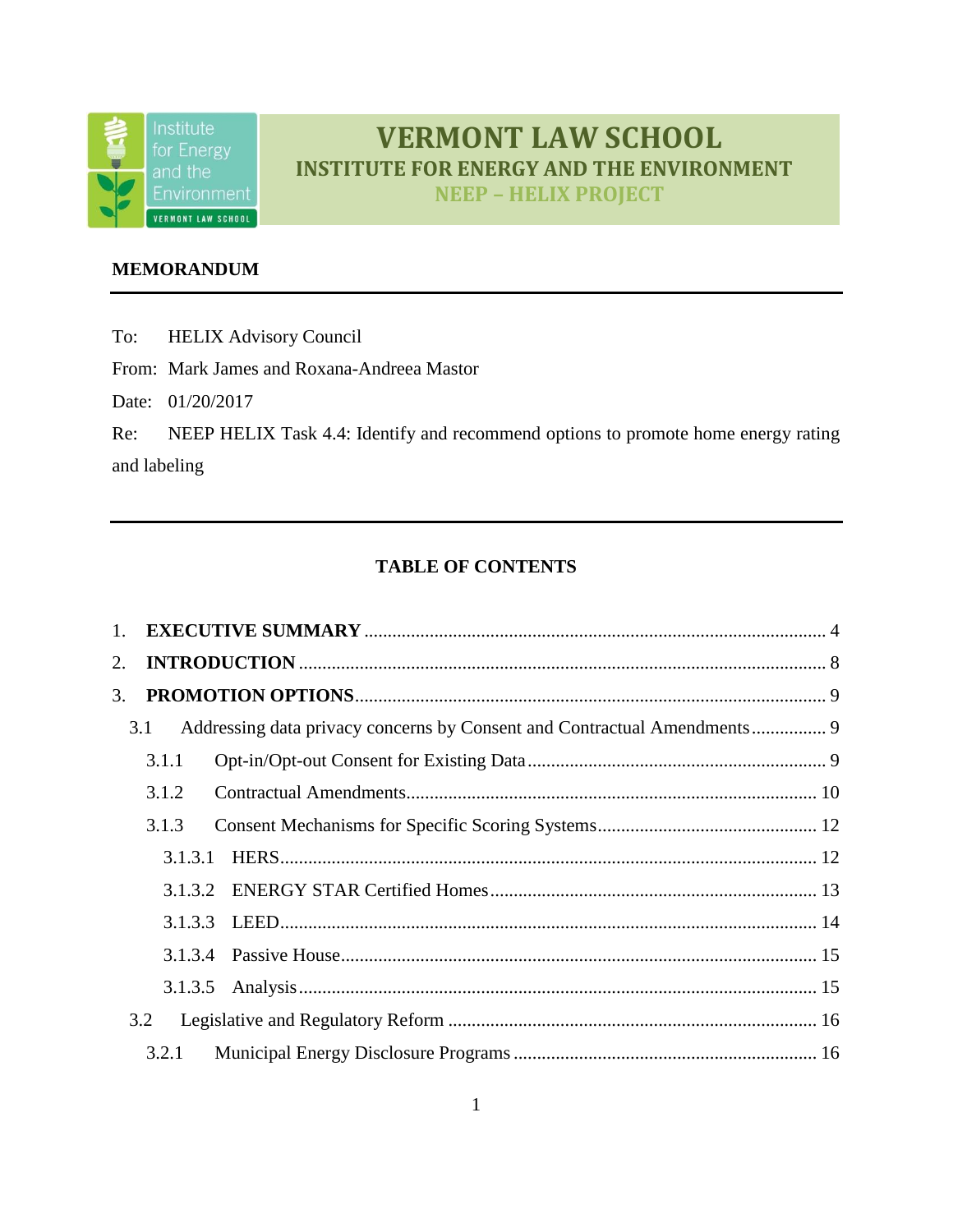| 3.2.1.1 |                                                                            |    |
|---------|----------------------------------------------------------------------------|----|
|         |                                                                            |    |
|         |                                                                            |    |
|         |                                                                            |    |
|         |                                                                            |    |
|         |                                                                            |    |
|         |                                                                            |    |
|         |                                                                            |    |
| 3.2.2   |                                                                            |    |
| 3.2.2.1 |                                                                            |    |
| 3.2.2.2 |                                                                            |    |
| 3.2.2.3 |                                                                            |    |
| 3.2.2.4 |                                                                            |    |
| 3.2.2.5 |                                                                            |    |
| 3.2.2.6 |                                                                            |    |
| 3.2.2.7 |                                                                            |    |
| 3.2.2.8 |                                                                            |    |
| 3.2.3   |                                                                            |    |
| 3.2.3.1 |                                                                            |    |
| 3.2.3.2 |                                                                            |    |
|         |                                                                            |    |
|         |                                                                            | 39 |
|         |                                                                            |    |
|         |                                                                            |    |
|         |                                                                            |    |
|         |                                                                            |    |
|         | 3.2.3.3 NEEP HELIX States Analysis of applicable Building Energy Codes  45 |    |
|         |                                                                            |    |
|         |                                                                            |    |
|         |                                                                            |    |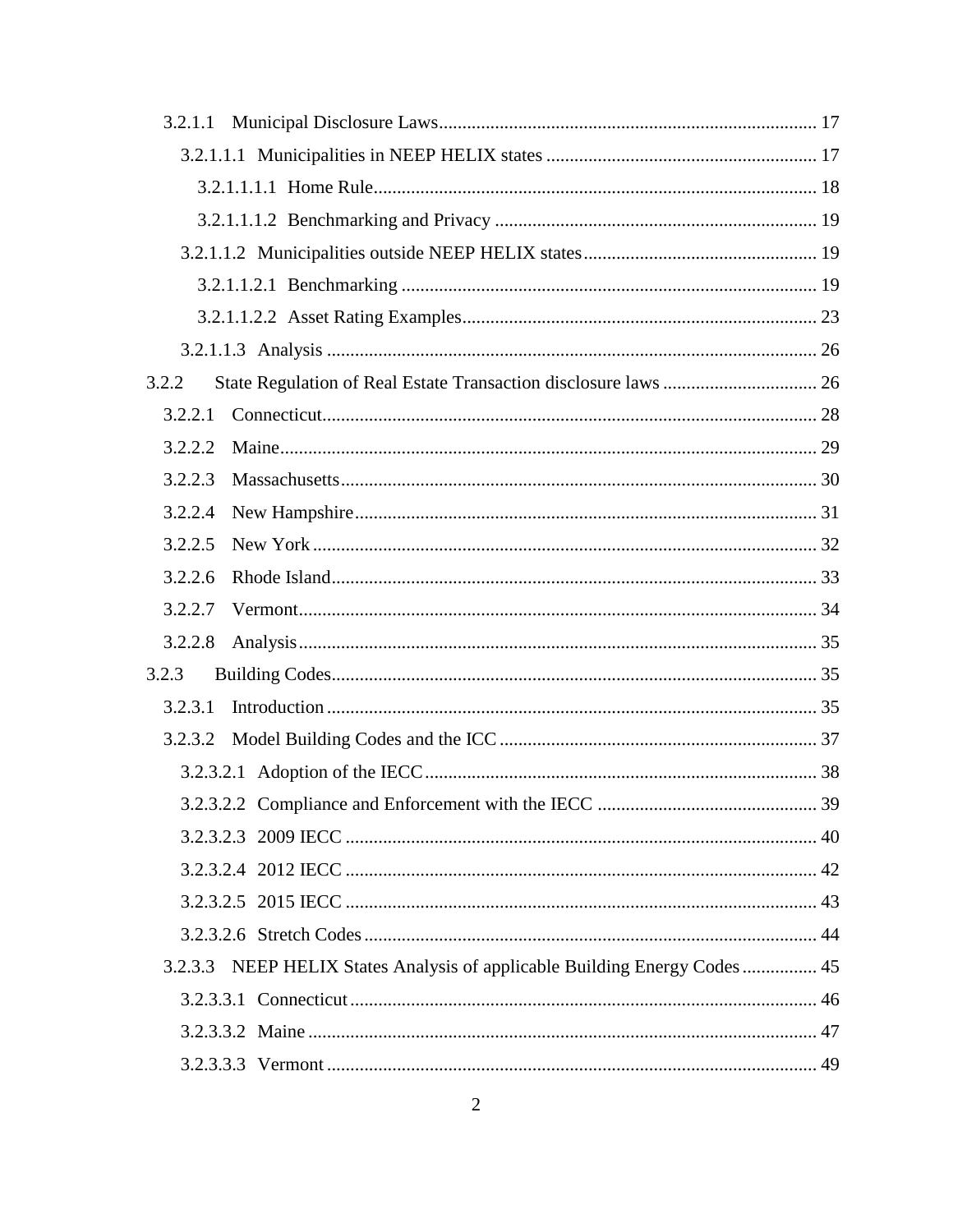| 3.3            |  |
|----------------|--|
| 3.3.1          |  |
| 3.3.2          |  |
| 3.3.2.1        |  |
| 3.3.2.2        |  |
| 3.3.2.3        |  |
| 3.3.3          |  |
| 3.3.3.1        |  |
| 3.3.3.2        |  |
| 3.3.4          |  |
| 3.3.4.1        |  |
| 3.3.4.2        |  |
| 3.3.5          |  |
| $\overline{4}$ |  |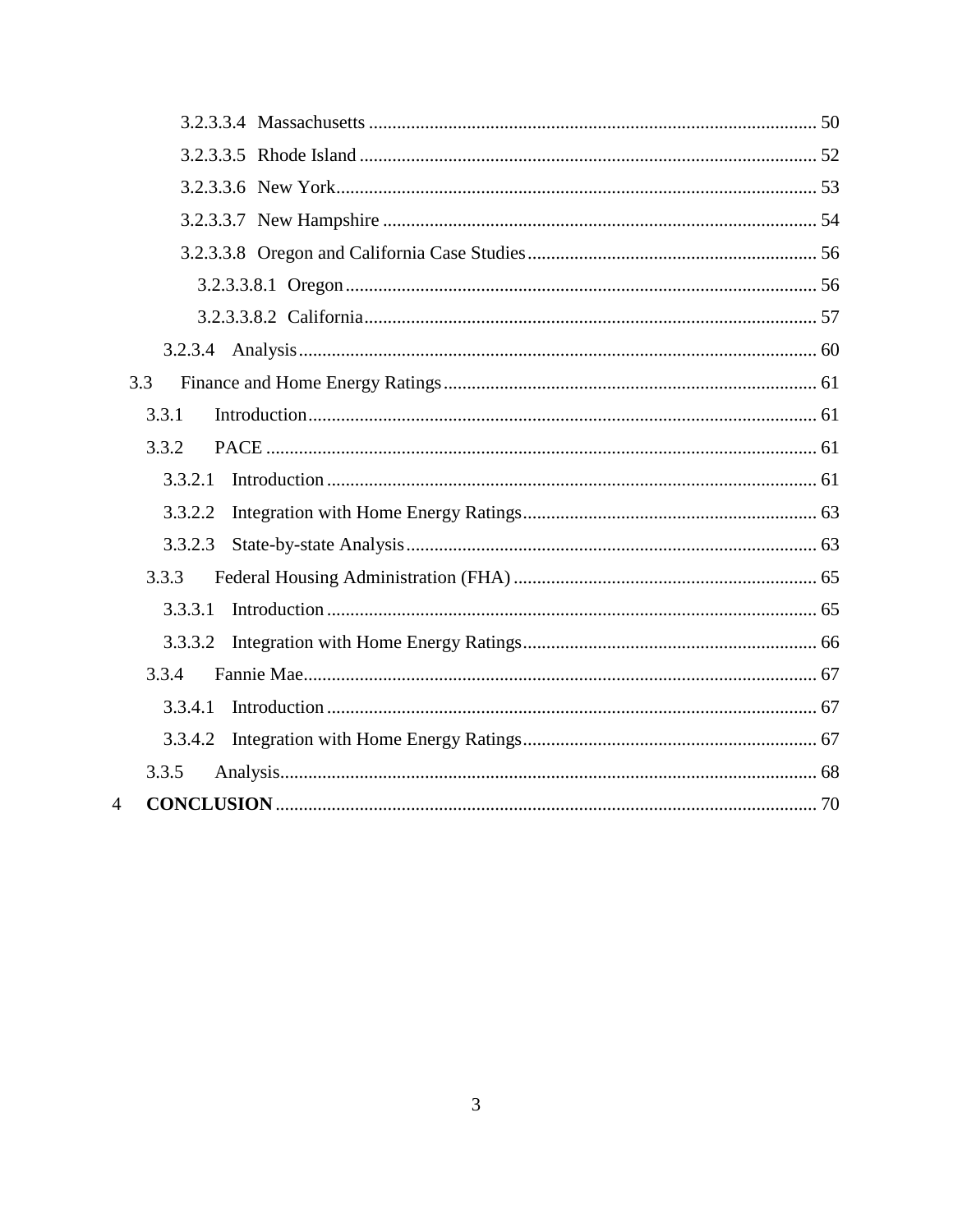## <span id="page-3-0"></span>**1. EXECUTIVE SUMMARY**

The following key findings stand out from the analysis undertook in this Memorandum on options to promote energy rating and labeling:

#### **I. Addressing data privacy concerns by Consent and Contractual Amendments:**

- Obtaining consent to input home energy ratings into HELIX is a key step to building the profile of the database. Our research reveals that the method to obtain consent from homes with existing ratings differs from the method that will be deployed to obtain consent from homes that will be rated in the future.
	- o Homes with existing scores HES, HERS, and Energy Star will need to be re-contacted to gain their approval to populate their rating through HELIX.
	- o For homes that will be scored in the future, consent clauses should be inserted in the contractual arrangement between the assessor and the customer to allow for the rating to be uploaded into HELIX.
	- o Homes rated using the LEED or Passive House standards may not require the solicitation of additional consent as they appear to already include consent mechanism within their standard contract.

#### **II. Legislative and Regulatory Reform:**

- Most municipal energy disclosure ordinance and by-laws are focused on benchmarking energy consumption in large commercial and multi-unit residential buildings.
- NEEP HELIX states are home rule states which gives municipalities the power to enact regulations without getting the approval of the state legislature. Other jurisdictions have used this power to require mandatory disclosure of assetbased rating systems in real estate transactions and new home construction. NEEP HELIX states have not followed this path although they have the power to do so.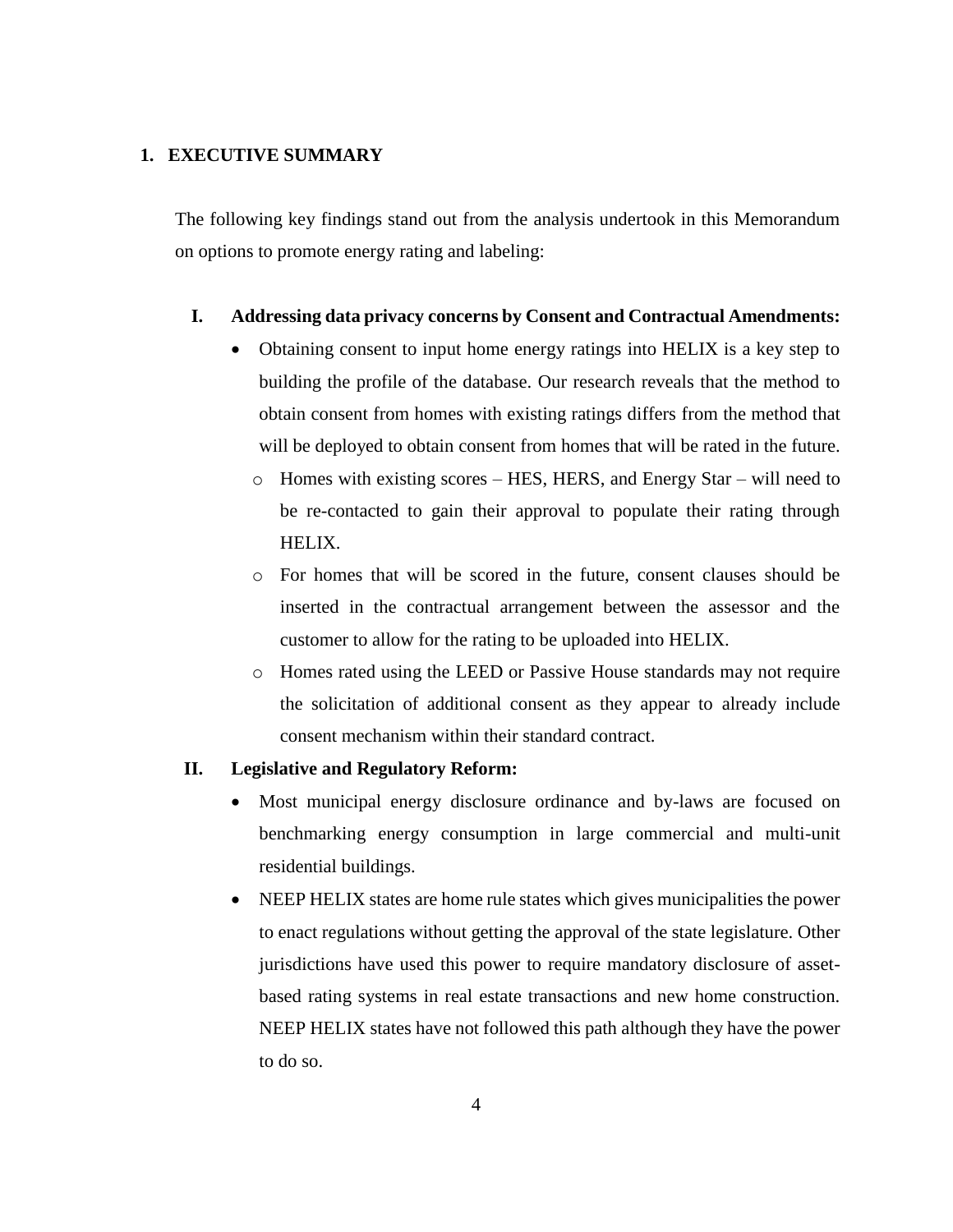- The pathways exist to make home energy ratings a standard fact disclosed in residential real estate transactions. However, the pathways differ from state to state and there is no single method available for inserting home energy ratings into real estate transactions. Every state requires the seller to disclose material facts or defects to the buyer or prospective buyer. Some states legislated the content and structure of the disclosure forms while other states rely upon voluntary disclosure forms.
- The key to unlocking enhanced rates of disclosure appears to be educating consumers so that home energy ratings are something that will affect the valuation of the property and thus be considered a material fact.
- NEEP HELIX project states uniformly have adopted a statewide baseline of International Code Council (ICC) provisions for building energy efficiency standards. Vermont and Massachusetts have uniform stretch codes that allow alternative compliance in a particular way. The other states all allow some deviation from the base code (with New York being the most procedurally thorough), but determining what alternative to apply is up to the individual municipalities with the state itself providing little guidance.
- Two NEEP states with static stretch codes (Vermont and Massachusetts) implement it using HERS indexes as an alternative compliance measure. Also, the states that have adopted 2015 IECC (Vermont, Massachusetts and New York) have in their provisions reference to an Energy Rating Index (ERI) that is used for compliance purposes. Within the ERI scope, the most used compliance system is HERS.
- Most of the states and jurisdictions do not expressly state in their state energy code that compliance can be achieved using HERS. Instead, most of the NEEP HELIX states use a more comprehensive and reaching formulation referring to any approved energy efficiency rating system that could produce the same results. Therefore, even if HES is not expressly included as a compliance mechanism it could be easily enforced under these general provisions. What is more important is the fact that HES can be used not only at the compliance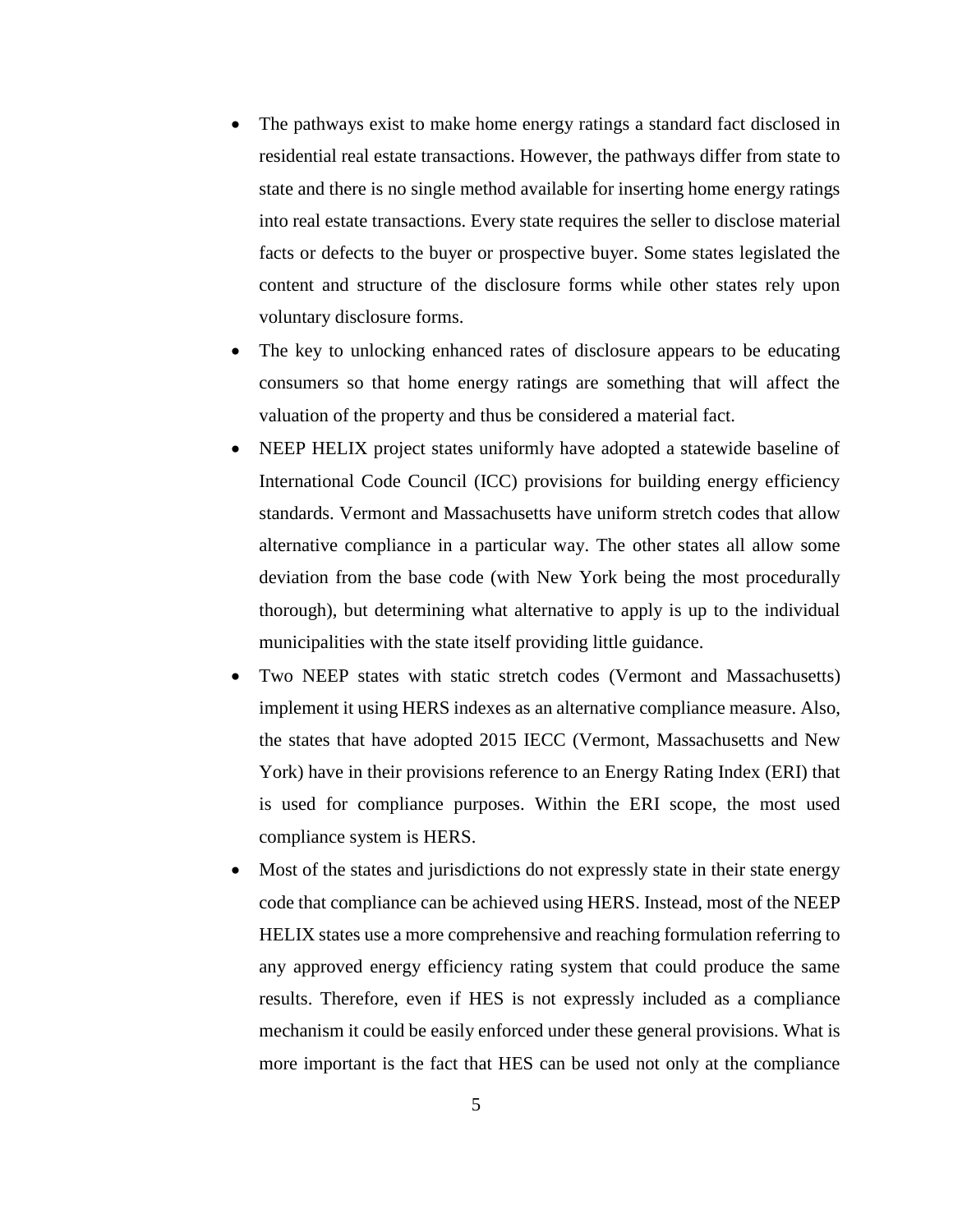phase but also at the enforcement phase, therefore at all stages in the building process.

## **III. Finance and Home Energy Ratings**

- The requirements to qualify for loans/mortgages/taxes is different for each of PACE, Fannie Mae and FDH.
- PACE does not require the borrower to do a home energy assessment to qualify for the loan. However, recent guidelines adopted by the DOE reinforce the opinion that an assessment is always the recommended option. Also, PACE residential seems to be not as widespread available across states. This is important for both the use of PACE and the promotion of HES since in order to be eligible for a PACE loan, the building must be in a local jurisdiction where the state, city, or county has passed a resolution to participate in a PACE program.
- In respect to Fannie Mae and FHA loan and mortgage programs, the borrower is expected and required to do a home energy assessment in order to qualify for the loan that will be used for energy improvement.
- Under FHA EEH policy, the borrower is provided also with an incentive to buy or refinance a house with a HES score of 6 and above or is provided with funds to bring the house to a level of 6 or higher. The policy signals to lenders that they can use the HES as a proxy for expected utility costs. Also, FHA allows financing properties with existing PACE loans.
- Under HomeStyle Energy loan with Fannie Mae, the borrower is required to do home energy assessment. Also, the borrower is provided with an incentive to buy or refinance a house with a HES score of 6 and above or is provided with funds to bring the house to a level of 6 or higher. An Energy Report is not required for payoff of PACE loans, instead requires alternative documentations.
- There are several financing options that already serve as a path towards promotion of the use of home energy assessments. It would also be preferable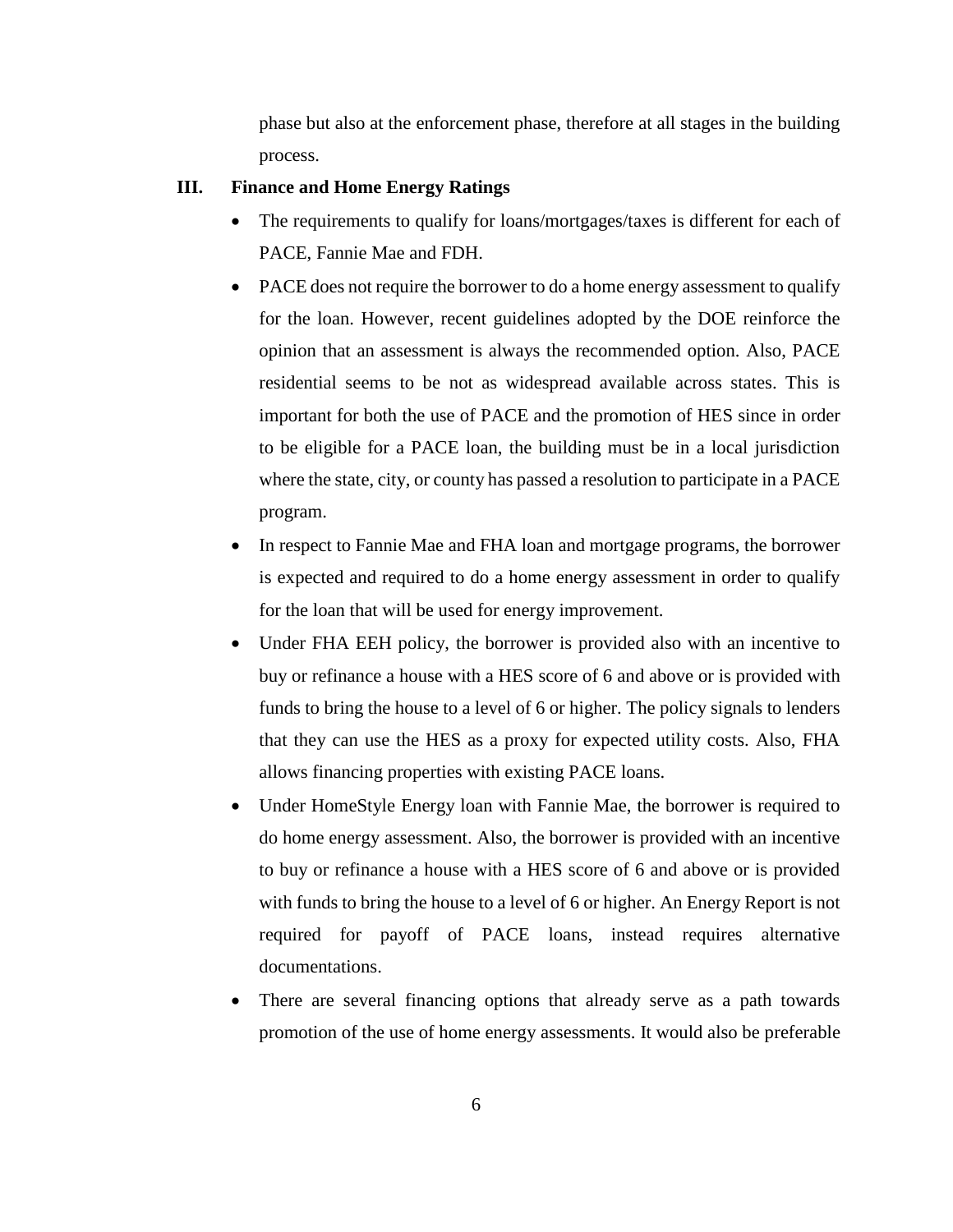if PACE would enjoy a more widespread application and would introduce the home energy assessment as a mandatory requirement for obtaining a loan.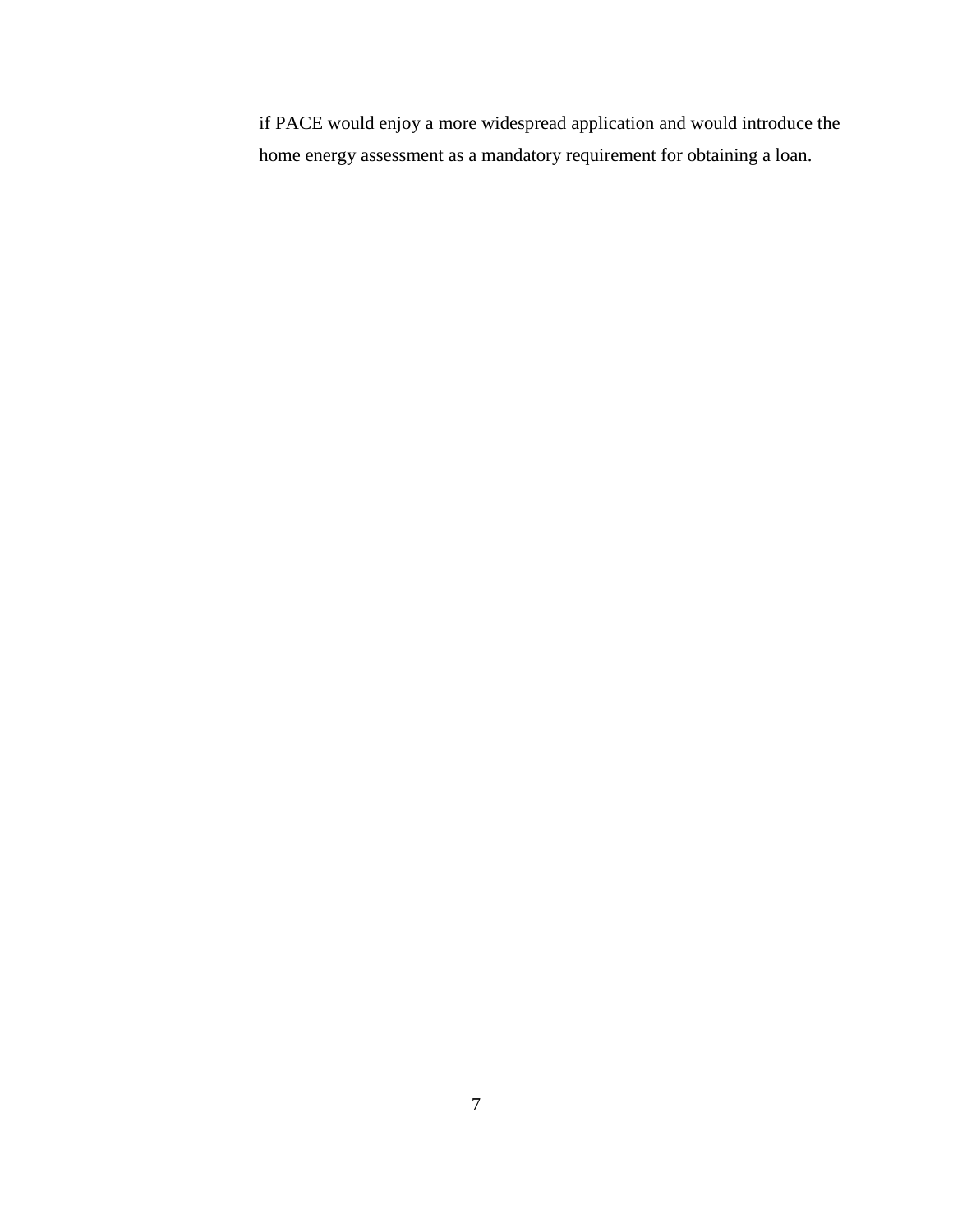# <span id="page-7-0"></span>**2. INTRODUCTION**

In this memorandum, we will address what we consider some of the most important avenues to achieve progress and promotion of HES: (1) acquiring consent and amending contractual clauses; (2) legislative and regulatory reform; (3) financing and home energy ratings.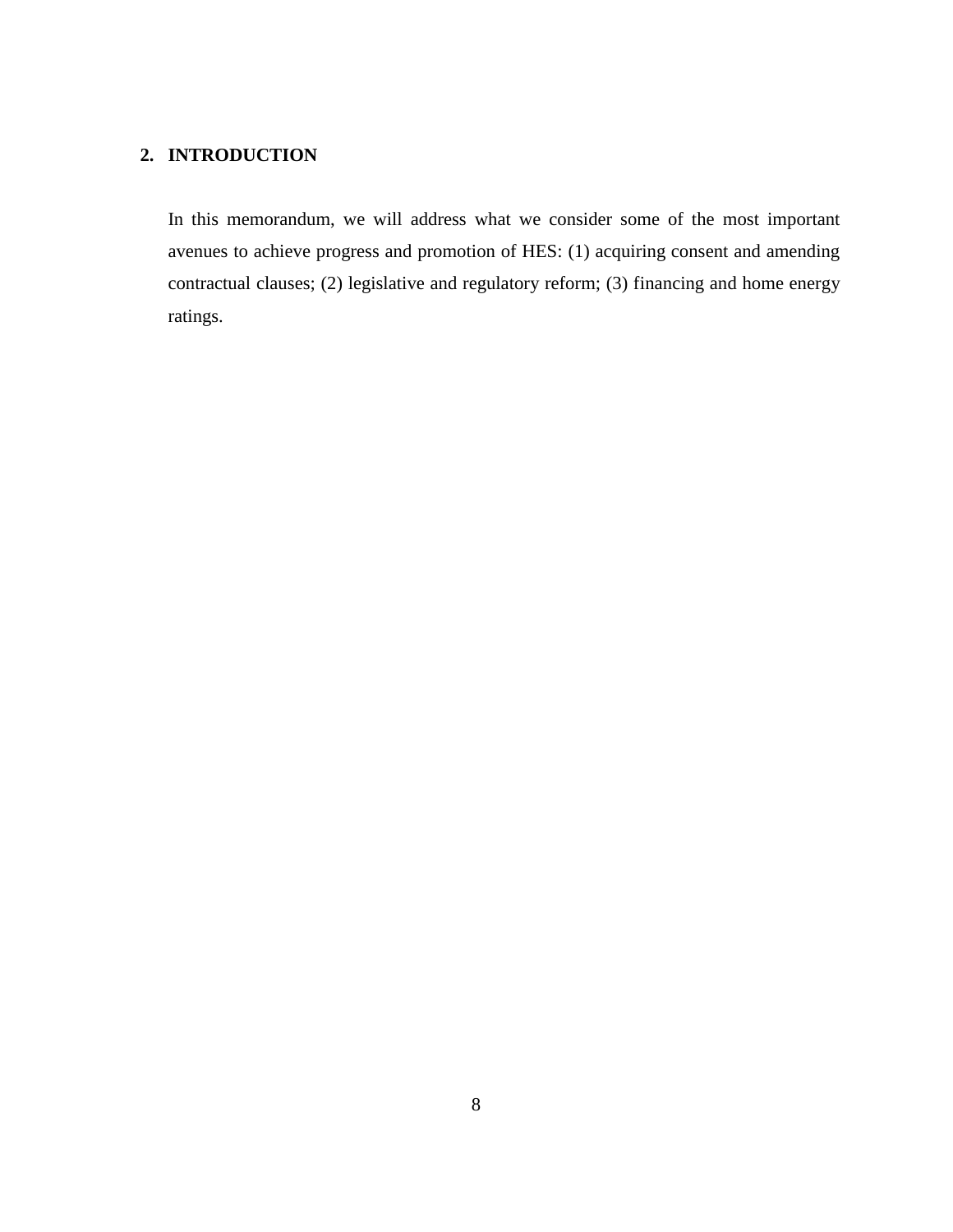#### <span id="page-8-1"></span><span id="page-8-0"></span>**3. PROMOTION OPTIONS**

#### **3.1 Addressing data privacy concerns by Consent and Contractual Amendments**

In obtaining consent and amending contracts the following timeline and types of progress in HES implementation and application should be taken into consideration:

- o Customers that already have a HES and have implemented it (the avenue here is looking at the contracts in place and *obtaining consent* after the fact)
- o Customers that have a HES and are in the process of implementing it (although the score is done, *obtaining consent* and contacting the homeowner should be explored through the implementation of the recommendations)

o Customers that will contract for a HES (*amend the contracts* from the beginning) In the following we will explore modalities for obtaining consent and amending the contracts.

#### <span id="page-8-2"></span>**3.1.1 Opt-in/Opt-out Consent for Existing Data**

Obtaining permission to include existing or in-progress home energy ratings in HELIX will require contacting the homeowner to seek their consent. The two main consent mechanism options are opt-in and opt-out.

Opt-in consent requires an affirmative choice from the customer to share their data. The customer gives the data holder (such as the utility, state agency, other third-party or the DOE) the authority to share the data with another third party, affirmatively signaling their permission and agreement with the consent clause. Customers who do not respond to the opt-in consent request may have to be re-contacted using a different consent mechanism, e.g., a letter included with a monthly statement.

Opt-out consent creates a default setting in which all customers agree to share their data unless they choose to not participate in the data sharing program. If the customer does not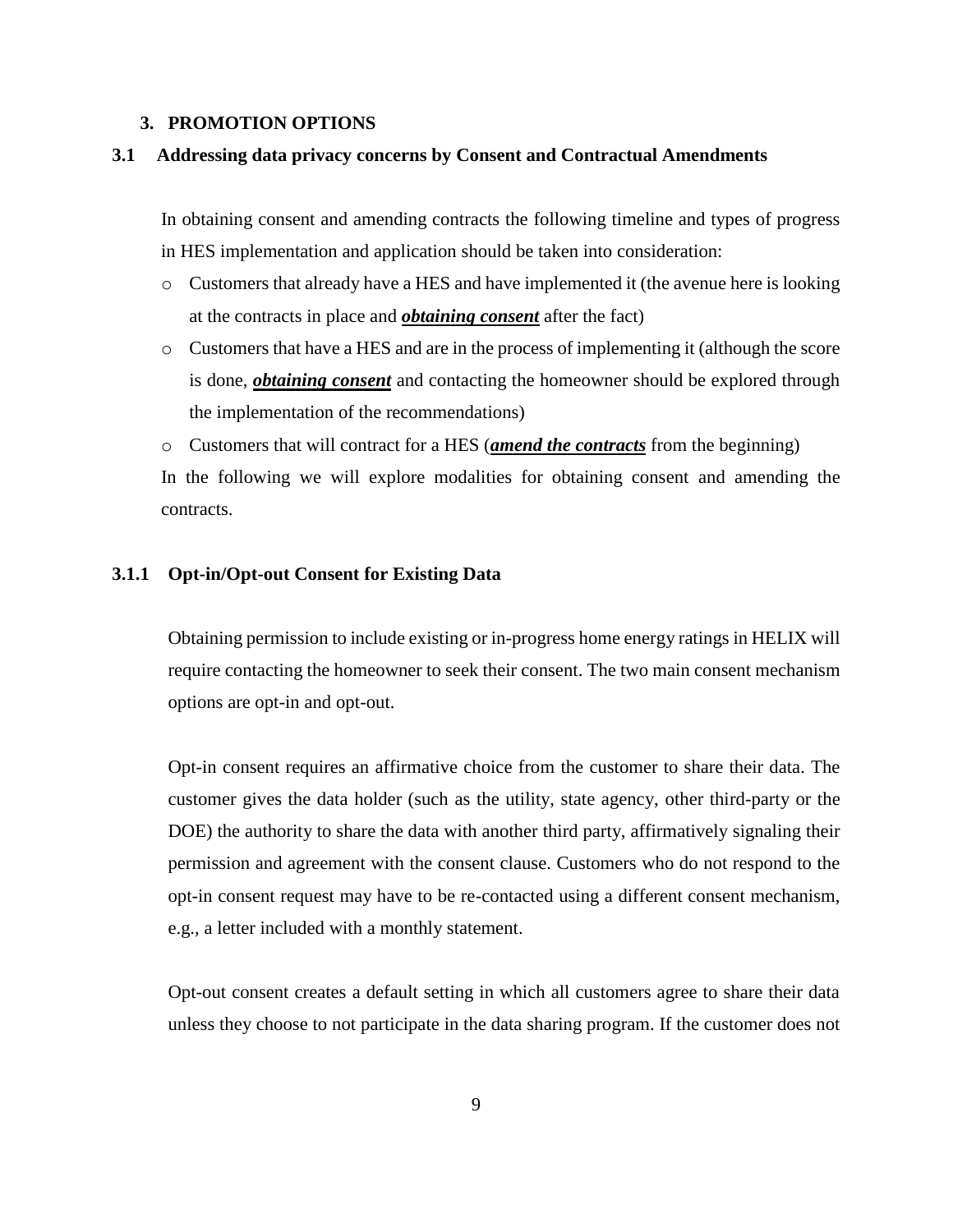object, then their information, which is held by a utility, state agency, third-party or DOE, will be shared according to the terms written in the consent clause.

Consent will be given to the entity holding the data**.** Obtaining customer consent is a multistep process for addressing the data access, data privacy, data management, and liability concerns of each party. An opt-in approach will likely result in lower participation rates, but data-holding entities may prefer the higher level of transparency associated with the opt-in approach.

Regardless of the communication mechanism, several particulars will need to be included in the correspondence:

- o Clearly identify the entities sharing and receiving the data.
- o Include liability release for the data sharing entity.
- o Disclose why the data is being collected:
	- To auto-populate MLS listings; and
	- To establish a basis for valuation of the customer's residence.
- o Explain how the data will be collected and turned over.
- o Explain any data protection protocols that will be used to manage access to the data and protect the data from unauthorized usage. $<sup>1</sup>$ </sup>

## <span id="page-9-0"></span>**3.1.2 Contractual Amendments**

Contractual amendments will be necessary to gain consistent access to future sources of data and to reduce barriers to moving data into HELIX. Contractual amendments can happen in two ways: by changing the language in or inserting new clauses (opt-in/opt-out) in the contracts between the parties that contain reference to data access and privacy. Clauses will utilize either opt-in or opt-out language, as discussed in the strategy above. The consent clause must provide an explicit description of what the data will be used for and how its use will be restricted to protect customer privacy. Clauses should clarify that

 $\overline{a}$ 

 $1$  LBNL – PV Autopop Roadmap, p.56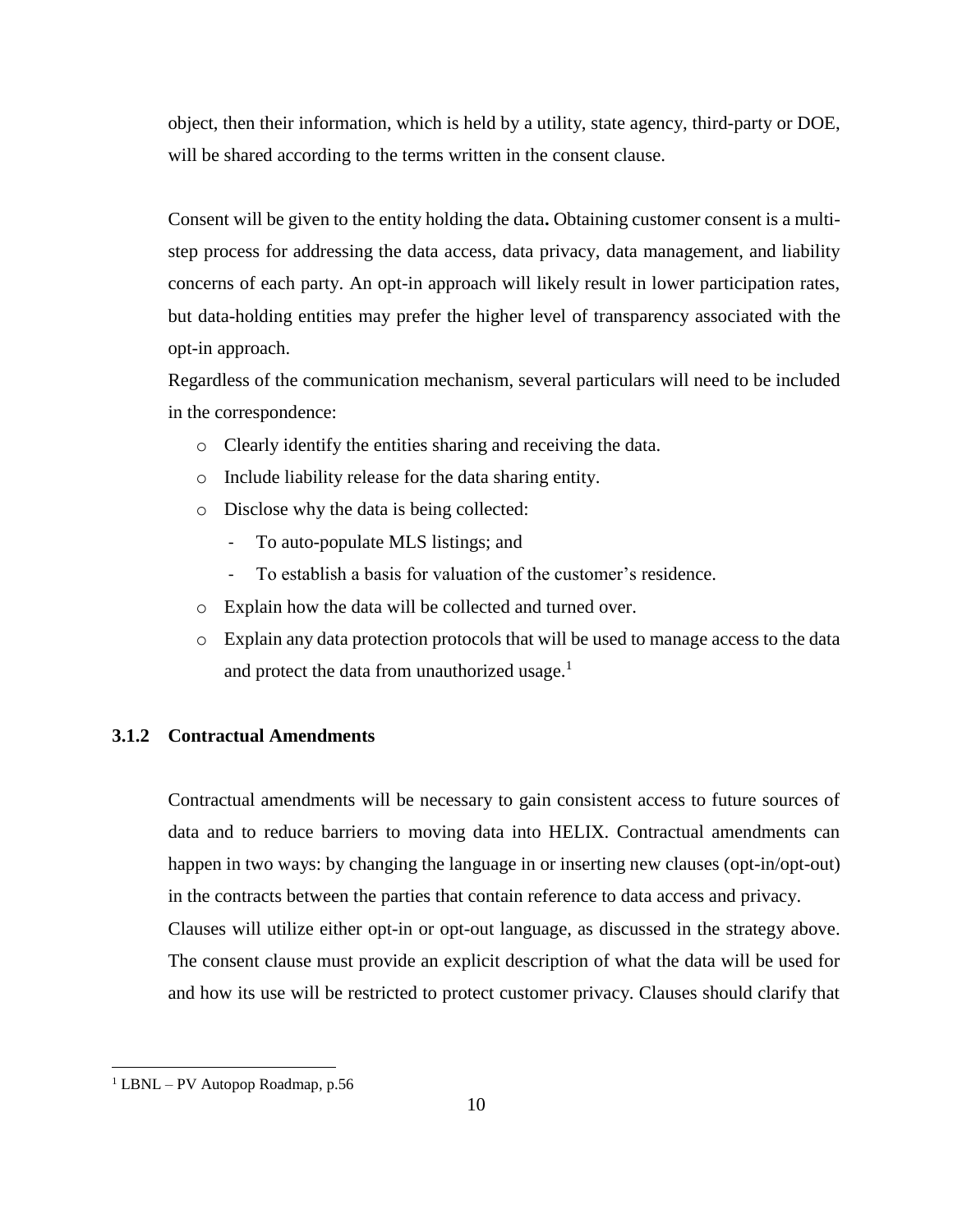the goal is to form the HELIX database and share data with the MLS or additional data syndicators like real estate portals.

The HES assessment process offers multiple potential data collection points as the customer interacts with their utility and other third parties. Potential points of contact include:

- o DOE Partnership Agreement concluded with the state Partners
- o Partnership Implementation Plan submitted by the Partner to DOE
- o Amending the Partners Code of Ethics and/or Standards of Practice and/or Client Bill of Rights and/or Rating Program policies and Procedures. A document that Assessors must comply with.
- o The contracts (if any) concluded between the Assessors and the Customers for the purposes of offering the HES

o

Each point of contact represents an opportunity to insert a clause that will facilitate the collection and sharing of the HES data. Each point of contact should be assessed for its ability to deliver accurate and complete data sets. What is of greater importance is to address all the point of contact, because each step of offering the HES assessment has its own contractual and data privacy clauses.

Sample clauses are provided and could be altered for specific use by legal counsel:

*"The customer hereby consents to allow the collection and storage of the following specific data fields, namely [THE DATA FIELDS TO BE INSERTED] by its contractor [TO BE INSTERTED THE FUNCTION OF THE RESPECTIVE CONTRACTOR, WHICH WILL DEPEND ON THE CONTRACT THAT THIS CLAUSE IS INSERTED OR AMENDED] in order to be disclosed through accepted and secure methods of data transportation, for the specific purpose of publishing it on the HELIX database, which will auto-pop the local Multiple Listing Service (MLS). The authorized real estate data syndication partners do not make and do not have any claims of ownership or of proprietary rights in the data fields disclosed to them, and will use and protect the data in accordance with existing and*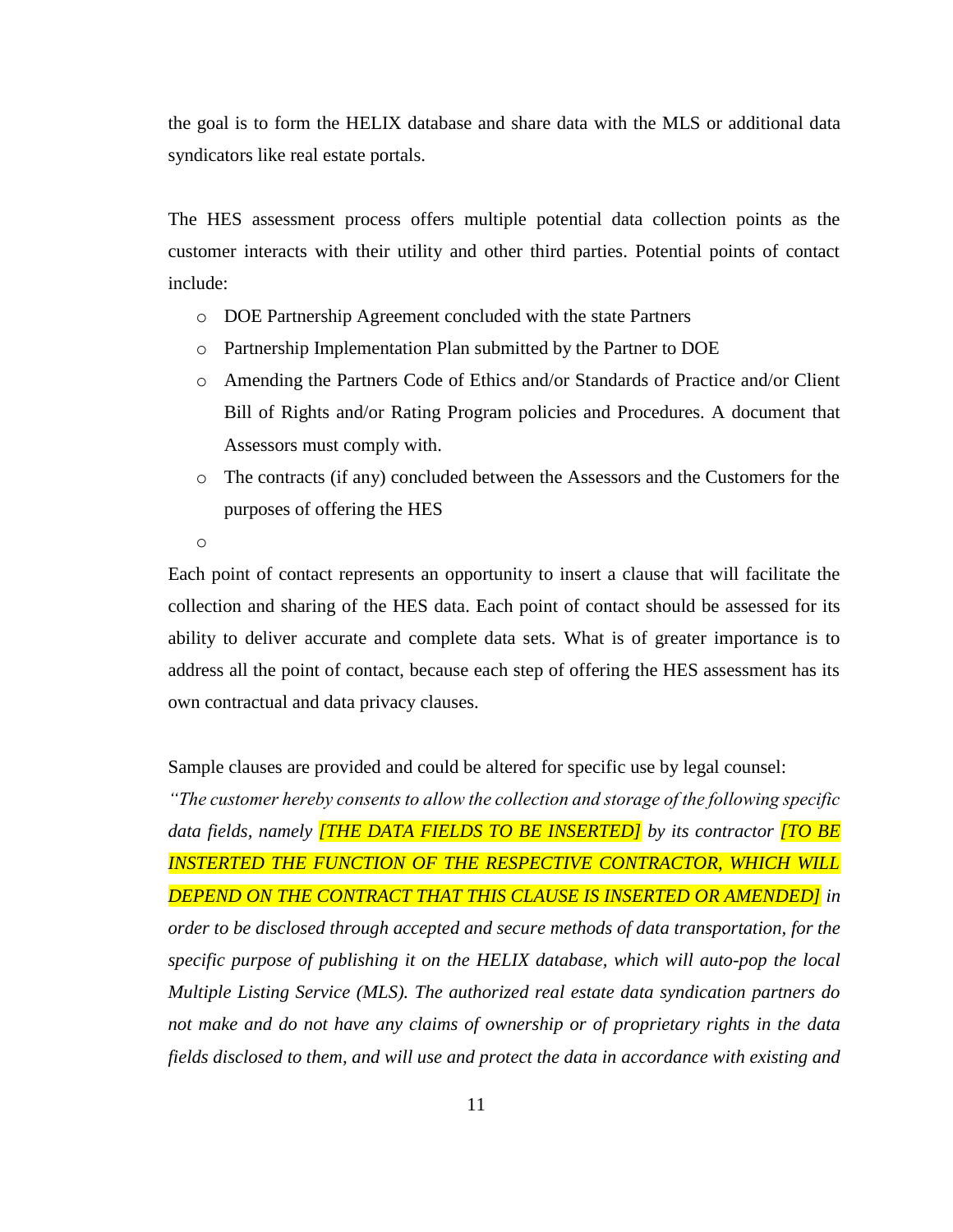*emerging best practices, national standards, and state and federal laws, privacy rules, and statutes. When the authorized real estate data syndication partners undergo a change in ownership, the contractor [TO BE INSERTED] is under no duty to notify the customer of this change in ownership, and the new owner is authorized to receive the specific data fields which will be used only for the specific purpose as agreed herein. However, the new owner receiving the data fields must notify the customer of the change in ownership. The customer acknowledges that the data fields, as listed above, will be shared on the HELIX database and used to auto-pop the respective MLSs, being shared also with authorized real estate data syndication partners. Absent express customer consent, any personally identifiable information provided by a customer to a Contractor [TO BE INSERTED] during and as a result of assessing the energy efficiency of its home by way of a home energy rating or labeling process, except as otherwise provided by law, is subject to a reasonable expectation by the customer that the information will be kept private. The customer does not authorize the data to be sold to or used for direct marketing purposes."*

## <span id="page-11-0"></span>**3.1.3 Consent Mechanisms for Specific Scoring Systems**

This section explores four other rating systems – HERS, ENERGY STAR, LEED, and Passive House - and identifies the presence or absence of existing contractual clauses that will require amendment to obtain customer consent. This section builds on the information compiled in the Task 4.1 Memorandum.

## <span id="page-11-1"></span>**3.1.3.1 HERS**

l

For HERS, it is the contractual relationships between the parties that establishes the privacy policies and disclosure requirements.<sup>2</sup> Accredited Home Energy Survey Providers must abide by the Rating and Home Energy Survey Code of Ethics<sup>3</sup> which governs the disclosure of customer rating information and prevents disclosure to third-

<sup>2</sup> Additional information on this topic can be found in Section 5.2 of the Task 4.1 Memo.

<sup>3</sup> http://www.resnet.us/professional/standards/ethics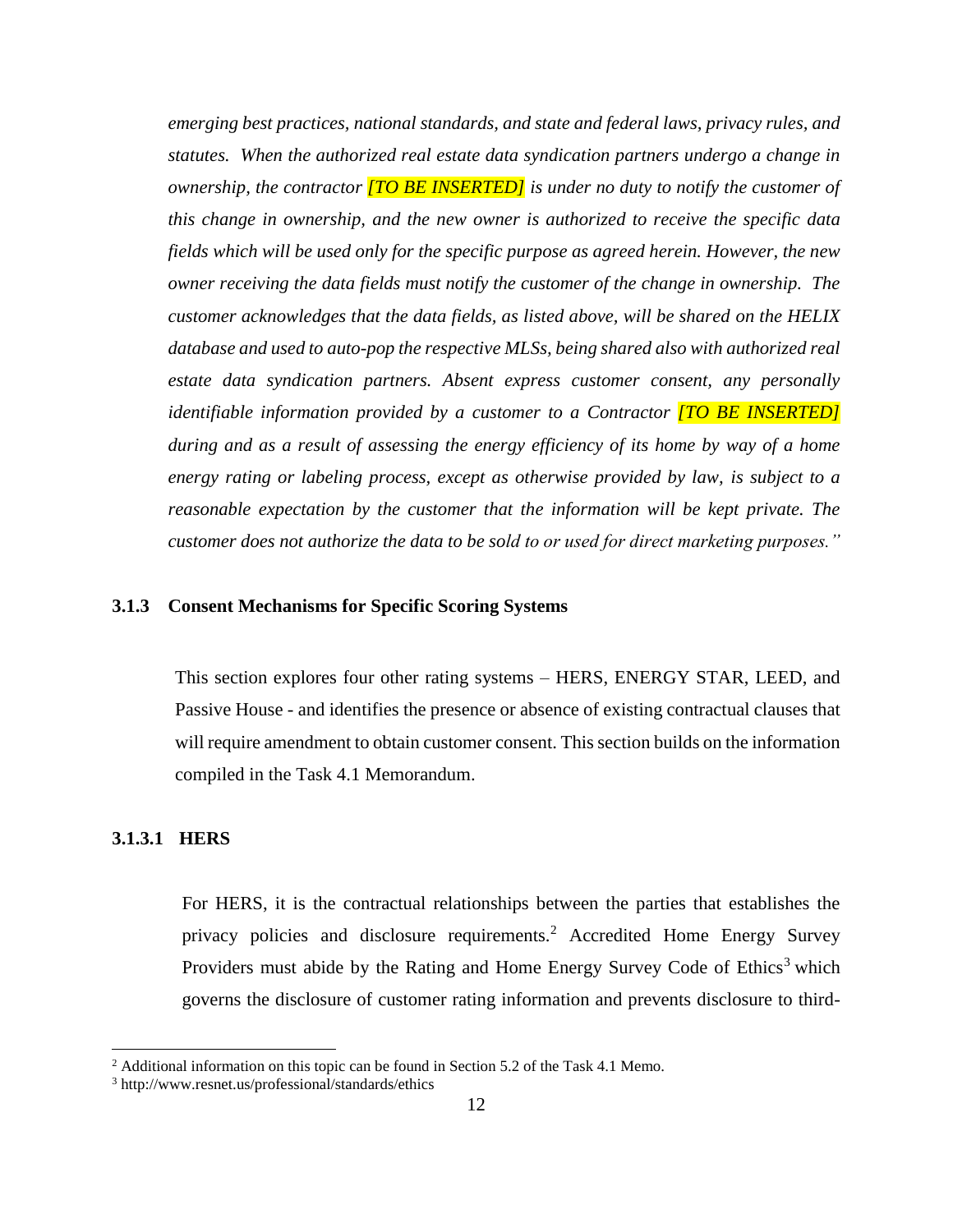parties without the customer's consent. The Code of Ethics states: *"Raters, Home Energy Survey Professionals or a rating organization shall not disclose information concerning the rating or home energy survey for a specific home to parties other than the client or the client's agent without the written permission of the client or the client's agent except to report to the Rating or Home Energy Survey Provider for the purposes of registration, certification or quality* assurance."<sup>4</sup> This contractual agreement does not prevent disclosure of the HERS index, however it does add the extra step of obtaining consent from past and future HERS recipients. Based upon the similarities between HES and HERS ethics standards, the same type of consent mechanism employed for existing HES rated homes will work for existing HERS rated homes.

## <span id="page-12-0"></span>**3.1.3.2 ENERGY STAR Certified Homes**

Obtaining consent from single-family ENERGY STAR Certified Homes should follow the same path as homes with a HES or a HERS index. ENERGY STAR program Raters uses RESNET HERS software and produce a HERS Index value.<sup>5</sup> To qualify as a Rater in the ENERGY STAR program, and individual must be: a) a certified Home Energy Rater, Rating Field Inspector, or an equivalent designation as determined by a Verification Oversight Organization such as RESNET; and b) have attended and successfully completed an EPA-recognized training class. Since Home Energy Raters seeking to participate in the ENERGY STAR Certified Homes Program must be certified RESNET,<sup>6</sup> it is logical to extend to the fact that they must also abide by the *Rating and Home Energy Survey Code of Ethics*. <sup>7</sup> As discussed above, RESNET trained individuals agree to not disclose customer information without obtaining customer consent.

 $\overline{\phantom{a}}$ 

<sup>4</sup> http://www.resnet.us/professional/standards/ethics

<sup>5</sup> https://www.energystar.gov/ia/partners/bldrs\_lenders\_raters/downloads/ES%20NPR%20v84%202015-12- 09\_clean\_508.pdf?59ec-c54c

<sup>6</sup> https://www.energystar.gov/index.cfm?c=bldrs\_lenders\_raters.nh\_rater\_step1

<sup>7</sup> http://www.resnet.us/professional/standards/ethics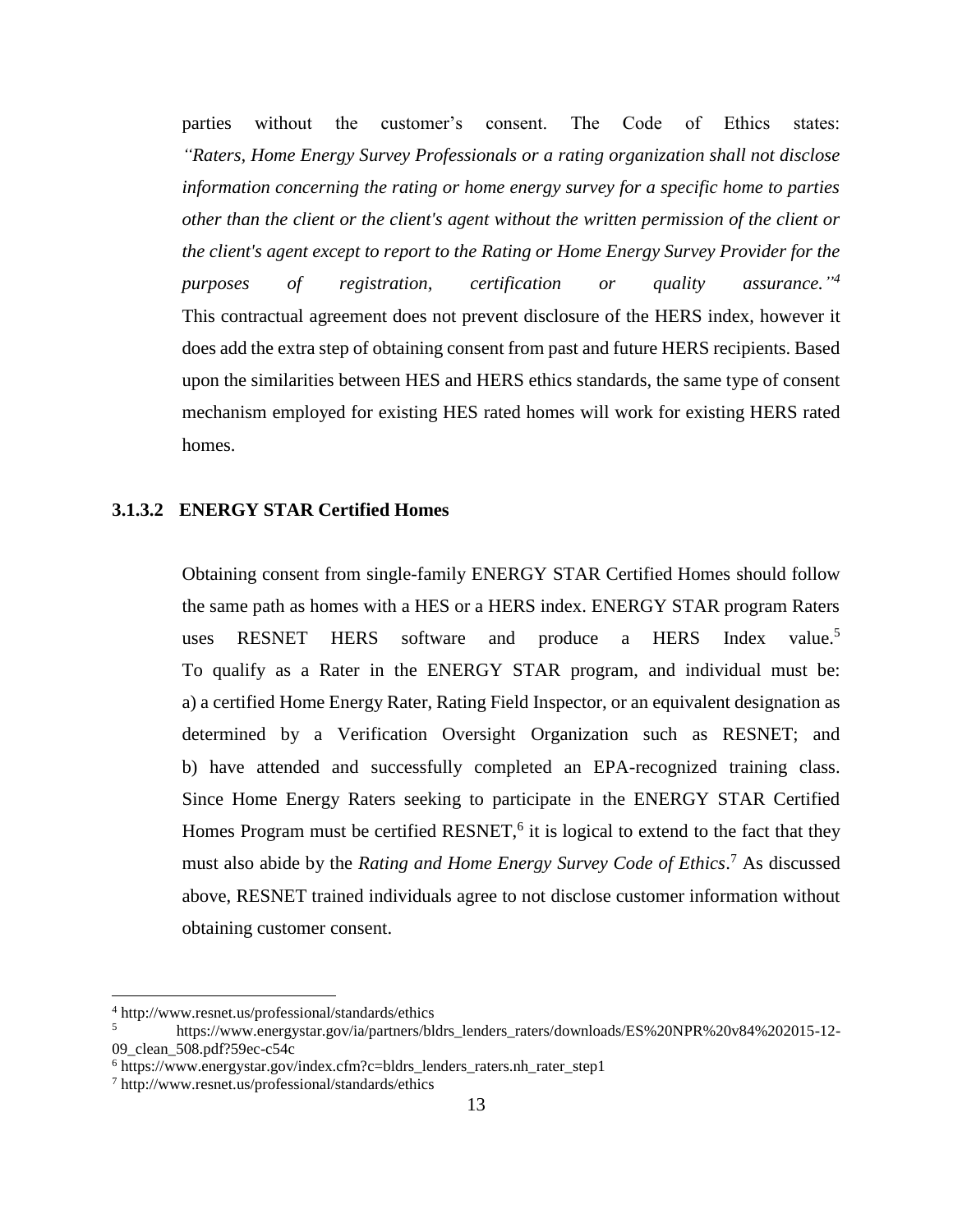## <span id="page-13-0"></span>**3.1.3.3 LEED**

Disclosing existing or future LEED ratings will not require obtaining customer consent as the residential home LEED ratings are, by default, considered "public" projects.<sup>8</sup> The U.S. Green Building Council, the LEED rating body, therefore includes residential LEED-certified homes in its public LEED project directory which is an open access, searchable directory.<sup>9</sup> Publicly available data elements may include project name, physical address, with link to Google map, date of registration, date of certification, certification level, total points earned, project scorecard, ACP (Alternative Compliance Path) selection, rating system and version, builder name, builder type, builder organization, gross square footage, total property area, and project type.<sup>10</sup> Project owners can opt out of the public disclosure LEED project directory by signifying a desire to be considered as a "private project" at the time of registration. Private projects are not authorized to utilize LEED certification  $logos.$ <sup>11</sup>

USBGC's Terms of Use, posted on its website, details its policy on disclosing information submitted to the organization. The policy states that *"[t]he submission of such information to Us shall in no way prevent the purchase, manufacture or use of similar products, services, plans and ideas by Us for any purpose whatever and We shall*  be free to reproduce, use, disclose and distribute the information to others without *restriction.*"<sup>12</sup> USGBC reserves the right to use project data for other purposes including the creation of case studies, media materials, and other features.<sup>13</sup>

The USGBC privacy policy facilitates disclosure of residential home certification information but it retains protections that will need to be addressed. All site content is deemed to be protected by applicable copyright and other intellectual property and

 $\overline{\phantom{a}}$ 

<sup>8</sup> http://www.usgbc.org/cert-guide/homes

<sup>9</sup> http://www.usgbc.org/projects

<sup>10</sup> http://www.usgbc.org/cert-guide/homes

<sup>11</sup> http://www.usgbc.org/cert-guide/homes

<sup>12</sup> http://www.usgbc.org/terms

<sup>13</sup> http://www.usgbc.org/cert-guide/homes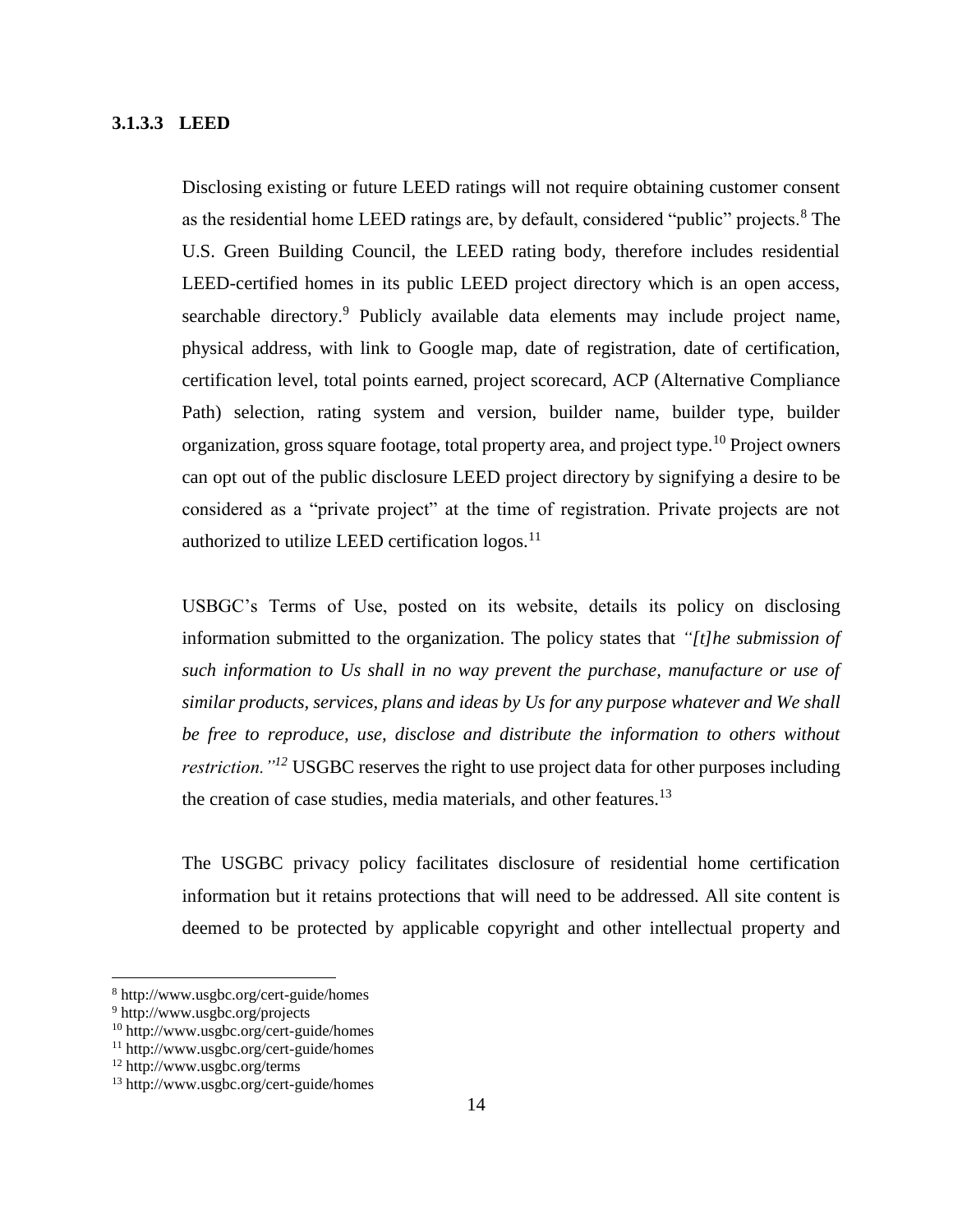proprietary laws. The content is owned by USGBC and cannot be used without their express written consent. The term "use" includes reproducing, displaying, distributing, redistributing, republicizing, and retransmitting.<sup>14</sup> USGBC does grant a limited, royaltyfree, nonexclusive, revocable license to individuals or entities seeking to use, reproduce, and/or display any portion of the rating system appearing on the website so long as permission, authorship and copyright are properly attributed to the USGBC. The boundaries of the limited license are unclear and it would be prudent to contact the USGBC and secure their approval for any use of the LEED rating system information.

## <span id="page-14-0"></span>**3.1.3.4 Passive House**

The Passive House public registry provides a list of single-family homes that have completed the Passive House certification process. The Passive House website does not provide the same external documents as the LEED website so there is uncertainty over how information is accumulated and managed and whether there is an active consent mechanism already built into the certification process.<sup>15</sup> Depending upon PHIUS' existing disclosure policies, or the absence of disclosure policies, obtaining consent might occur at the organizational level or it might require securing individual homeowner consent. Obtaining organizational consent would follow the LEED example while obtaining individual consent would follow the models developed for HES and HERS.

#### <span id="page-14-1"></span>**3.1.3.5 Analysis**

There is a division amongst the identified rating systems over which systems will require additional consent mechanisms to be inserted into the standard assessor-homeowner contract. The most popular rating systems, HERS and ENERGY STAR Certified Homes, share the same base RESNET program. Certified RESNET assessors are bound by a

 $\overline{a}$ 

<sup>14</sup> http://www.usgbc.org/terms

<sup>&</sup>lt;sup>15</sup> VLS reached out to PHIUS with questions about the public nature of the registry and disclosure policies and is awaiting a response.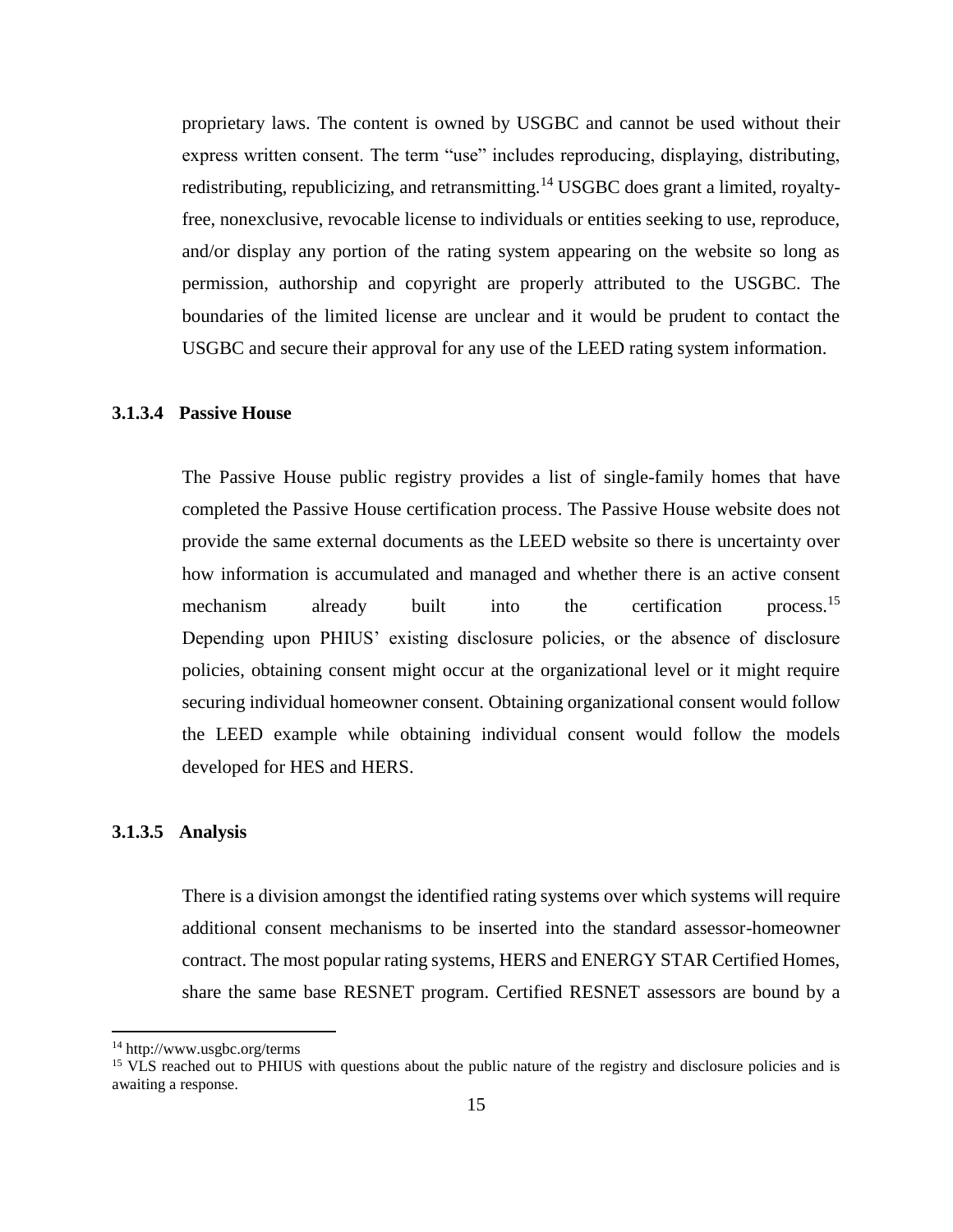Code of Ethics which prevents unauthorized disclosure of the information gathered during the assessment process. The LEED and Passive House rating systems rely upon the public nature of their databases to promote their products thus they have included consent mechanisms within the contracts with their customers. Obtaining consent from homes receiving either a HERS or ENERGY STAR Certified Homes assessment will follow a similar path to that of HES. Developing a strategy for re-contacting homes with existing ratings and inserting a clause into one or more of the contractual arrangements will allow for the collection of data gathered from future assessments.

#### <span id="page-15-0"></span>**3.2 Legislative and Regulatory Reform**

#### <span id="page-15-1"></span>**3.2.1 Municipal Energy Disclosure Programs**

This section examines the types of mandatory energy disclosure laws, regulations, and ordinances that have been implemented at the municipal level and the legal instruments used to implement them. The goal is to identify municipalities that are leading the efforts to increase energy disclosure and to identify key characteristics used to promote energy disclosure laws and policies.

Nationally, over a dozen cities and states have adopted energy disclosure policies for homes—and there's a big opportunity for more cities to follow their lead. Residential policies implemented so far require the disclosure of one of two types of energy assessment: an asset rating indicating a building's energy performance as it was constructed, as HES, or an operational rating detailing building energy consumption from past use, through benchmarking or the disclosure of utility bills or the energy efficiency characteristics of a building.<sup>16</sup> As will be demonstrated below, the most popular option is energy consumption benchmarking programs.<sup>17</sup>

 $\overline{\phantom{a}}$ 

<sup>16</sup> http://aceee.org/blog/2014/06/tracking-homes-energy-fitness

<sup>&</sup>lt;sup>17</sup> Energy disclosure is the process of using energy benchmarking to report certain energy metrics and make them publicly available. Energy disclosure laws that refer to energy benchmarking are referring to a process of collecting and analyzing data where utility data is used to indicate a building's baseline energy performance and compare that performance to other buildings.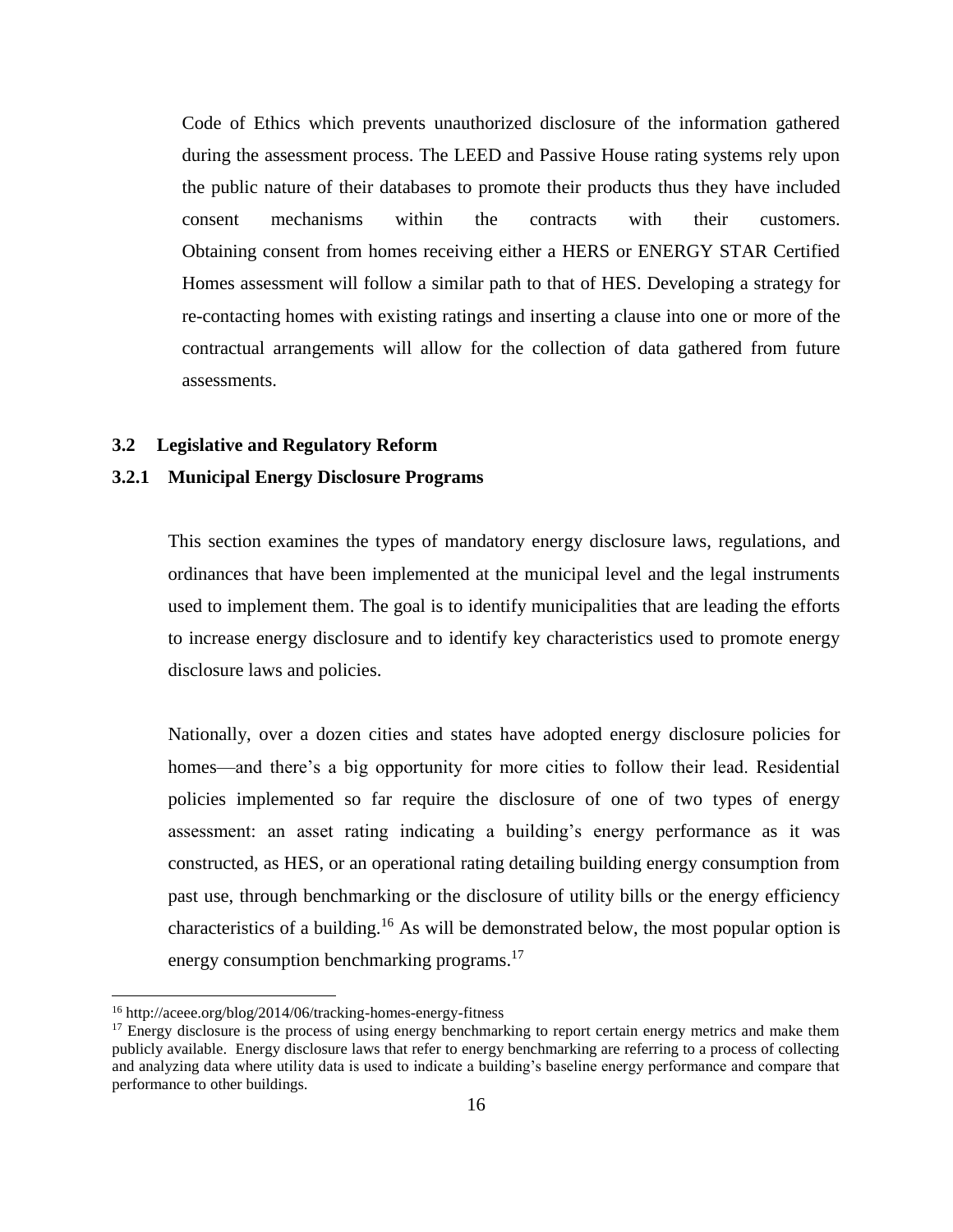#### <span id="page-16-0"></span>**3.2.1.1 Municipal Disclosure Laws**

Energy disclosure is a tool that helps to promote energy efficiency improvements across the buildings market. Some municipalities have enacted energy disclosure legislation.<sup>18</sup> Besides the Cities of Boston and New York, municipalities in NEEP HELIX states are lagging behind municipalities outside of NEEP HELIX states when it comes to comprehensive energy disclosure legislation. Chicago, IL; Minneapolis, MN; San Francisco, CA; Seattle, WA; and the District of Columbia have taken strong action on benchmarking energy disclosures for multi-unit residential buildings. These local governments are working with other key stakeholders to put in place systems that not only provide useful information at time of sale, but are viable in terms of implementation.<sup>19</sup>

#### <span id="page-16-1"></span>**3.2.1.1.1 Municipalities in NEEP HELIX states**

 $\overline{a}$ 

In Massachusetts, the City of Boston enacted the Building Energy Reporting and Disclosure Ordinance (BERDO) in 2013. Under BERDO, large- and medium-sized buildings are required to report their annual energy use.<sup>20</sup> BERDO primarily requires disclosure of operational rating information, but appears to require supplemental disclosure of asset rating information in the following language: "[non-city buildings] shall accurately report to the Commission *the previous calendar year's energy and water use of each building* and *other building characteristics necessary to evaluate absolute and relative energy use intensity*." <sup>21</sup> The City of Boston sees BERDO as a key component in its goal to reduce the city's greenhouse gas emissions 25% by 2020 under

<sup>18</sup> *FM Issue: Energy Disclosure,* Mar. 30, 2015[, http://facilityexecutive.com/2015/03/energy-disclosure/.](http://facilityexecutive.com/2015/03/energy-disclosure/)

<sup>19</sup> ACEEE, Scaling Up Energy Ratings, Labels, and Scores: Latest Trends to Promote Widespread Adoption, 2016, P.11-12

<sup>20</sup> *Building Energy Reporting and Disclosure Ordinance*, [http://www.cityofboston.gov/eeos/reporting/.](http://www.cityofboston.gov/eeos/reporting/)

<sup>21</sup> *An Ordinance Amending the Air Pollution Control Commission Ordinance in Relation to Reporting and Disclosing the Energy and Water Efficiency of Buildings* § 7-2.2(d), May 8, 2013, [http://www.cityofboston.gov/images\\_documents/Signed%20Ordinance\\_tcm3-38217.pdf](http://www.cityofboston.gov/images_documents/Signed%20Ordinance_tcm3-38217.pdf) (emphasis added).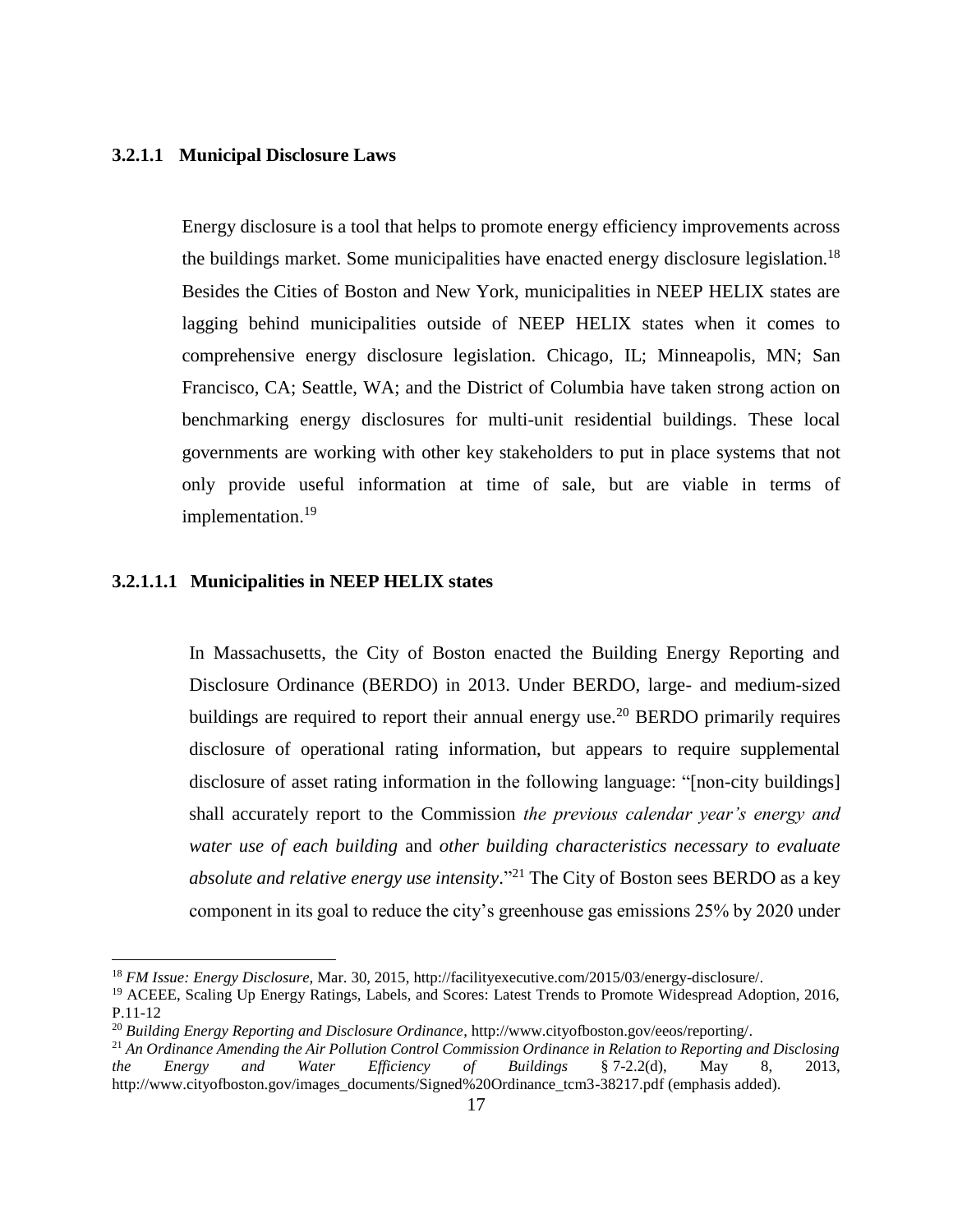its Climate Action Plan.<sup>22</sup> Accordingly, it appears that BERDO was streamlined by the City of Boston; however, the ordinance cites authority from "Article 89 of the Massachusetts Constitution, M.G.L. c.111, [and] s.31C."<sup>23</sup>

In New York State, the City of New York has one of the most comprehensive energy disclosure regimes in the country. New York's Local Law 84 requires owners of large buildings to benchmark their energy and water consumption.<sup>24</sup> Thus, the City of New York approaches disclosure from an operational rating perspective. Building data is entered annually in the U.S. Environmental Protection Agency's Energy Star Portfolio Manager software.<sup>25</sup>

## <span id="page-17-0"></span>**3.2.1.1.1.1 Home Rule**

l

Both Boston and New York City were exercising local government powers in states that have home rule ensconced in their constitutions.<sup>26</sup> Home rule states devolve a range of decision-making rights from the state to the local governments. In Massachusetts, Article 89 of the Constitution grants the people of every city and town the right of self-government in local matters. Boston used this authority and paired it with M.G.L. c. 111 s. 31C which allows for towns and cities to regulate and control atmospheric pollution.<sup>27</sup> In New York State, Article IX of the State Constitution grants extensive decision-making rights to local governments.<sup>28</sup> New York City used its existing planning authority to develop its energy benchmarking and energy disclosure  $laws.<sup>29</sup>$ 

<sup>22</sup> *Building Energy Reporting and Disclosure Ordinance*, [http://www.cityofboston.gov/eeos/reporting/.](http://www.cityofboston.gov/eeos/reporting/)

<sup>23</sup> *An Ordinance Amending the Air Pollution Control Commission Ordinance in Relation to Reporting and Disclosing the Energy and Water Efficiency of Buildings* § 7-2.2(a), May 8, 2013, [http://www.cityofboston.gov/images\\_documents/Signed%20Ordinance\\_tcm3-38217.pdf.](http://www.cityofboston.gov/images_documents/Signed%20Ordinance_tcm3-38217.pdf) <sup>24</sup> *LL84: Benchmarking*, 2016, [http://www.nyc.gov/html/gbee/html/plan/ll84.shtml.](http://www.nyc.gov/html/gbee/html/plan/ll84.shtml)

<sup>25</sup> *LL84: Benchmarking*, 2016, [http://www.nyc.gov/html/gbee/html/plan/ll84.shtml.](http://www.nyc.gov/html/gbee/html/plan/ll84.shtml)

<sup>26</sup> http://www.nlc.org/build-skills-and-networks/resources/cities-101/city-powers/local-government-authority

<sup>&</sup>lt;sup>27</sup> https://malegislature.gov/Laws/GeneralLaws/PartI/TitleXVI/Chapter111/Section31C

<sup>&</sup>lt;sup>28</sup> https://www.dos.ny.gov/lg/publications/Adopting\_Local\_Laws\_in\_New\_York\_State.pdf

<sup>&</sup>lt;sup>29</sup> http://www.nyc.gov/html/planyc2030/downloads/pdf/ll84of2009\_benchmarking.pdf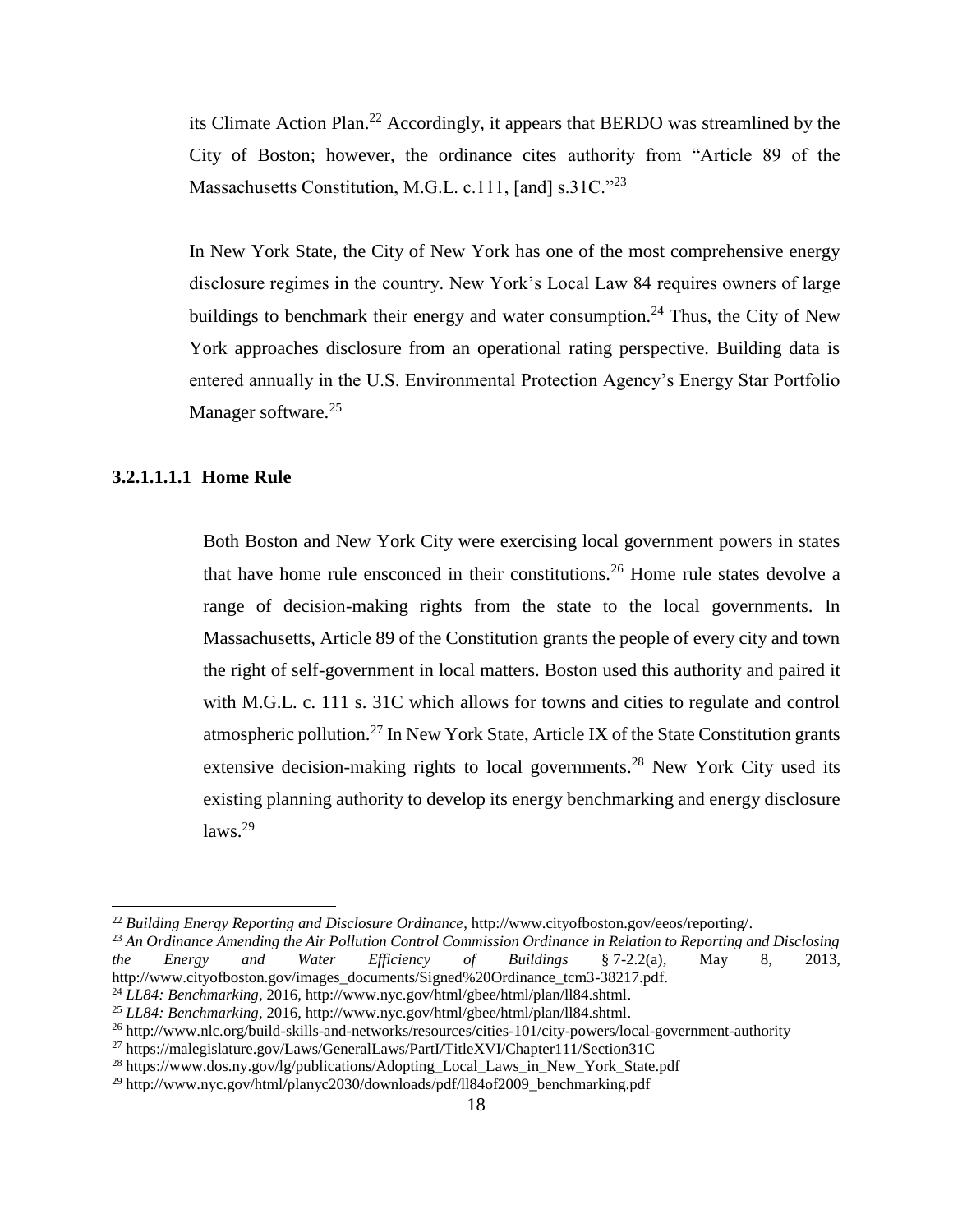Each of the NEEP HELIX states is a home rule state which opens up the possibility of further local action on energy disclosure.<sup>30</sup> A local government's exercise of home rule is normally confined to a range of issues where local governments have a direct interest in advancing legislation. For example, Boston and New York exercised their authority to regulate the benchmarking of energy efficiency of large buildings. However, they have placed their regulations within a larger effort to reduce city-wide greenhouse gas emissions. Benchmarking of the operational efficiency of a building allows for efficiency gains to be measured, calculated, and aggregated together. A Home Energy Score does not provide the same level of detail nor, in its current form, does it allow for measurement and verification of greenhouse gas reductions from efficiency upgrades.

## <span id="page-18-0"></span>**3.2.1.1.1.2 Benchmarking and Privacy**

Privacy issues are still a key concern for the benchmarking programs. Both programs focus on building level reporting metrics, like energy usage per square foot, and not at the level of the individual tenant. Boston's program covers residential buildings and requires access to individual tenant energy usage data. To protect the privacy of individual tenants, the Boston ordinance only permits disclosure of building level usage information and forbids disclosure of individual energy usage data.<sup>31</sup>

#### <span id="page-18-1"></span>**3.2.1.1.2 Municipalities outside NEEP HELIX states**

## <span id="page-18-2"></span>**3.2.1.1.2.1 Benchmarking**

l

An examination of municipalities outside of the NEEP HELIX states reveals a similar focus on benchmarking large commercial and multi-unit residential buildings. Our research identified several jurisdictions that have significant energy disclosure

<sup>30</sup> http://www.nlc.org/build-skills-and-networks/resources/cities-101/city-powers/local-government-authority

<sup>31</sup> http://www.cityofboston.gov/images\_documents/Signed%20Ordinance\_tcm3-38217.pdf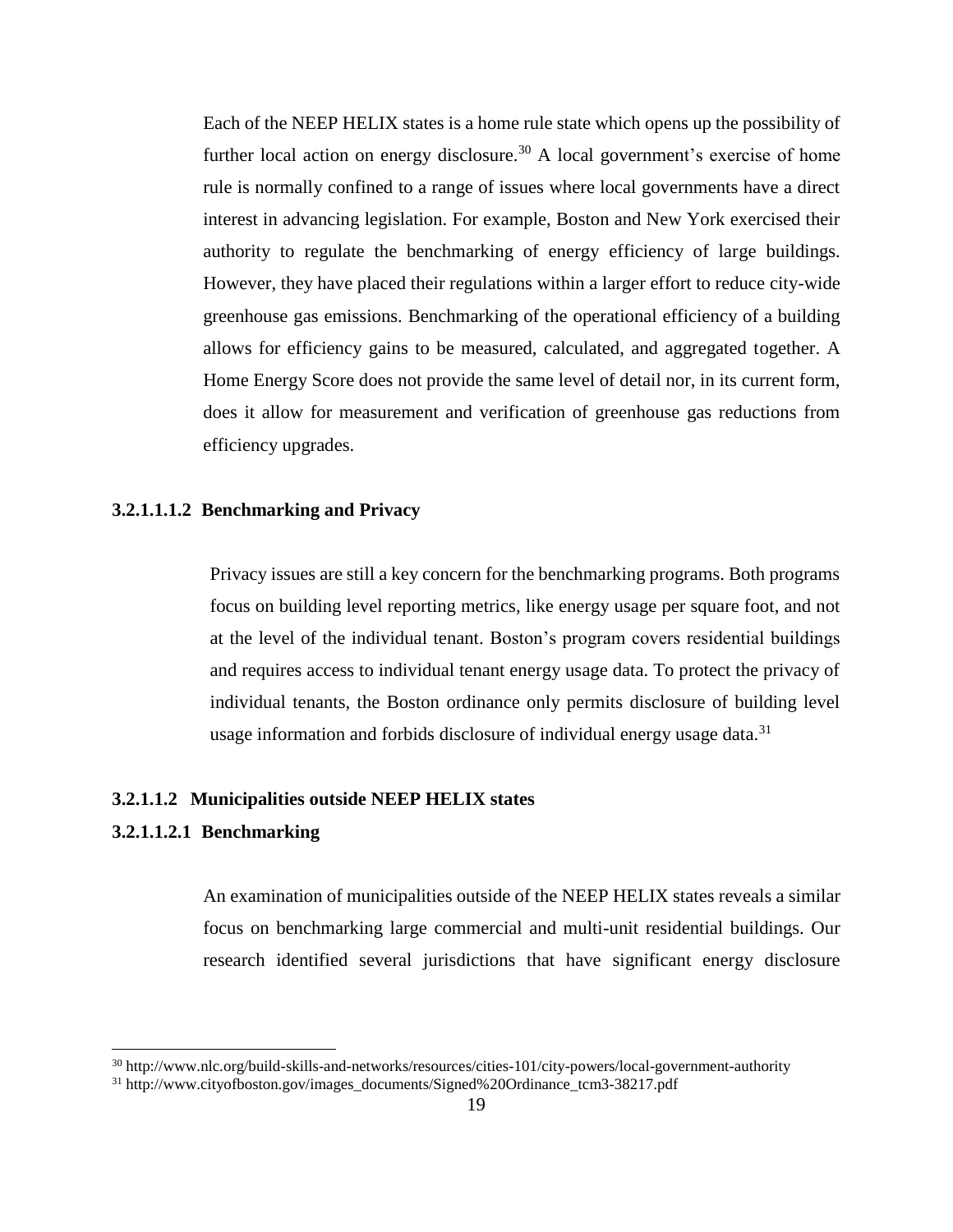measures. These municipalities include Chicago, IL; San Francisco, CA; Seattle, WA; and the District of Columbia.

#### *Chicago, IL*

In Illinois, the City of Chicago has pursued initiatives such as energy rating and disclosure for multi-unit residential buildings.<sup>32</sup> "The Chicago Energy Use Benchmarking Ordinance requires commercial and residential buildings [over a certain square footage] to benchmark using [Energy Star] Portfolio Manager, verify the data, and make the information transparent to the city."<sup>33</sup> The ordinance describes benchmarking as "to track and input a building's energy consumption data and other relevant building information for twelve consecutive months, as required by the benchmarking tool, to quantify the building's energy use.<sup>34</sup> Relevant building information depends on the property's location and the property's type as defined by Energy Star Portfolio Manager.<sup>35</sup> For example, relevant building information for a single family home in the United States includes the property's name, address, total gross floor area, irrigated area, year built or year planned for construction completion, occupancy, and number of buildings.<sup>36</sup> Thus, the ordinance requires disclosure of both operational and asset rating type information. The ordinance was enacted in 2013 and intended to amend the Municipal Code of Chicago.<sup>37</sup> The Illinois Energy Conservation Code incorporates the 2015 IECC and it does not appear that the City of Chicago was required to go through any State channels other than the 2015 IECC standards as

 $\overline{\phantom{a}}$ 

<sup>32</sup> *Buildings Policies*, Oct., 2016, [http://database.aceee.org/city/chicago-il.](http://database.aceee.org/city/chicago-il)

<sup>33</sup> *Buildings Policies*, Oct., 2016, [http://database.aceee.org/city/chicago-il.](http://database.aceee.org/city/chicago-il)

<sup>34</sup> *Amendment of Title 18 of Municipal Code by Adding New Chapter 18-14 Regarding Building Energy Use Benchmarking* § 1, 18-14-101.3, June 26, 2013, [https://www.cityofchicago.org/content/dam/city/progs/env/EnergyBenchmark/BenchmarkingOrdinance11SEP2013.](https://www.cityofchicago.org/content/dam/city/progs/env/EnergyBenchmark/BenchmarkingOrdinance11SEP2013.pdf) [pdf.](https://www.cityofchicago.org/content/dam/city/progs/env/EnergyBenchmark/BenchmarkingOrdinance11SEP2013.pdf)

<sup>35</sup> *Portfolio Manager: What Data is Required to Benchmark Your Property?*, https://portfoliomanager.energystar.gov/pm/dataCollectionWorksheet

<sup>36</sup> *Portfolio Manager: What Data is Required to Benchmark Your Property?*, https://portfoliomanager.energystar.gov/pm/dataCollectionWorksheet?dcw.data={"country":"US","propertyUsages" :[{"propertyUse":"SINGLE\_FAMILY\_HOME","useType":"SINGLE\_FAMILY\_HOME"}]}

<sup>37</sup> *Amendment of Title 18 of Municipal Code by Adding New Chapter 18-14 Regarding Building Energy Use Benchmarking*, 2013, June 26, 2013, [https://www.cityofchicago.org/content/dam/city/progs/env/EnergyBenchmark/BenchmarkingOrdinance11SEP2013.](https://www.cityofchicago.org/content/dam/city/progs/env/EnergyBenchmark/BenchmarkingOrdinance11SEP2013.pdf)

[pdf.](https://www.cityofchicago.org/content/dam/city/progs/env/EnergyBenchmark/BenchmarkingOrdinance11SEP2013.pdf)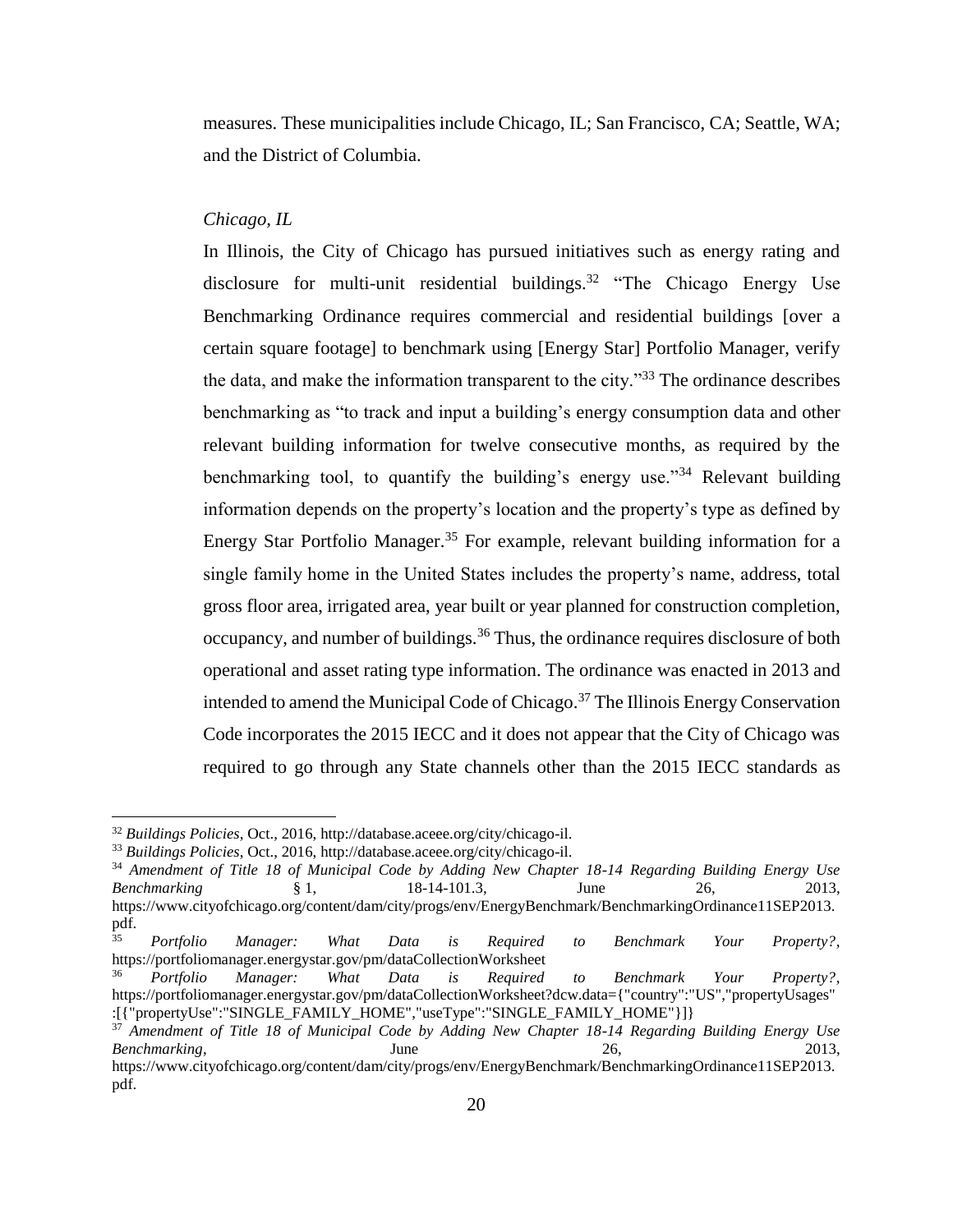incorporated into the Illinois Energy Conservation Code to adopt this ordinance.<sup>38</sup> The City of Chicago makes benchmarking data available to the public annually—including building-specific data after the building's second year of reporting.<sup>39</sup> The benchmarking data is available for public download on two platforms: the City of Chicago's Data Portal and the Chicago Building Energy Performance Map.<sup>40</sup> Under the ordinance, benchmarking is phased-in as follows: first-time compliance must occur by 1) June 1, 2014 for commercial and institutional buildings greater than 250,000 square feet; 2) June 1, 2015 for commercial and institutional buildings between 50,000 and 250,000 square feet and residential buildings greater than 250,000 square feet; and 3) June 1, 2016 for residential buildings between 50,000 and 250,000 square feet. $41$ 

## *San Francisco, CA*

 $\overline{a}$ 

In California, the City of San Francisco has required commercial energy rating and disclosure.<sup>42</sup> In San Francisco, residential buildings built before 1978 require a minimum set of retrofits at time-of-sale.<sup>43</sup> These retrofits are required because of the intent "to lessen the impact of rising energy costs and water usage on renters and homeowners alike."<sup>44</sup> The retrofits are verified via inspection.<sup>45</sup> The retrofits must include insulation of "accessible attic space to a minimum value of R-19" (existing R-11 insulation is acceptable), weather-stripping on "all doors leading from heated to

<sup>38</sup> *Joint Committee on Administrative Rules: Administrative Code, Title 71: Public Buildings, Facilities, and Real Property, Chapter I: Capital Development Board, Subchapter d: Energy Codes, Part 600 Illinois Energy Conservation Code* at § 600.400 Standards for Residential Buildings, Jan. 20, 2016, http://www.ilga.gov/commission/jcar/admincode/071/071006000D04000R.html

<sup>39</sup> *Buildings Policies*, Oct., 2016, [http://database.aceee.org/city/chicago-il.](http://database.aceee.org/city/chicago-il)

<sup>40</sup> *Buildings Policies*, Oct., 2016, [http://database.aceee.org/city/chicago-il.](http://database.aceee.org/city/chicago-il)

<sup>41</sup> *Chicago Energy Benchmarking Homepage*, 2016, [https://www.cityofchicago.org/city/en/progs/env/building](https://www.cityofchicago.org/city/en/progs/env/building-energy-benchmarking---transparency.html/)[energy-benchmarking---transparency.html/.](https://www.cityofchicago.org/city/en/progs/env/building-energy-benchmarking---transparency.html/) For more information on the City of Chicago's ordinance, please see https://www.cityofchicago.org/content/dam/city/progs/env/EnergyBenchmark/BenchmarkingOrdinance11SEP2013. pdf.

<sup>42</sup> *Buildings Policies*, Dec., 2014[, http://database.aceee.org/city/san-francisco-ca.](http://database.aceee.org/city/san-francisco-ca)

<sup>43</sup> *Buildings Policies*, Dec., 2014[, http://database.aceee.org/city/san-francisco-ca.](http://database.aceee.org/city/san-francisco-ca)

<sup>44</sup> *What You Should Know About The Residential Energy Conservation Ordinance (RECO)*, Nov., 2007, [http://sfdbi.org/ftp/uploadedfiles/dbi/Key\\_Information/ResidentialEnergyConservationOrdinance.pdf.](http://sfdbi.org/ftp/uploadedfiles/dbi/Key_Information/ResidentialEnergyConservationOrdinance.pdf)

<sup>45</sup> *What You Should Know About The Residential Energy Conservation Ordinance (RECO)*, Nov., 2007, [http://sfdbi.org/ftp/uploadedfiles/dbi/Key\\_Information/ResidentialEnergyConservationOrdinance.pdf.](http://sfdbi.org/ftp/uploadedfiles/dbi/Key_Information/ResidentialEnergyConservationOrdinance.pdf)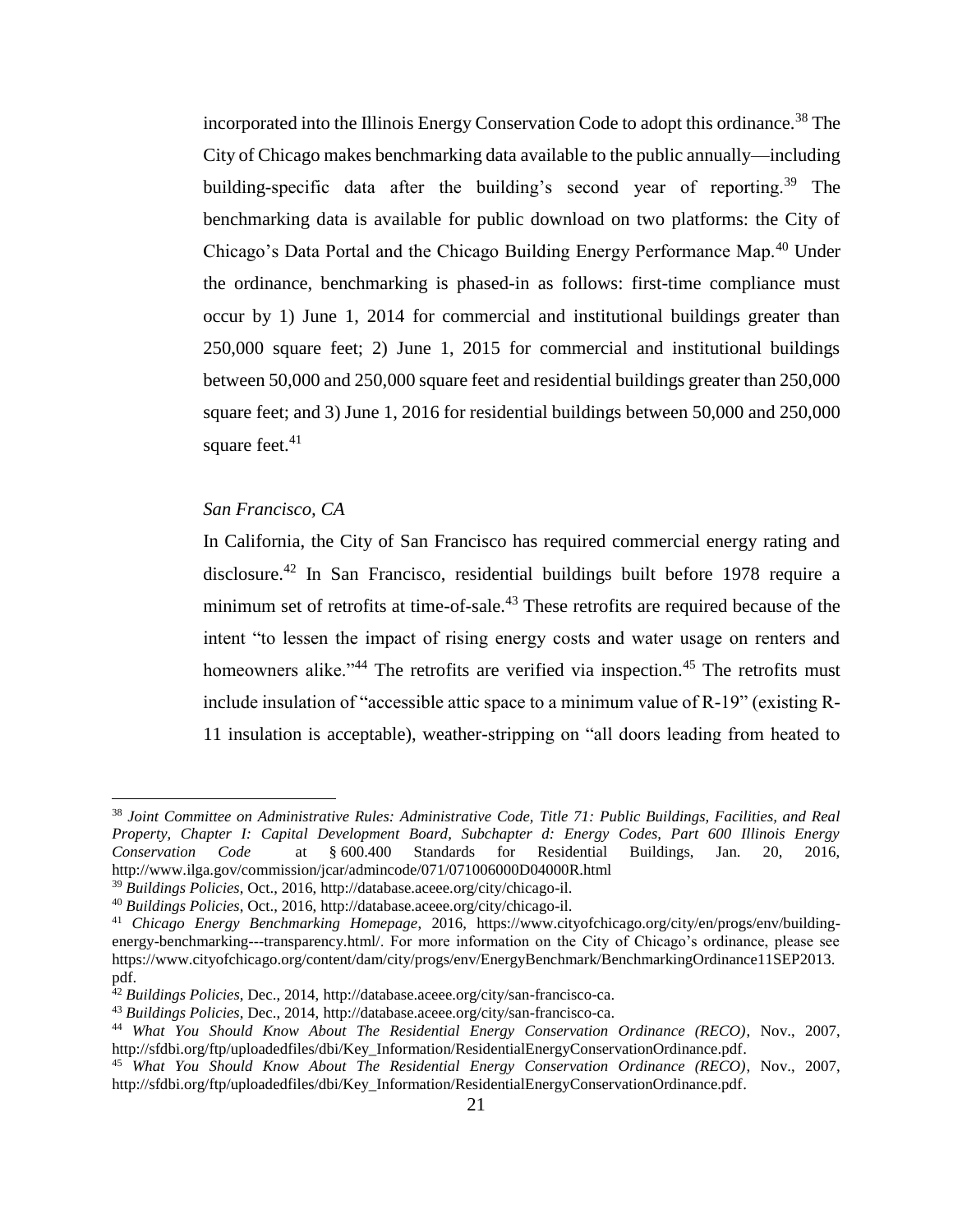unheated areas," insulation to a minimum value of R-6 for hot water heaters, "[i]nstallation of low flow showerhead[s]," caulking and sealing of openings greater than 1/4 inch wide in building exterior," and insulation to a minimum value of R-3 for heating and cooling ducts" along with additional water conservation measures.<sup>46</sup> The City's MLS also includes energy-efficient fields.<sup>47</sup>

## *Seattle, WA*

In Washington State, the City of Seattle has required energy rating and disclosure laws.<sup>48</sup> The City of Seattle's CB 116731 "requires multifamily buildings over 20,000 square feet to benchmark and disclose energy usage data upon request to prospective buyers, tenants, lenders, or existing tenants."<sup>49</sup> Buildings under 20,000 square feet may voluntarily benchmark and disclose.<sup>50</sup>

## *District of Columbia*

 $\overline{\phantom{a}}$ 

The District of Columbia also has an energy rating and disclosure law.<sup>51</sup> The Clean and Affordable Energy Act requires multi-family buildings greater than 50,000 square feet to benchmark and annually disclose energy usage data via Energy Star software.<sup>52</sup> The District of Columbia publishes energy usage data beginning with a building's second year of data.<sup>53</sup> Disclosure is being phased-in and was scheduled to be fully phased-in by late 2015.<sup>54</sup>

The survey of other jurisdictions reveals the same pattern seen in NEEP HELIX states of a focus on operational ratings in large buildings. Each of the surveyed cities has

<sup>46</sup> *What You Should Know About The Residential Energy Conservation Ordinance (RECO)*, Nov., 2007, [http://sfdbi.org/ftp/uploadedfiles/dbi/Key\\_Information/ResidentialEnergyConservationOrdinance.pdf.](http://sfdbi.org/ftp/uploadedfiles/dbi/Key_Information/ResidentialEnergyConservationOrdinance.pdf)

<sup>47</sup> *Buildings Policies*, Dec., 2014[, http://database.aceee.org/city/san-francisco-ca.](http://database.aceee.org/city/san-francisco-ca)

<sup>48</sup> *Buildings Policies*, Dec., 2014[, http://database.aceee.org/city/seattle-wa.](http://database.aceee.org/city/seattle-wa)

<sup>49</sup> *Buildings Policies*, Dec., 2014[, http://database.aceee.org/city/seattle-wa.](http://database.aceee.org/city/seattle-wa)

<sup>50</sup> *Buildings Policies*, Dec., 2014[, http://database.aceee.org/city/seattle-wa.](http://database.aceee.org/city/seattle-wa)

<sup>51</sup> *Buildings Policies*, Dec., 2014[, http://database.aceee.org/city/washington-dc.](http://database.aceee.org/city/washington-dc)

<sup>52</sup> *Buildings Policies*, Dec., 2014[, http://database.aceee.org/city/washington-dc.](http://database.aceee.org/city/washington-dc)

<sup>53</sup> *Energy Benchmarking Disclosure*[, http://doee.dc.gov/page/energy-benchmarking-disclosure.](http://doee.dc.gov/page/energy-benchmarking-disclosure)

<sup>54</sup> *Energy Benchmarking Disclosure*[, http://doee.dc.gov/page/energy-benchmarking-disclosure.](http://doee.dc.gov/page/energy-benchmarking-disclosure) For more information on The Clean and Affordable Energy Act, please see http://doee.dc.gov/sites/default/files/dc/sites/ddoe/publication/attachments/CAEA\_of\_2008\_B17-0492.pdf.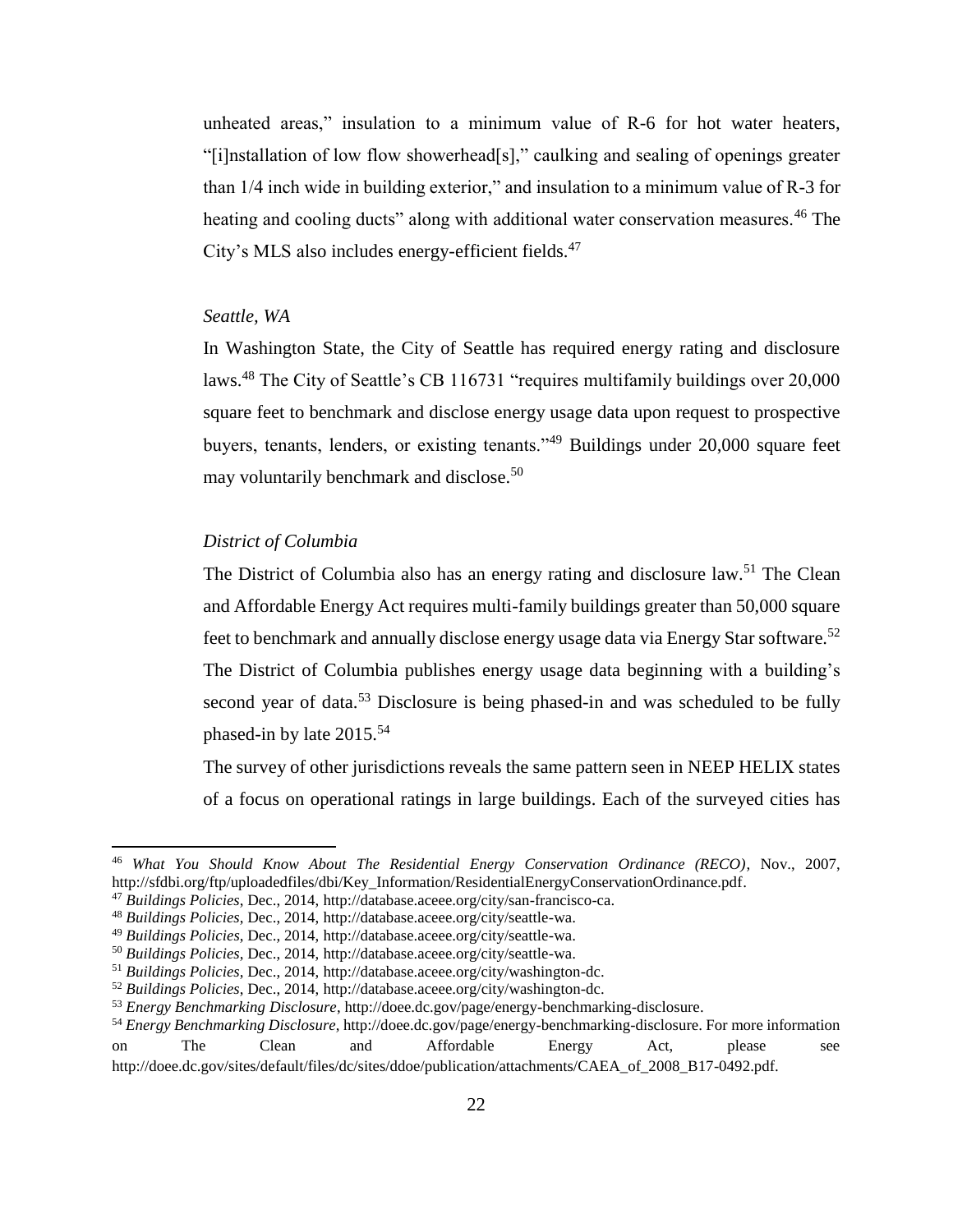taken steps to introduce building energy measurement and verification systems that assess entire building energy performance not individual tenant energy usage.

## <span id="page-22-0"></span>**3.2.1.1.2.2 Asset Rating Examples**

In this section, we examine the strategies different local governments have used to use asset ratings to improve the energy efficiency of new and existing homes in their jurisdictions. The cities of Austin, TX; Boulder, CO; and Sante Fe, NM have utilized different strategies to improve the energy efficiency of their building stock.

## *Austin, TX*

On June 1, 2009, the City of Austin's Energy Conservation Audit and Disclosure (ECAD) Ordinance became effective.<sup>55</sup> The Ordinance imposes mandatory home energy rating disclosure requirements upon the sale of a residential home. An individual selling a residential home that is within the Austin Energy service area and Austin city limits, and 10 years or older must disclose a home energy audit to potential purchasers before the sale option period has closed.<sup>56</sup> A "residential home" includes homes with up to four living units thus covering single family homes (including townhomes), duplexes, triplexes, and fourplexes. The audit can either be conducted by a certified building performance analyst or an equivalent approved by the director of Austin Electric Utility.<sup>57</sup> Presently, a qualified ECAD Energy Professionals are either a certified RESNET Rater or a Building Performance Institute Building Analyst Professional.<sup>58</sup>

## *Boulder, CO*

 $\overline{\phantom{a}}$ 

<sup>55</sup> http://www.austinhomesearch.com/pages/tools/how-ecad-ordinance-affects-real-estate-transactions

<sup>56</sup> [http://austinenergy.com/wps/portal/ae/energy-efficiency/ecad-ordinance/ecad-for-residential-customers/ecad-for](http://austinenergy.com/wps/portal/ae/energy-efficiency/ecad-ordinance/ecad-for-residential-customers/ecad-for-residential-customers)http://austinenergy.com/wps/wcm/connect/c8814cf7-e1a4-4d6f-8257-88445444f40c/ECADChap6-7EnergyConservation.pdf?MOD=AJPERES

<sup>57</sup> http://austinenergy.com/wps/wcm/connect/c8814cf7-e1a4-4d6f-8257-88445444f40c/ECADChap6- 7EnergyConservation.pdf?MOD=AJPERES

<sup>58</sup> http://austinenergy.com/wps/portal/ae/energy-efficiency/ecad-ordinance/energy-professionals/energyprofessionals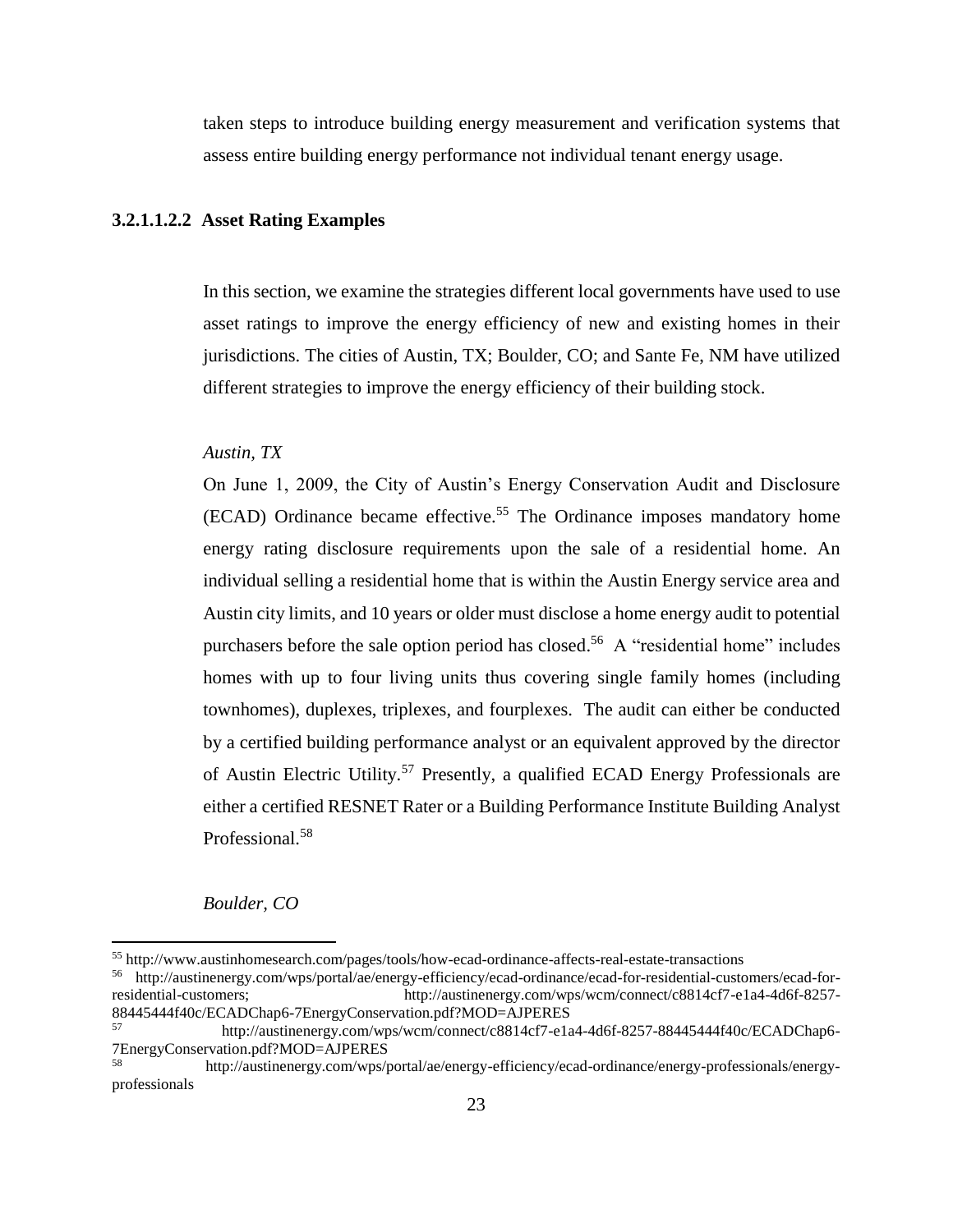Boulder, CO has taken a different track for improving the energy efficiency of its housing stock. In 2007, the Boulder City Council passed Ordinance 7565 mandating a minimum energy efficiency rating for new dwellings constructed in the city.<sup>59</sup> A dwelling may be a single-unit dwelling, a multi-unit dwelling, or a dwelling within a mixed-use development. To ensure compliance, the City implemented a Green Points Program and barred construction of new homes that did not receive a Green Points Program approval. Green Points were earned by demonstrating that the new construction exceeded the energy efficiency standards set forth in the Chapter 10-7 of the International Energy Conservation and Insulation Code.<sup>60</sup> The energy efficiency standards varied depending upon the size of the project but each new project must be at least 30 percent more energy efficient than the 2006 IECC minimum building requirements.<sup>61</sup> New dwellings are evaluated using HERS and each dwelling is assigned Green Points based upon each HERS rating score below the HERS index rating.<sup>62</sup> To enforce compliance, construction is not permitted without a Green Points approval.

The energy efficiency program has since been expanded to include remodels and additions.<sup>63</sup> Participation in the Green Points program is triggered when the remodel or addition exceeds a certain square footage threshold or if the energy efficiency of the entire structure is being upgraded. $64$  Efficiency targets for the remodels and additions are still set using the IECC but at lower levels than new dwelling construction.<sup>65</sup> As with new construction, remodels and additions receive Green Points for each HERS rating score below the HERS index rating requirement.<sup>66</sup>

 $\overline{\phantom{a}}$ 

<sup>59</sup> https://www-static.bouldercolorado.gov/docs/ordinance-number-7565-1-201306271205.pdf

<sup>60</sup> https://www-static.bouldercolorado.gov/docs/ordinance-number-7565-1-201306271205.pdf

<sup>61</sup> https://www-static.bouldercolorado.gov/docs/ordinance-number-7565-1-201306271205.pdf

<sup>62</sup> https://www-static.bouldercolorado.gov/docs/ordinance-number-7565-1-201306271205.pdf at 4.

<sup>63</sup> https://www-static.bouldercolorado.gov/docs/ordinance-number-7621-1- 201306271207.pdf?\_ga=1.50417257.1747963572.1483908450

<sup>64</sup> https://www-static.bouldercolorado.gov/docs/ordinance-number-7621-1- 201306271207.pdf?\_ga=1.50417257.1747963572.1483908450 at 4.

<sup>65</sup> https://www-static.bouldercolorado.gov/docs/ordinance-number-7621-1- 201306271207.pdf?\_ga=1.50417257.1747963572.1483908450 at 4.

<sup>66</sup> https://www-static.bouldercolorado.gov/docs/ordinance-number-7621-1- 201306271207.pdf?\_ga=1.50417257.1747963572.1483908450 at 7.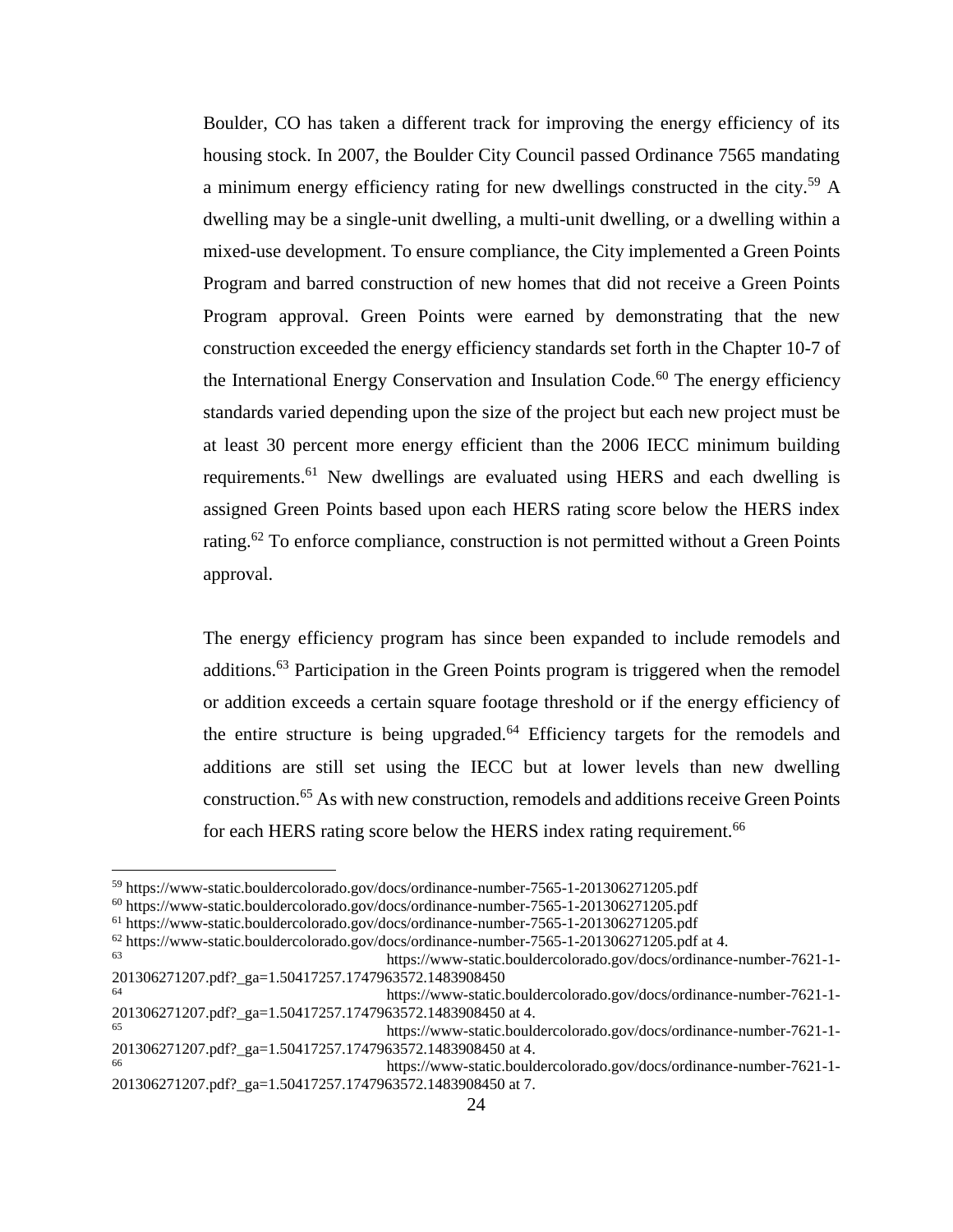HERS ratings are integral to demonstrating compliance with the energy efficiency requirements. A newly constructed single-unit dwelling must demonstrate compliance using HERS. Applicants for permits to build an addition to or remodel a dwelling must obtain an energy audit that quantifies the annual energy performance of the building. Permit applicants can also obtain an optional HERS rating report that indicates how efficient the building is operating and where inefficiencies exist.<sup>67</sup>

The Colorado Constitution, Article XX, allows municipal citizens to adopt a home rule charter thus giving their municipal government more control over local affairs. Boulder is one of Colorado's cities who have adopted a home rule charter thus giving city council more authority over local matters and allowing the city to implement regulations without requiring state authorization. In passing Ordinance 7565, the City Council cited the need to "protect health safety and welfare by regulating residential construction with the intent to conserve energy, water, and other natural resources."<sup>68</sup> Attaching a local public purpose helps protect the ordinance from being challenged as being outside of the jurisdiction of the local government. A similar strategy was employed by Boston when it implemented its energy benchmarking program.

## *Santa Fe County, NM*

Santa Fe County requires all new home construction, except for mobile and certain types of manufactured homes and structures, to meet a minimum energy efficient requirement that is more than the State of New Mexico building code standard requirements. The standard selected by the County is a HERS rating of 70 or less<sup>69</sup> as certified by a qualified, independent, third-party accredited HERS rater.<sup>70</sup> Santa Fe Country also allows for alternative energy efficiency performance measures or methodologies to be used provided that they can demonstrate that the structure achieve an energy performance rating equal to or lower than a HERS 70 rate structure and a

<sup>67</sup> <sup>67</sup> https://www-static.bouldercolorado.gov/docs/ordinance-number-7621-1- 201306271207.pdf? ga=1.50417257.1747963572.1483908450 at 6.

<sup>68</sup> https://www-static.bouldercolorado.gov/docs/ordinance-number-7565-1-201306271205.pdf at 1.

<sup>69</sup> http://www.santafecountynm.gov/userfiles/SLDC/ClickableSLDCwithOrdinance.pdf at 7.14.2.

<sup>70</sup> http://www.santafecountynm.gov/userfiles/SLDC/ClickableSLDCwithOrdinance.pdf at 7.14.2.2.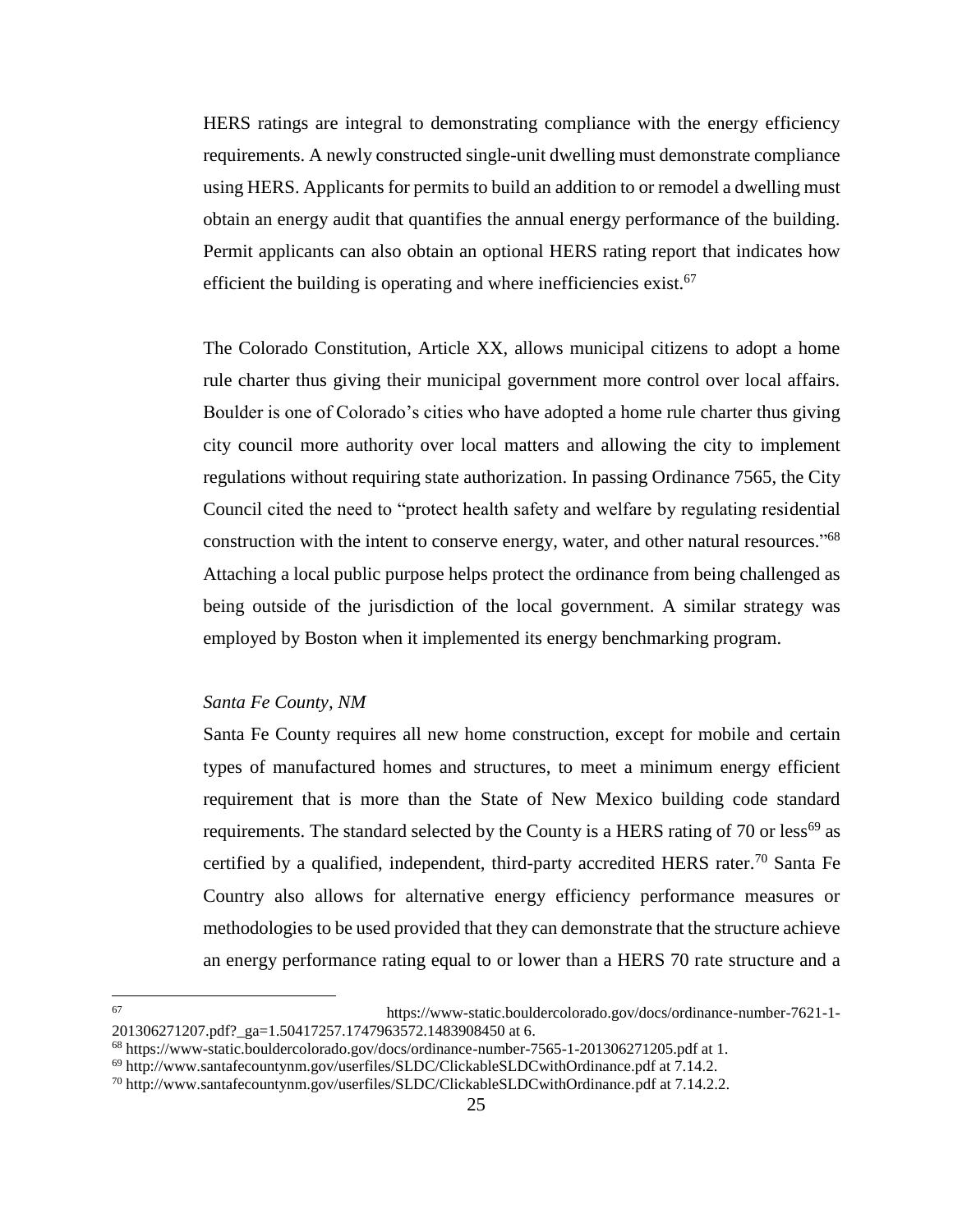New Mexico licensed engineer, architect, or qualified independent building science professional performs the analyses, inspections, and certifications.<sup>71</sup>

New Mexico municipalities pursuant to NM Constitution Article X and the Municipal Charter Act can adopt home rule charters. Santa Fe County is one of the New Mexico municipalities that has pursued that path. New Mexico's home rule municipalities "may exercise all legislative power and perform all functions not expressly denied by general law or character".<sup>72</sup> In exercising its power to exceed the state building code, Santa Fe County stated that the purpose and intent of the energy efficiency amendments were to conserve natural resources; minimize local, regional and global impacts on the environment from energy extraction and use; protect public health; maintain indoor air quality; and keep monthly energy expenditures manageable over the useful life of a structure.<sup>73</sup>

## <span id="page-25-0"></span>**3.2.1.1.3 Analysis**

Action by municipalities is a vibrant source of current and future developments in energy efficiency disclosure law and policy. Our research demonstrates that NEEP HELIX municipalities have lagged behind other municipalities in promoting energy efficiency disclosure. Our research also shows that NEEP HELIX municipalities can do more to promote local energy efficiency because all of the NEEP HELIX states are home rule states. The disclosure case studies from Austin, TX; Boulder, CO; and Santa Fe, NM provide a couple of options for municipalities seeking to enhance the use of asset based home energy rating systems.

#### <span id="page-25-1"></span>**3.2.2 State Regulation of Real Estate Transaction disclosure laws**

 $\overline{a}$ 

<sup>71</sup> http://www.santafecountynm.gov/userfiles/SLDC/ClickableSLDCwithOrdinance.pdf at 7.14.2.3.

<sup>72</sup> NM Const. Art. X, Section 6(D).

<sup>73</sup> http://www.santafecountynm.gov/userfiles/SLDC/ClickableSLDCwithOrdinance.pdf at 7.14.1.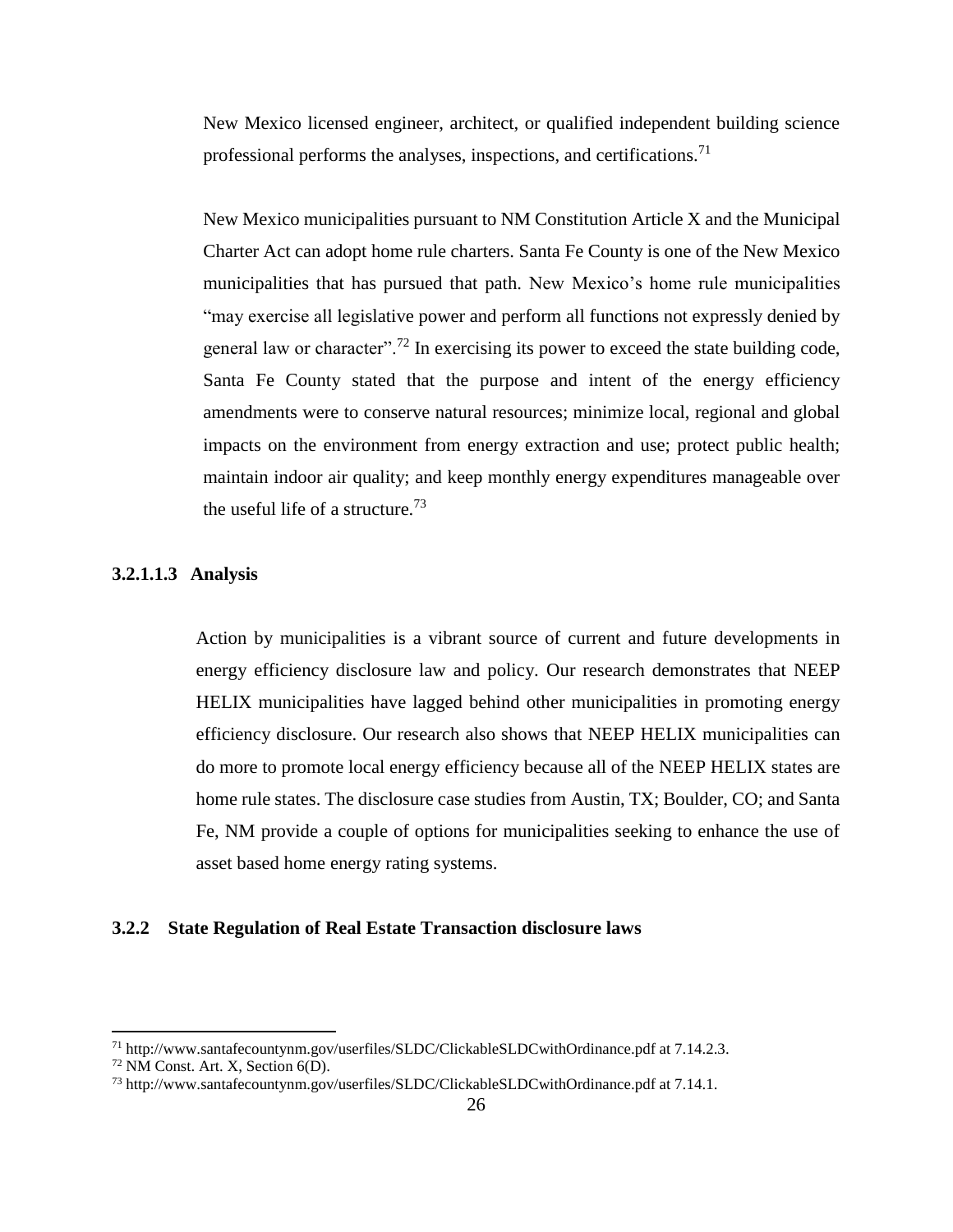This section presents an analysis of each state's real estate disclosure laws. The goal is to identify opportunities to have a residential property's energy efficiency deemed to be a material fact warranting disclosure by the seller or their agent. The opportunities may already be contained within the existing laws, e.g. mandatory disclosure forms, or the opportunities may require additional development to make energy efficiency into a material fact.

The purchase and sale of residential real estate properties is a disclosure trigger point that can be leveraged to promote the use of home energy rating systems. States closely regulate the sale of a residential property and often impose disclosure requirements on the parties. To protect the parties involved in a sale, states require key characteristics of the property to be disclosed before the sale is completed. The goal is to share material facts or defects that may affect either the buyer's valuation of the property or the decision to purchase the property. State legislation takes two approaches to boost information sharing between the seller and the buyer. The first approach is to mandate a list of property characteristics that must be disclosed. The disclosure is normally structured as a written form shared by the seller before the sale is completed. The second approach is more flexible and requires the seller to disclose material facts. A material fact is a specific issue with the property or a component of the property that would significantly affect the value of the property.<sup>74</sup>

Material facts may be structural or physical defects such as the foundation of the building or they may be non-structural defects like the presence of environmental contaminants. In either case, the fact or defect must be detectable and it must have an impact on the property's value. As constituted, the definition of material facts and defects is flexible, allowing it to reflect the changing interests of potential buyers.

l

<sup>74</sup> https://www.nachi.org/material-defects-for-home-inspectors.htm (Material defect is also a commonly used term but for the purposes of this memo, we restrict the terminology to material fact.)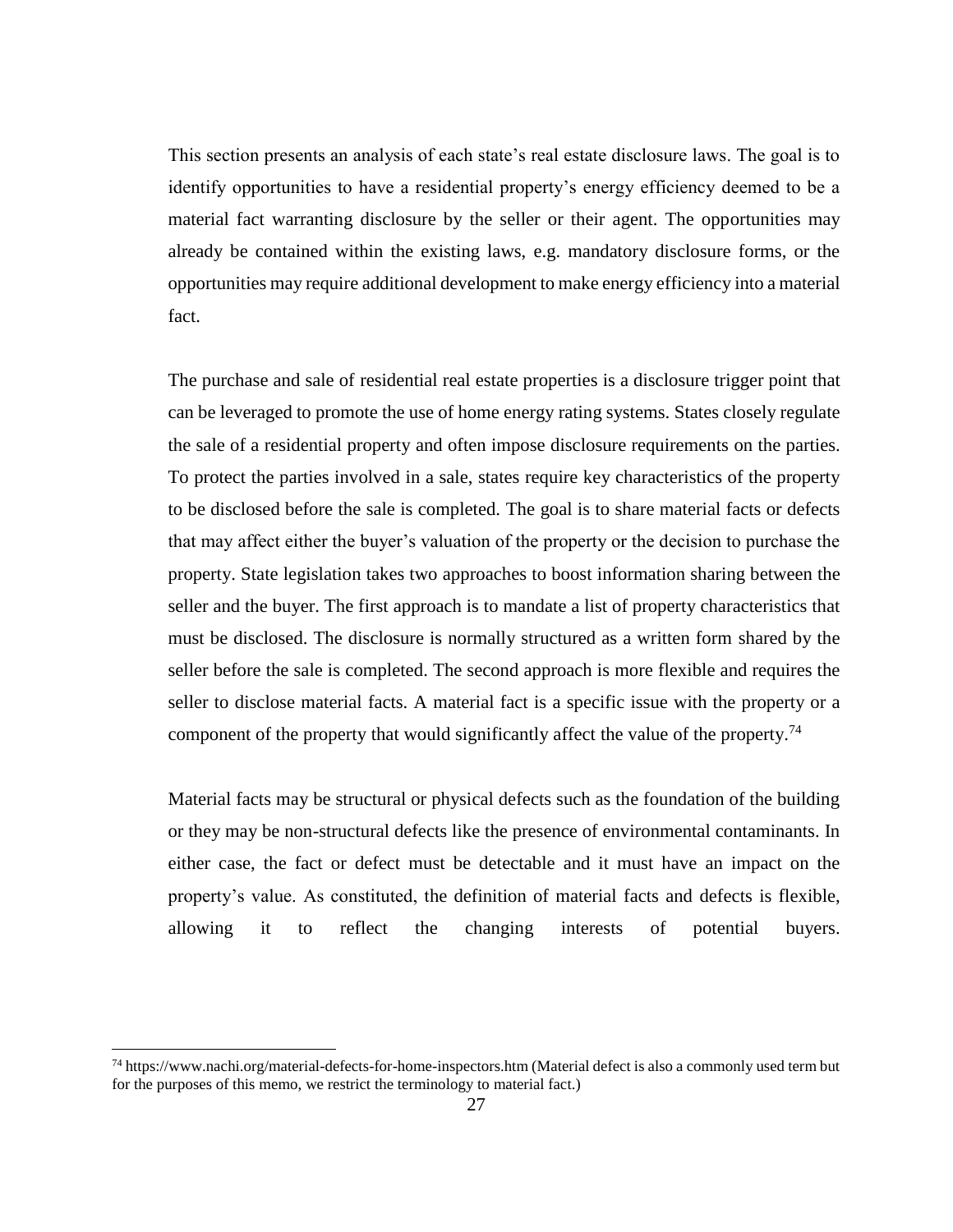## <span id="page-27-0"></span>**3.2.2.1 Connecticut**

Connecticut has a mandatory disclosure form that must be provided before any purchase contract is signed. Connecticut's disclosure laws apply to every person offering a residential property for sales thus covering both private sales and brokered sales<sup>75</sup> of residential real property containing between one and four dwelling units.<sup>76</sup> The person must only disclose known defects; there is no obligation to seek out information that was not previously known to the seller.<sup>77</sup>

The Department of Consumer Protection provides a Residential Property Condition Disclosure Report for use by sellers complying with the mandatory disclosure requirements.<sup>78</sup> The disclosure report include things like the presence of lead or radon; location in a flood plain; heating, water, and appliance problems; structural problems; and prior liens.<sup>79</sup> The report does not contain a specific category for energy efficiency but it does include many of the components that comprise a HES rating including heating system, insulation type, and other structural characteristics. If Connecticut wanted to integrate energy efficiency ratings into its disclosure report, it would have to statutorily amend the report to add the category of energy efficiency rating. However, amending the legislation would not address the issue of seller knowledge of the fact and the lack of obligation to conduct new research into the condition of the property.

Real estate agents and salesmen have an additional disclosure responsibility above that of private sellers. Real estate agents shall not misrepresent or conceal material facts in any transaction. $80$  As stated above, there is no affirmative obligation to conduct research into the condition of the property. Misrepresentation of or failure to disclose material fact can

 $\overline{a}$ 

<sup>75</sup> CONN. GEN. STAT. Title 20 c. 392 § 20-327b(a) (2012). A few exceptions to the disclosure are permitted, *see* CONN. GEN. STAT. Title 20 c. 392 § 20-327b(b) (2012).

<sup>76</sup> CONN. GEN. STAT. Title 20 c. 392 § 20-327b(c) (2012).

<sup>77</sup> CONN. GEN. STAT. Title 20 c. 392 § 20-327b(d)(2)(A) (2012).

<sup>78</sup> http://www.ct.gov/sots/lib/sots/regulations/title\_20/327b.pdf

<sup>79</sup> CT Real Estate Laws & Regulations (2015) [http://www.ctrealtor.com/unprotected/RELicensingLaws.pdf.](http://www.ctrealtor.com/unprotected/RELicensingLaws.pdf) 

<sup>80</sup> CONN. GEN. STAT. § 20-328-5a (1990).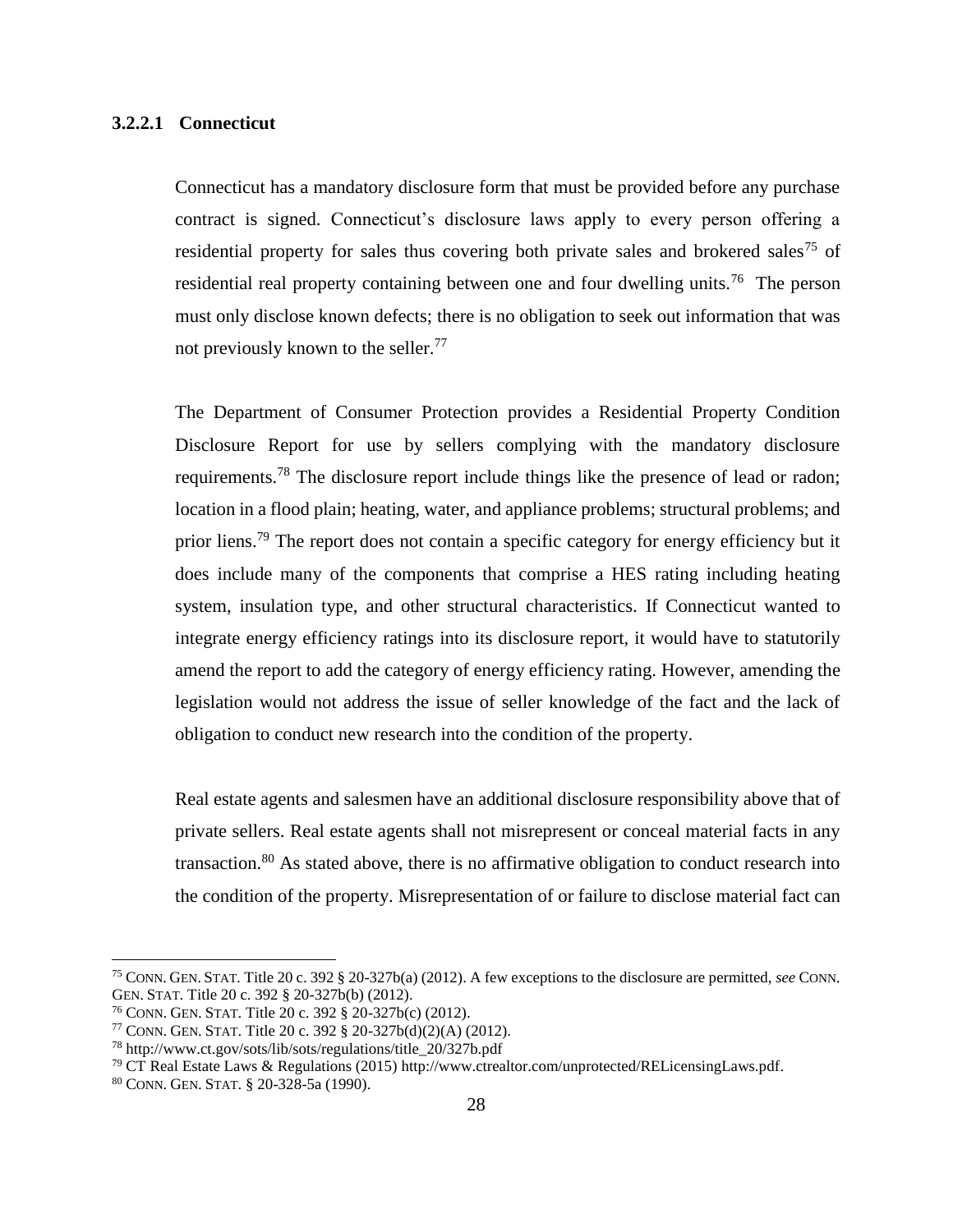lead to censure in the form of fines, suspension, or revocation of license.<sup>81</sup> Connecticut law does not define "material fact" thus opening up the potential to expand the definition to include residential property energy efficiency.

#### <span id="page-28-0"></span>**3.2.2.2 Maine**

Maine law requires residential real estate sellers to provide a property disclosure statement to purchasers prior to the time the purchaser makes an offer to purchase.<sup>82</sup> The disclosure statement must include descriptions of the water system, insulation, heating system, waste disposal system, hazardous materials, and any known defects.<sup>83</sup> Known defects is the only category that does not have a rigid definition and is thus the only opportunity to expand the current legislation to include energy efficiency ratings. There is no affirmative duty placed upon the seller to investigate for defects which shifts the burden of requesting additional information onto the purchaser or the purchaser's agent.

The statute does not mandate the layout of the disclosure statement however the Maine Realtors Association has produced a model disclosure form.<sup>84</sup> The form includes information outside of the mandated disclosures. Adding energy efficiency rating systems to this form would enable HELIX to bypass a legislative update. Furthermore, since use of the form is not required for each sale, any opposition to disclosing energy efficiency ratings could be muted.

Under Maine law, real estate agents also have a duty to the buyer. The seller's real estate agent is required to disclose "in a timely manner to a prospective buyer all material defects pertaining to the physical condition of the property of which the seller agent knew

l

<sup>81</sup> http://www.ct.gov/sots/lib/sots/regulations/title\_20/327b.pdf

<sup>82</sup> ME. STAT. tit. 33 § 173 (1999) [http://www.mainelegislature.org/legis/statutes/33/title33sec173.html.](http://www.mainelegislature.org/legis/statutes/33/title33sec173.html)

<sup>83</sup> ME. STAT. tit. 33 § 173 (1999) [http://www.mainelegislature.org/legis/statutes/33/title33sec173.html.](http://www.mainelegislature.org/legis/statutes/33/title33sec173.html)

<sup>84</sup> http://www.mainemls.com/listing-data/packets/Packet\_19.pdf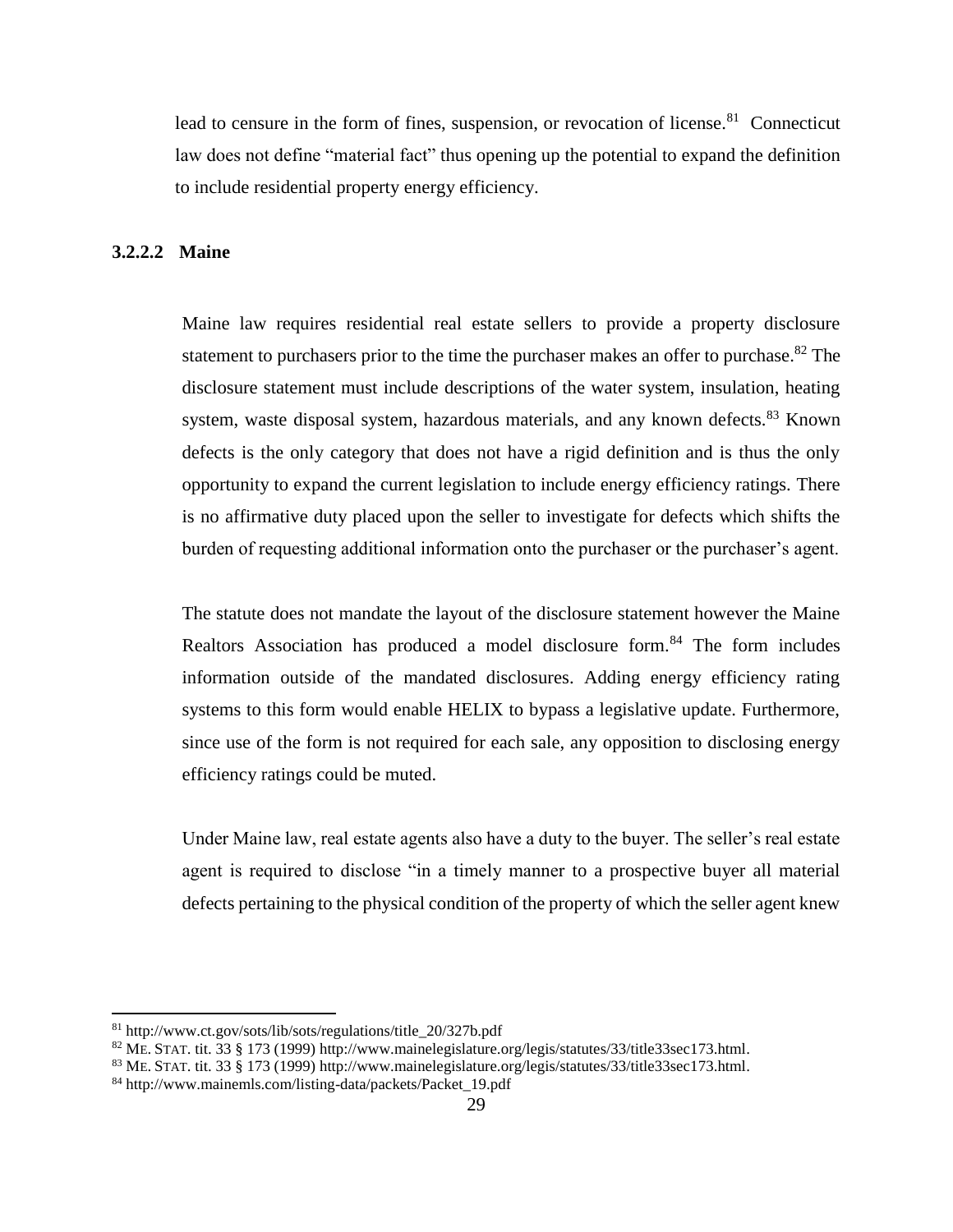or, acting in a reasonable manner, should have known."<sup>85</sup> Inserting energy efficiency ratings into the material to be disclosed will require an agent education program.

#### <span id="page-29-0"></span>**3.2.2.3 Massachusetts**

Massachusetts has limited disclosure requirements for residential real estate transactions. As a *caveat emptor* state, Massachusetts place the burden on the purchaser to ask questions and request a home inspection. The only mandated disclosures are the presence of lead paint or a septic system.<sup>86</sup>

General disclosure requirements and specific energy efficiency disclosures are governed through the licensing of real estate agents and home inspectors. Real estate agents must comply with Massachusetts' consumer protection regulations. Real estate agents have an affirmative duty to disclose to the buyer or potential buyer, any fact which may have influenced them not to enter into the transaction.<sup>87</sup> Home inspectors must provide documentation on home energy audits to any client purchasing a single-family residential dwelling, a multiple-family residential dwelling with less than five units, or condominium unit in building with less than five units.<sup>88</sup> However, a home inspector is not required to determine, as part of the home inspection, the energy efficiency of the entire dwelling or any individual component of the dwelling.<sup>89</sup>

An attempt to legislate mandatory energy inspections was not successful in 2016. The Massachusetts Association of Realtors (MAR) actively campaigned against the provision

 $\overline{a}$ 

<sup>&</sup>lt;sup>85</sup> ME. STAT. tit. 32 § 13273 (1993) http://legislature.maine.gov/statutes/32/title32sec13273.html.<br><sup>86</sup> 197A

<sup>86</sup> MGL c. 111 § 197A (lead paint) https://malegislature.gov/Laws/GeneralLaws/PartI/TitleXVI/Chapter111/Section197A; 310 CMR 15.287(5) http://www.mass.gov/eea/docs/dep/service/regulations/310cmr15.pdf (septic system); MA Disclosure Obligations (2016) [http://www.nolo.com/legal-encyclopedia/massachusetts-home-sellers-what-if-anything-you-must-disclose](http://www.nolo.com/legal-encyclopedia/massachusetts-home-sellers-what-if-anything-you-must-disclose-buyers.html)[buyers.html.](http://www.nolo.com/legal-encyclopedia/massachusetts-home-sellers-what-if-anything-you-must-disclose-buyers.html) 

<sup>87</sup> MGL c. 93A § 2(2).

<sup>88</sup> 266 CMR 6.08.

<sup>89</sup> 266 CMR 6.05(2).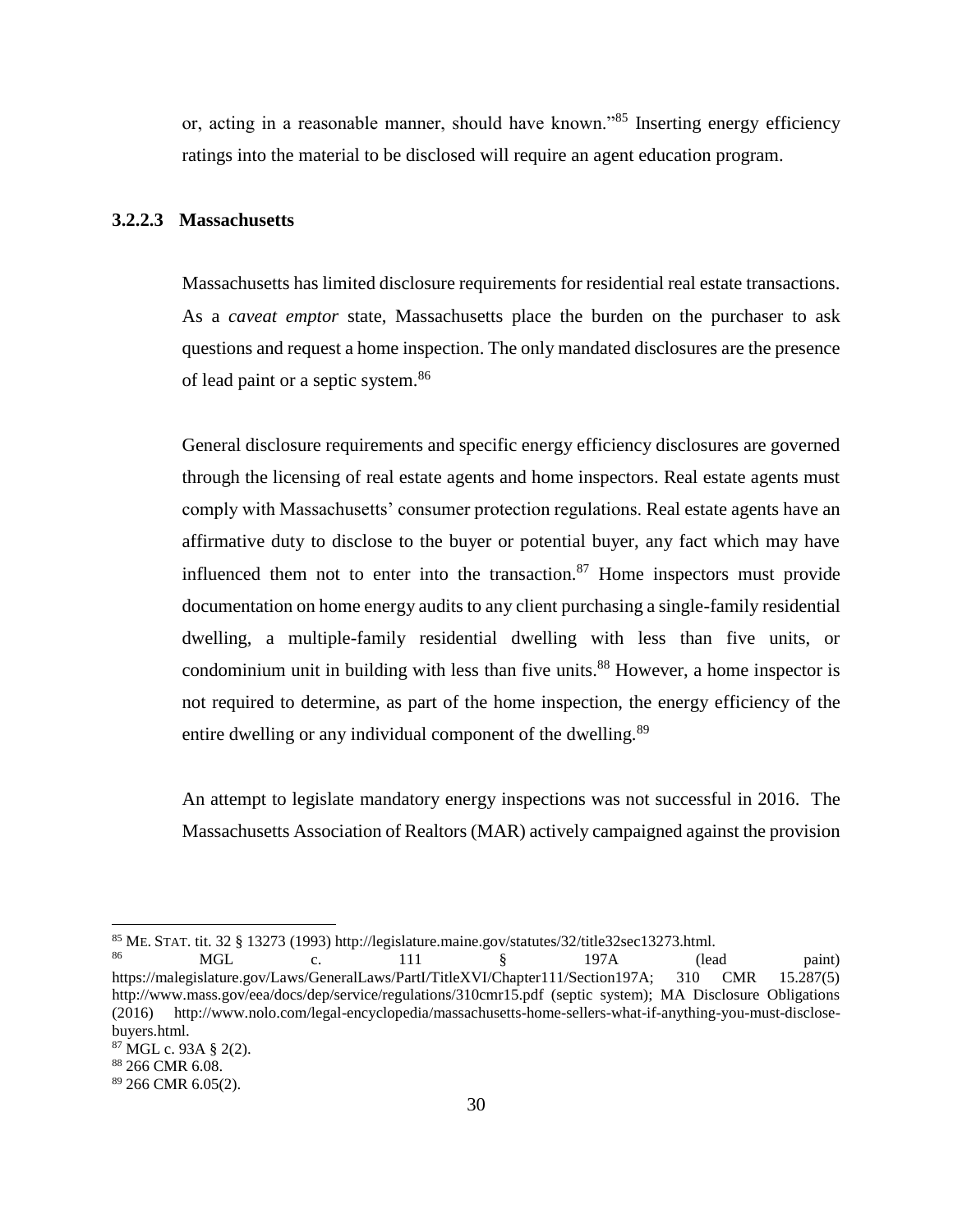in State Senate's Energy Diversity Legislation  $(S.2400)$ <sup>90</sup> MAR argued that the provision would harm the housing market and disproportionately punish low- and moderateincome homeowners.<sup>91</sup> The provision did not make it into the final version of the bill.<sup>92</sup>

## <span id="page-30-0"></span>**3.2.2.4 New Hampshire**

 $\overline{\phantom{a}}$ 

New Hampshire's real estate disclosure laws are limited in both their content and scope. New Hampshire relies heavily upon *caveat emptor* clauses in purchase contracts and the state disclosure laws only specify that sellers provide information on the type of private water supply, on the private sewage disposal system, and on the insulation<sup>93</sup> plus information on radon gas, lead paint, and arsenic.<sup>94</sup>

Real estate agents have additional obligations to disclose material defects with the property.<sup>95</sup> The agent must disclose to the prospective buyer any "material physical, regulatory, mechanical, or on-site environmental condition affecting the subject property of which the licensee has actual knowledge."<sup>96</sup> However, the agent has no affirmative obligation to investigate material defects.<sup>97</sup>

The New Hampshire Association of Realtors has created a standard form for residential property disclosure.<sup>98</sup> The form combines the mandatory disclosure elements with numerous non-mandated elements including information on many of the static

<sup>90</sup> MA Association of Realtors (2016) [https://www.marealtor.com/news/2016/08/31/realtors-defeat-mandatory](https://www.marealtor.com/news/2016/08/31/realtors-defeat-mandatory-energy-labeling)[energy-labeling.](https://www.marealtor.com/news/2016/08/31/realtors-defeat-mandatory-energy-labeling)

<sup>91</sup> https://www.marealtor.com/news/law-and-ethics/2016/07/18/realtors-say-mandatory-energy-labeling-would-hurthomeowners

http://massrealestatelawblog.com/2016/08/02/realtors-successfully-lobby-against-mandatory-home-energylabeling-law/

<sup>93</sup> N.H. REV. STAT. § 477:4-d (1994[\) http://www.gencourt.state.nh.us/rsa/html/XLVIII/477/477-4-d.htm.](http://www.gencourt.state.nh.us/rsa/html/XLVIII/477/477-4-d.htm)

<sup>94</sup> N.H. REV. STAT. § 477:4-a (2016) [http://www.gencourt.state.nh.us/rsa/html/XLVIII/477/477-4-a.htm.](http://www.gencourt.state.nh.us/rsa/html/XLVIII/477/477-4-a.htm) 

<sup>95</sup> NH Seller Agent Duties (2009) [http://www.gencourt.state.nh.us/rsa/html/XXX/331-A/331-A-25-b.htm.](http://www.gencourt.state.nh.us/rsa/html/XXX/331-A/331-A-25-b.htm)

<sup>96</sup> N.H. REV. STAT. § 331-A:25-b(1)(c) (2009) http://www.gencourt.state.nh.us/rsa/html/XXX/331-A/331-A-25 b.htm.

<sup>97</sup> N.H. REV. STAT. § 331-A:25-b(1)(c) (2009) http://www.gencourt.state.nh.us/rsa/html/XXX/331-A/331-A-25 b.htm.

<sup>98</sup> http://absoluterealty.org/vow/Forms/nh/Seller\_Disclosure.pdf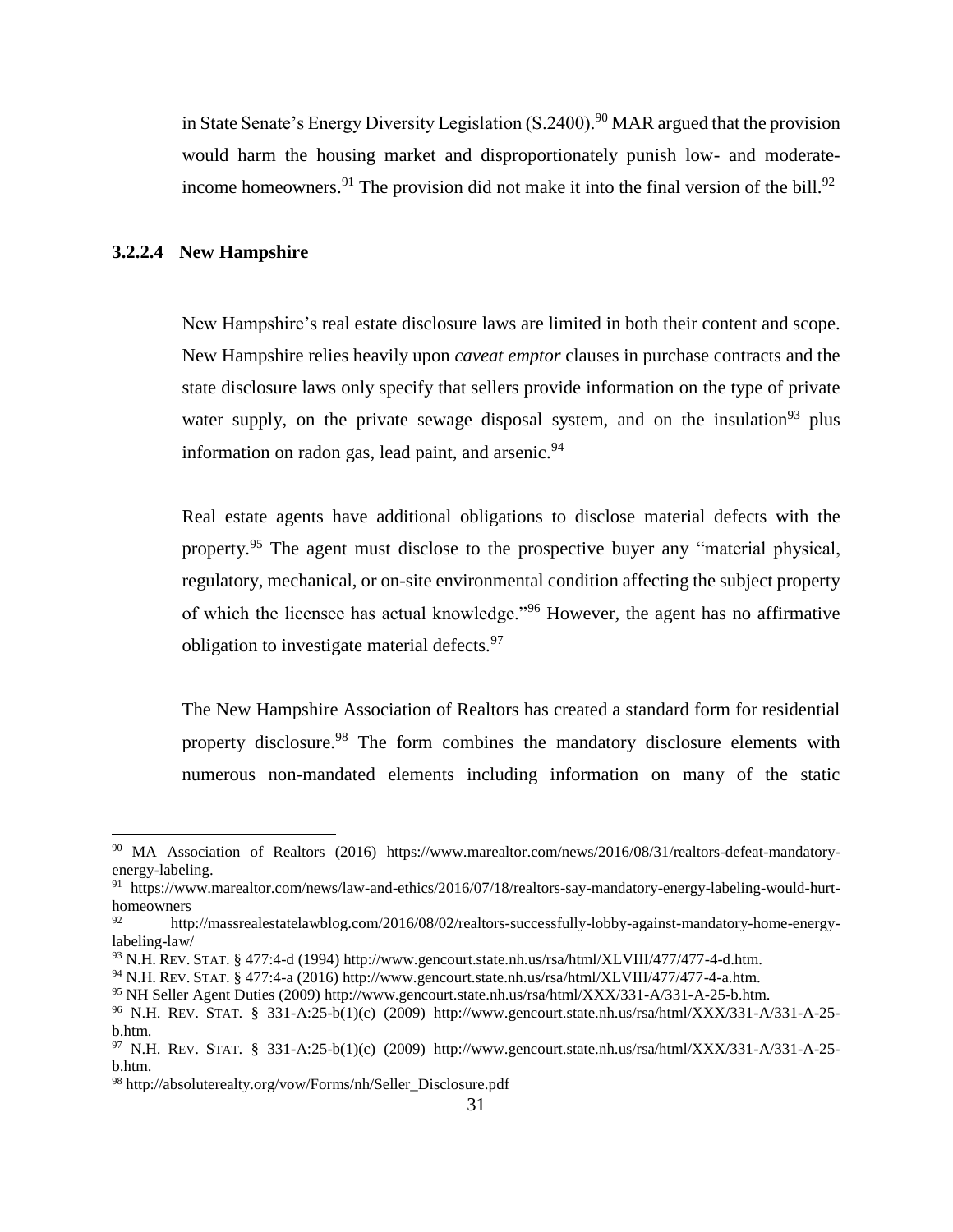characteristics that comprise a HES rating. Amending this form may be the quickest and easiest method to introduce home energy ratings systems into New Hampshire's residential real estate market.

#### <span id="page-31-0"></span>**3.2.2.5 New York**

In New York, sellers have two different sources of disclosure obligations. First, New York courts have carved out exemptions to the historic general rule of *caveat emptor* by creating liability for sellers who actively conceal defects from the buyer. Active concealment means that the seller had knowledge of a defect and failed to disclose it and interfered with attempts to inspect the property.<sup>99</sup>

The second obligation comes from the 2002 Property Condition Disclosure Act. The Act mandates that sellers of residential real property, a one to four family dwelling, must disclose nearly fifty items of information to purchasers. The form seeks precise pieces of information including the presence of lead, asbestos, or radon; location in a flood plain or wetland; heating, water, and appliance defects; structural problems; and prior liens.<sup>100</sup> Question 25 asks the seller to disclose any known material defects in the property's structural system but it limits disclosure to a specific list of structural support systems like footings, beams, and girders.<sup>101</sup>

The fixed nature of the disclosure form limits opportunities for expansion to include home energy rating systems. Additionally, the need for legislative amendment of the document creates further barriers to change. Making home energy rating system a regular part of disclosure practices will likely require a voluntary, non-legislative approach.

 $\overline{a}$ 

<sup>99</sup> *See* Laxer v. Edelman, 75 A.D. 3d 584 (2d Dept. 2010).

<sup>100</sup> https://www.dos.ny.gov/forms/licensing/1614-a.pdf

<sup>101</sup> https://www.dos.ny.gov/forms/licensing/1614-a.pdf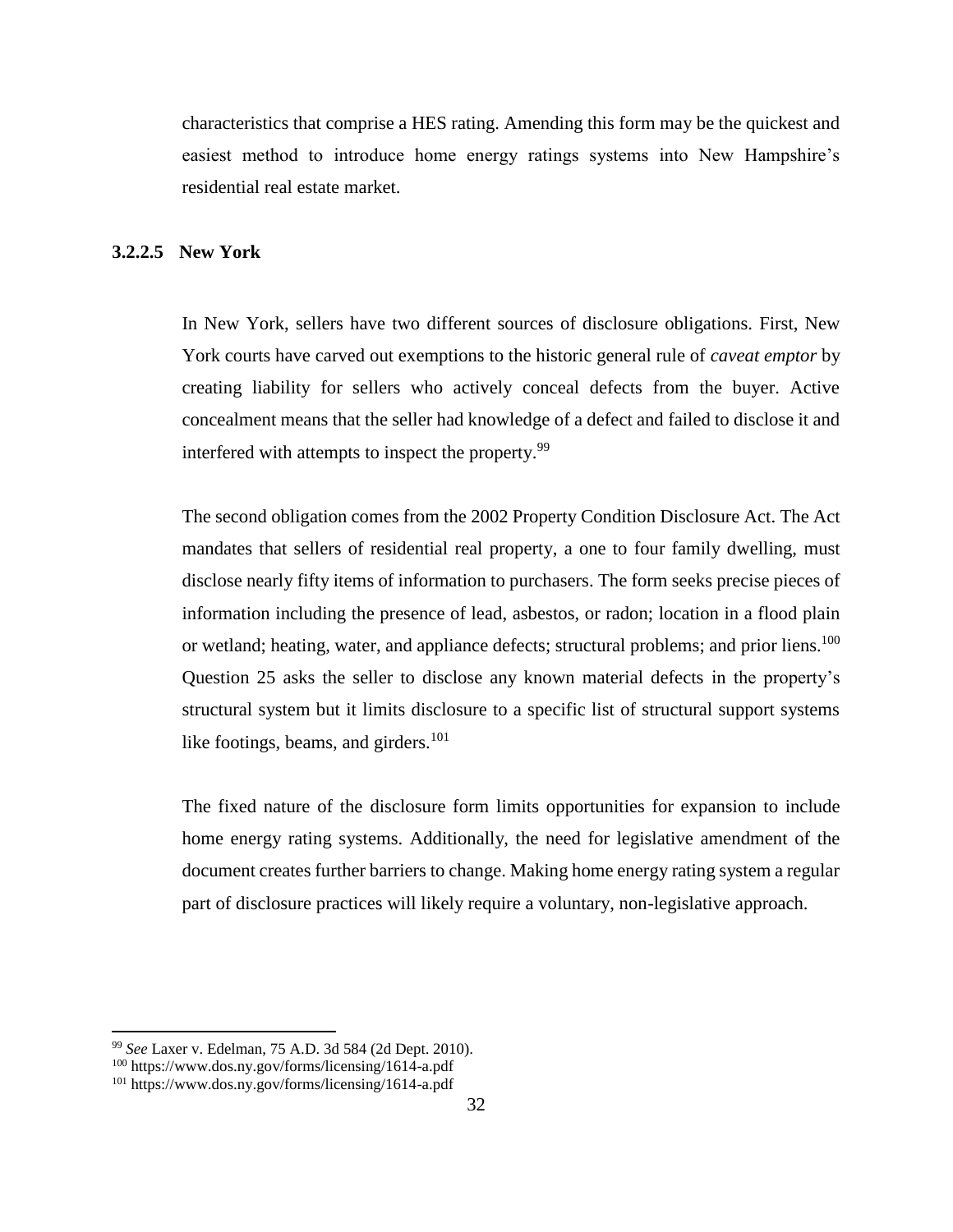#### <span id="page-32-0"></span>**3.2.2.6 Rhode Island**

 $\overline{\phantom{a}}$ 

Rhode Island has a mandatory disclosure requirement for sellers of real estate. Under Rhode Island law, sellers of real estate must deliver a "written disclosure to the buyer and to each agent with whom the seller knows he or she or the buyer has dealt with connection with the real estate."<sup>102</sup> The seller must provide a written disclosure to the purchaser as soon as practicable and the agent is barred from communicating the offer of the buyer until the buyer acknowledges receiving of a copy of the written disclosures.<sup>103</sup> The agent is not liable for the accuracy or thoroughness of the seller's statement or for deficient conditions not disclosed to the agent by the seller.<sup>104</sup>

Rhode Island also gave the Rhode Island real estate commission the power to approve a written disclosure form as required under the law.<sup>105</sup> Sellers may opt to use a different form than the commission-approved form provided that it substantially conforms to the requirements set for in the statute.<sup>106</sup> The content of the disclosure form is partially established under state law and must include a specified list of items such as the presence of lead, asbestos, or radon; location in a flood plain or wetland; heating, water, and appliance issues; structural defects; and prior liens.<sup>107</sup>

The Rhode Island legislature also gave the real estate commission the right to add or delete requirements from the list of seller disclosure requirements when there is a determination that "health, safety, or legal needs require a change."<sup>108</sup> Under this provision, the commission's powers are to be liberally interpreted to allow for the

<sup>102</sup> R.I. GEN. LAWS § 5-20.8-2(a) (2009) http://webserver.rilin.state.ri.us/Statutes/TITLE5/5-20.8/5-20.8-2.HTM.

<sup>103</sup> R.I. GEN. LAWS § 5-20.8-2(a) (2009) http://webserver.rilin.state.ri.us/Statutes/TITLE5/5-20.8/5-20.8-2.HTM.

<sup>104</sup> R.I. GEN. LAWS § 5-20.8-2(a) (2009) http://webserver.rilin.state.ri.us/Statutes/TITLE5/5-20.8/5-20.8-2.HTM.

<sup>105</sup> R.I. GEN. LAWS § 5-20.8-2(b) (2009) http://webserver.rilin.state.ri.us/Statutes/TITLE5/5-20.8/5-20.8-2.HTM; The Rhode Island Association of Realtors has developed a disclosure for use by its members that includes the mandated fields, http://www.yourigloo.com/pdfs/rhodeisland/4.%20Sellers%20Disclosure%20Form%20-%203%20pages%20- %20sbor.pdf.

<sup>106</sup> R.I. GEN. LAWS § 5-20.8-2(b) (2009) http://webserver.rilin.state.ri.us/Statutes/TITLE5/5-20.8/5-20.8-2.HTM.

<sup>107</sup> R.I. GEN. LAWS § 5-20.8-2(b) (2009)(2)(i-xxv) http://webserver.rilin.state.ri.us/Statutes/TITLE5/5-20.8/5-20.8- 2.HTM.

<sup>108</sup> R.I. GEN. LAWS § 5-20.8-2(d) (2009) http://webserver.rilin.state.ri.us/Statutes/TITLE5/5-20.8/5-20.8-2.HTM.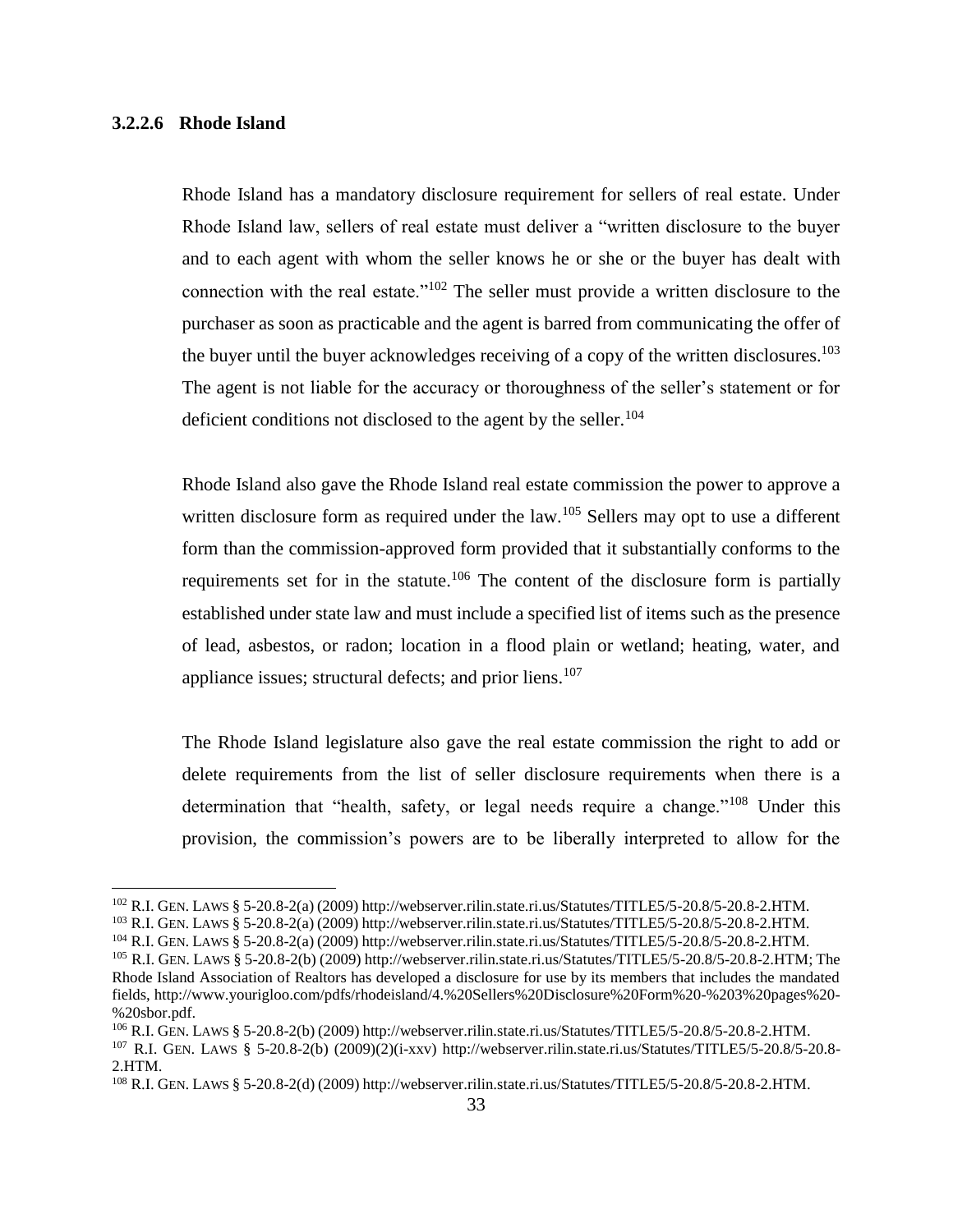additional information on structural components, housing systems, and other property information.<sup>109</sup> However, any proposed change is deemed to be a rule change and therefore subject to the state's Administrative Procedures  $Act.$ <sup>110</sup>

Rhode Island's disclosure requirements are expansive with the potential for future expansion. The path to including home energy ratings and energy efficiency goes through the real estate commission and thus will require getting its membership to accept the value of rating systems.

## <span id="page-33-0"></span>**3.2.2.7 Vermont**

l

Vermont's real estate disclosure laws and regulations focus on the relationship between agent and buyer and avoid mandating specific disclosures of information on the property for sale. Sellers are required to make certain disclosures about lead<sup>111</sup> but otherwise they have few responsibilities to disclose characteristics about the property.

Licensed real agents are subject to further regulated disclosure requirements built around maintaining standards of professional conduct. A real estate agent can be subject to sanction if they fail to "fully disclose to a buyer all material facts within the licensee's knowledge concerning the property being sold."<sup>112</sup> To assist agents in determining what to disclose, the Vermont Administrative Code provides a non-exhaustive list of possible material facts:

- 1. a defect that could significantly diminish the value of the land, structures, or structural components such as the roof, wiring, plumbing, heating system, water system, or sewage disposal system
- 2. a limitation in the deed that could substantially impair the marketability or use of the property and thereby diminish its value

<sup>109</sup> R.I. GEN. LAWS § 5-20.8-2(d) (2009) http://webserver.rilin.state.ri.us/Statutes/TITLE5/5-20.8/5-20.8-2.HTM.

<sup>110</sup> R.I. GEN. LAWS § 5-20.8-2(d) (2009) http://webserver.rilin.state.ri.us/Statutes/TITLE5/5-20.8/5-20.8-2.HTM.

<sup>111</sup> VT Lead Law § 1767 (2007) [http://legislature.vermont.gov/statutes/section/18/038/01767.](http://legislature.vermont.gov/statutes/section/18/038/01767)

<sup>112</sup> 26 V.S.A. § 2296(a)(9) (1997) http://legislature.vermont.gov/statutes/section/26/041/02296.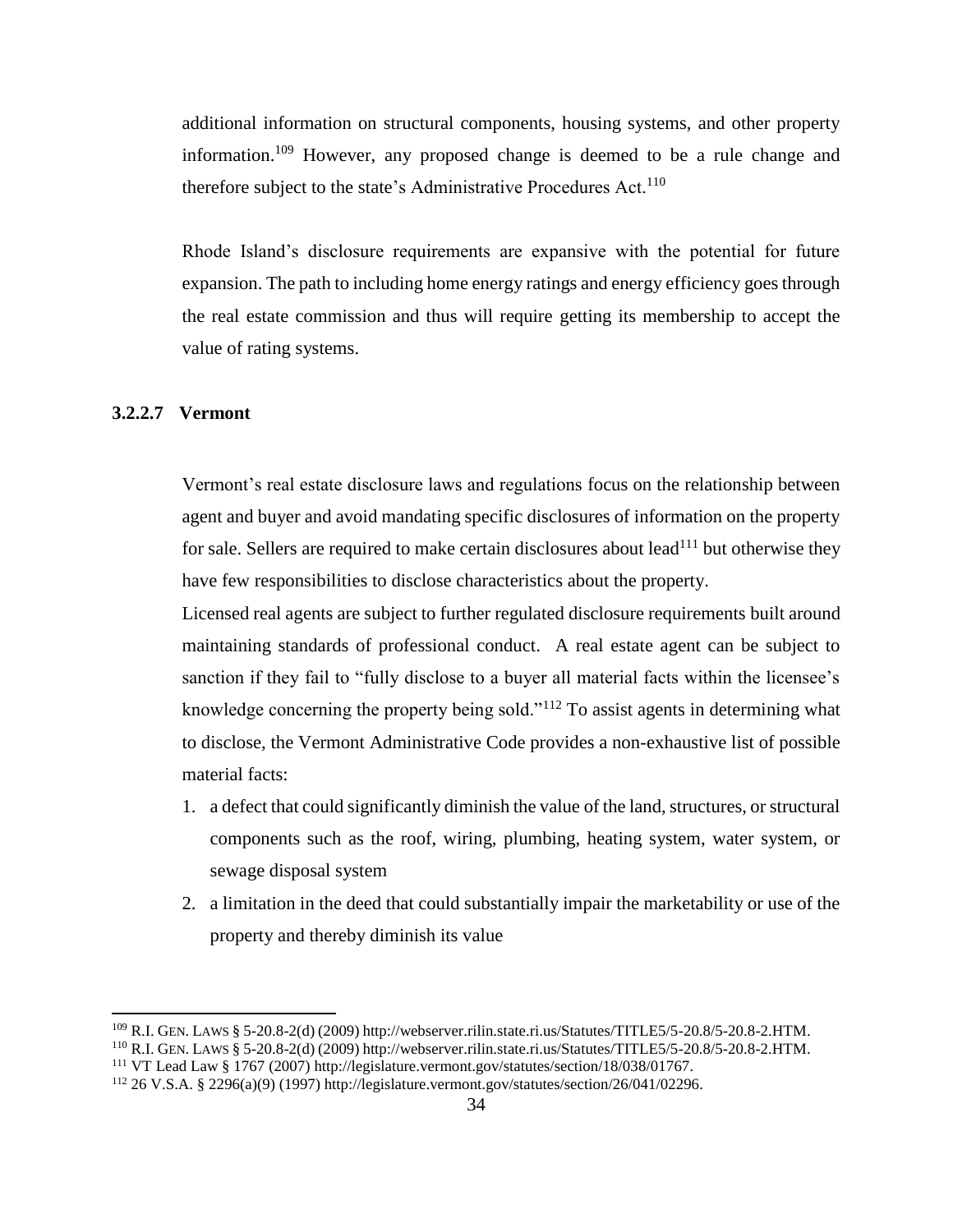- 3. a recognized or generally accepted hazard to the health or safety of a buyer or occupant of the property, and
- 4. facts the agent reasonably believes may directly impact the future use or value of the property.<sup>113</sup>

As in other states, there is no affirmative duty placed upon agents to seek out unknown information and to present it to the buyer.

There is no legislated disclosure form or statement however the Vermont Realtor's Association has created a voluntary disclosure form for use by its members. The form is to be completed by the seller and asks for information on a number of areas including mechanical, electrical, and other systems.<sup>114</sup> As discussed above, voluntary disclosure forms may be an option for increasing the utilization of home energy ratings systems.

## <span id="page-34-0"></span>**3.2.2.8 Analysis**

The NEEP HELIX states have similar real estate disclosure laws that promote open and fair dealing through the sharing of information between the seller and the buyer. Although there is a similar base for each law, the states have taken several different approaches to achieving that goal and the differences are significant enough that a stateby-state effort will be required to get energy efficiency into the mandated disclosure category.

#### <span id="page-34-1"></span>**3.2.3 Building Codes**

## <span id="page-34-2"></span>**3.2.3.1 Introduction**

l

Building codes are state laws. There is no national building code or energy code applicable across the US. Instead, states or local governments can choose to adopt one of the national model energy codes, a modified version of the model code, or their own

<sup>113</sup> https://www.sec.state.vt.us/media/728654/REC-Adopted-Rules-Eff-Dec-1-2015.pdf at 15.

<sup>114</sup> http://absoluterealty.org/vow/forms/vt/seller\_disclosure.pdf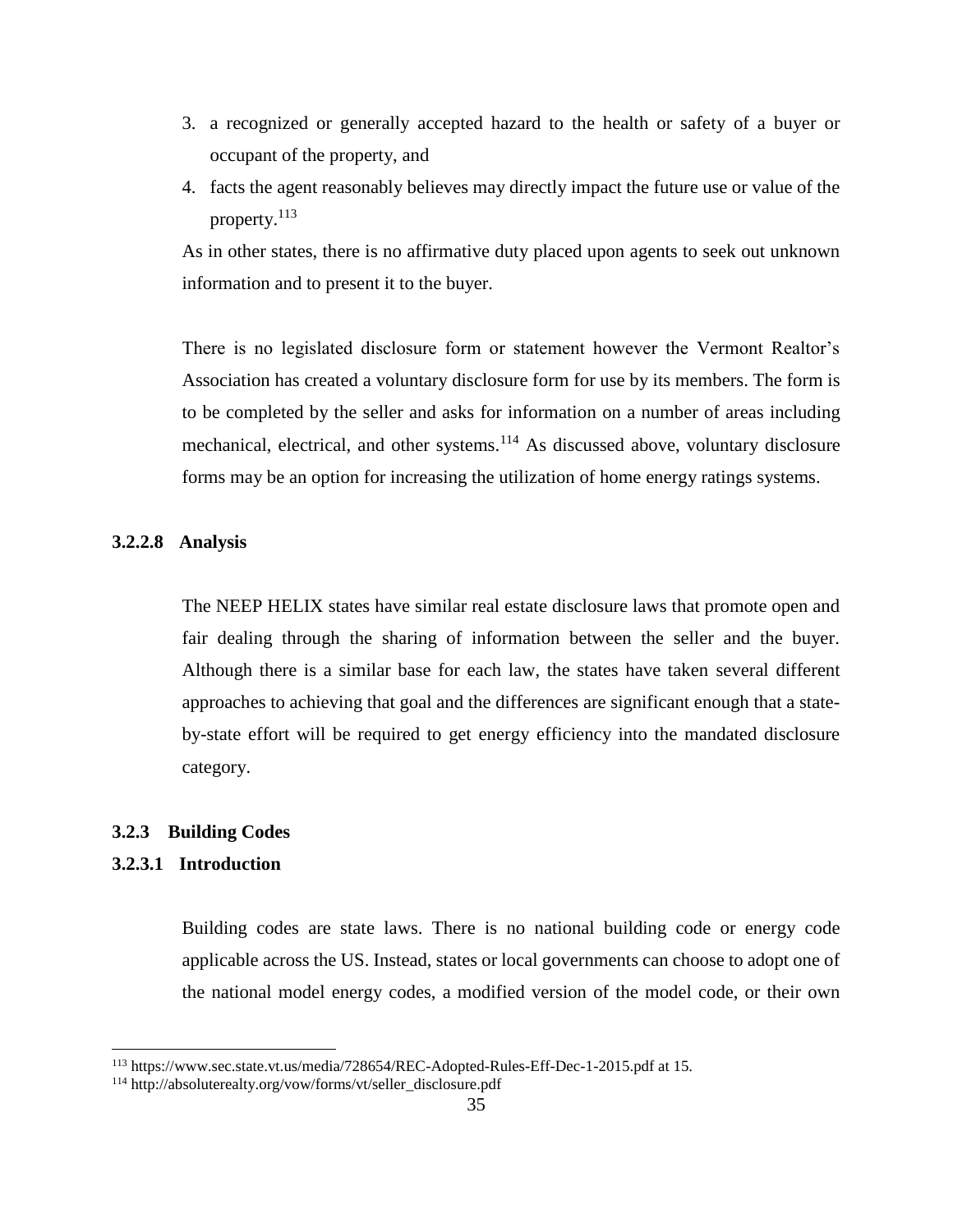state-specific code. Building Energy codes are just one of many building codes, such as fire, electrical, structural, or plumbing and cover the building itself, such as the walls/floors/ceiling insulation, windows, air leakage, and duct leakage. ASHRAE and the International Codes Council (ICC) are the two private organizations in charge with developing national model building codes. ASHRAE develops the model commercial energy code, known as 90.1, while the ICC develops the International Energy Conservation Code (IECC), which contains chapters for both residential and commercial buildings.

In order to assess the energy efficiency of a building or an addition/alteration/reparation to a building there are certain things that should be known such as: what energy code has been adopted, when it takes effect, how it is administered, and, most importantly, how compliance is verified. Of outmost importance for a possible integration of a home energy rating is the compliance and enforcement part of the energy code, and see whether home energy ratings can be used as a way of compliance with the code.

Thus, in the following we will further discuss the IECC as developed by the ICC and its three most recent models: 2009, 2012 and 2015. Within this discussion, we will introduce the process of adoption, modification, compliance and enforcement of the codes. Stretch codes will be also discussed, as a method of strengthening and adopting stricter building energy efficiency requirements. A stretch energy code (or a reach code) is a locally mandated code or alternative compliance path that is more aggressive than base code, to achieve greater levels of energy efficiency and higher energy savings (e.q Massachusetts, Vermont, California). An analysis of the NEEP HELIX states follows, along with a consideration of two states outside of the NEEP HELIX area that are ahead of the curve in this area. We will conclude with a short analysis on the prospects of integrating HES into the building codes, or using HES as a compliance mechanism for fulfilling the building codes requirements.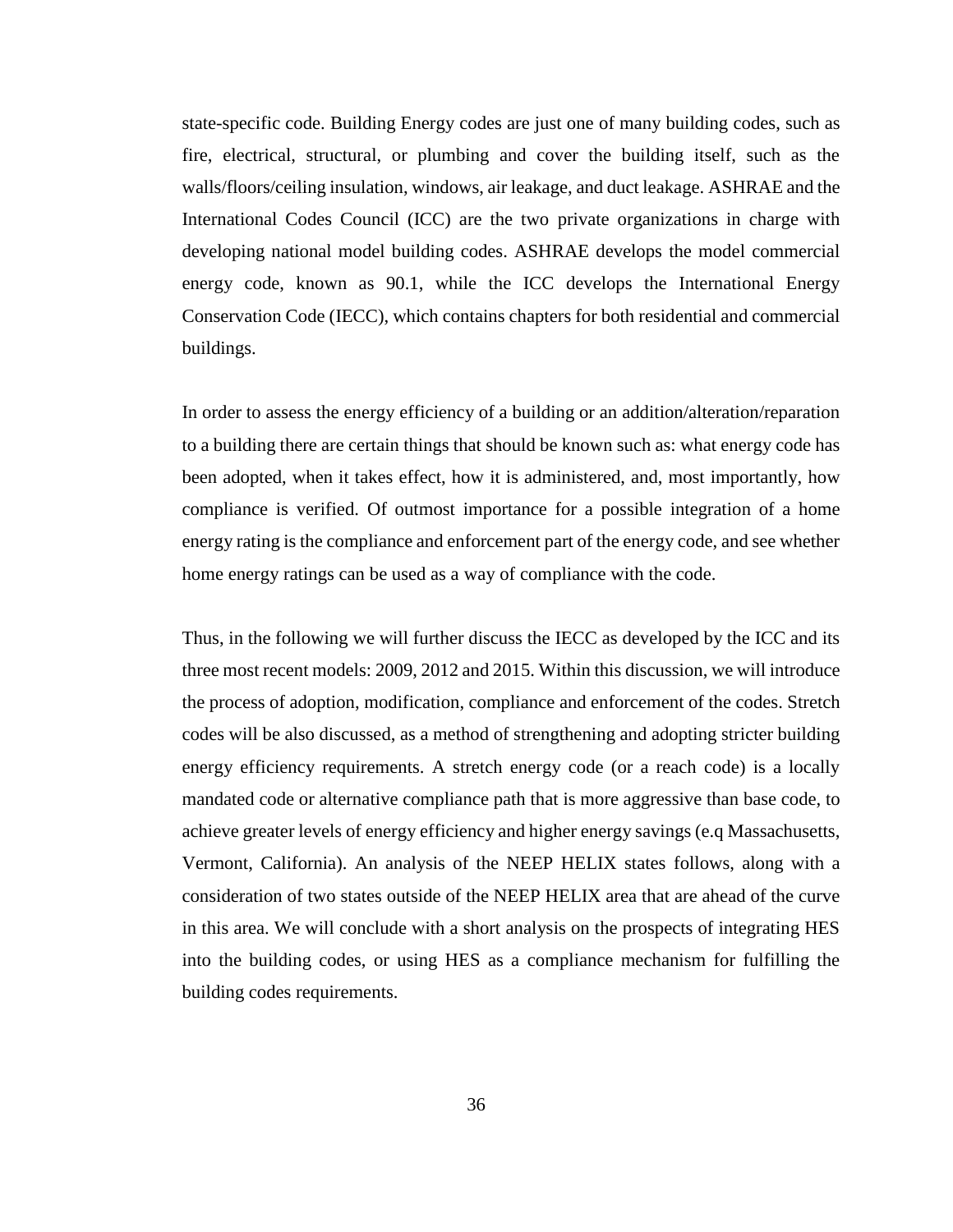## <span id="page-36-0"></span>**3.2.3.2 Model Building Codes and the ICC**

The model building codes are "building codes that are developed and maintained by a standards organization independent of the jurisdiction responsible for enacting the building code". The development and review of model building codes<sup>115</sup> and standards used in the design, build and compliance process to construct commercial, government and residential structures is handled by the ICC. Fifty states and the District of Columbia have adopted the ICC model building codes (I-Codes) at the state or jurisdictional level.<sup>116</sup> The International Energy Conservation Code (IECC) is a building code created by the ICC in 2000 and part of the I-Codes family. The IECC is the current national model energy code for the U.S, adopted for the establishment of minimum design and construction requirements for energy efficiency in both commercial and residential construction. It sets minimum requirements for energy efficiency that new buildings—as well as additions and renovations to existing buildings—must meet wherever the code

<sup>115</sup> Legal authority; Model codes:

 $\overline{\phantom{a}}$ 

- International Building Code, International Code Council (2009), [https://law.resource.org/pub/us/code/ibr/](https://law.resource.org/​pub/​us/​code/​ibr/​icc.ibc.2009.pdf) [icc.ibc.2009.pdf](https://law.resource.org/​pub/​us/​code/​ibr/​icc.ibc.2009.pdf)
- International Existing Building Code, International Code Council (2009), [https://law.resource.org/pub/us/](https://law.resource.org/​pub/​us/​code/​ibr/​icc.iebc.2009.pdf) [code/ibr/icc.iebc.2009.pdf.](https://law.resource.org/​pub/​us/​code/​ibr/​icc.iebc.2009.pdf)
- International Residential Code, International Code Council (2009), [https://archive.org/stream/](https://archive.org/​stream/​gov.law.icc.irc.2009/​icc.irc.2009#page/​n7/​mode/​2up) [gov.law.icc.irc.2009/icc.irc.2009#page/n7/mode/2up.](https://archive.org/​stream/​gov.law.icc.irc.2009/​icc.irc.2009#page/​n7/​mode/​2up)
- International Energy Conservation Code, International Code Council (2009), [https://law.resource.org/pub/](https://law.resource.org/​pub/​us/​code/​ibr/​icc.iecc.2009.pdf) [us/code/ibr/icc.iecc.2009.pdf.](https://law.resource.org/​pub/​us/​code/​ibr/​icc.iecc.2009.pdf)
- International Energy Conservation Code, International Code Council (2012), [https://law.resource.org/pub/](https://law.resource.org/​pub/​us/​code/​ibr/​icc.iecc.2012.pdf) [us/code/ibr/icc.iecc.2012.pdf.](https://law.resource.org/​pub/​us/​code/​ibr/​icc.iecc.2012.pdf)
- International Energy Conservation Code, International Code Council (2015), [http://codes.iccsafe.org/app/](http://codes.iccsafe.org/​app/​book/​toc/​2015/​I-Codes/​2015%25​20IECC%25​20HTML/​index.html) [book/toc/2015/I-Codes/2015%20IECC%20HTML/index.html.](http://codes.iccsafe.org/​app/​book/​toc/​2015/​I-Codes/​2015%25​20IECC%25​20HTML/​index.html)
- The American Society of Heating, Refrigerating and Air-Conditioning Engineers (ASHRAE), Standards 62.1-2007 (Ventilation for Acceptable Indoor Air Quality, [http://www.mintie.com/assets/pdf/education/](http://www.mintie.com/​assets/​pdf/​education/​ASHRAE%25​2062.1-2007.pdf) [ASHRAE%2062.1-2007.pdf\)](http://www.mintie.com/​assets/​pdf/​education/​ASHRAE%25​2062.1-2007.pdf), 62.2-2007 (Ventilation and Acceptable Indoor Air Quality in Low-Rise Residential Buildings, [http://www.eco-smart.org/productdocs/Ashrae62-2-2007.pdf\)](http://www.eco-smart.org/​productdocs/​Ashrae62-2-2007.pdf); 90.1-2007 (Energy Standard for Buildings except Low-Rise Residential Buildings, [https://www.energycodes.gov/sites/default/](https://www.energycodes.gov/​sites/​default/​files/​becu/​90.1-2007_​BECU.pdf) [files/becu/90.1-2007\\_BECU.pdf\)](https://www.energycodes.gov/​sites/​default/​files/​becu/​90.1-2007_​BECU.pdf); 90.1-2013 [\(https://www.energycodes.gov/sites/default/files/becu/90.1-](https://www.energycodes.gov/​sites/​default/​files/​becu/​90.1-2013_​Change_​Highlights_​BECU.pdf) [2013\\_Change\\_Highlights\\_BECU.pdf\)](https://www.energycodes.gov/​sites/​default/​files/​becu/​90.1-2013_​Change_​Highlights_​BECU.pdf).
- The American Society for Testing and Materials (ASTM), E-1465-06, Standard Practice for Radon Control Options for the Design and Construction of New Low-Rise Residential Buildings, [https://www.astm.org/](https://www.astm.org/​DATABASE.CART/​HISTORICAL/​E1465-06.htm) [DATABASE.CART/HISTORICAL/E1465-06.htm.](https://www.astm.org/​DATABASE.CART/​HISTORICAL/​E1465-06.htm)
- NFPA 70: National Electric Code (NEC) 2014, [http://catalog.nfpa.org/NFPA-70-National-Electrical-Code-](http://catalog.nfpa.org/NFPA-70-National-Electrical-Code-NEC-Softbound-2014-Edition-P1194.aspx)[NEC-Softbound-2014-Edition-P1194.aspx.](http://catalog.nfpa.org/NFPA-70-National-Electrical-Code-NEC-Softbound-2014-Edition-P1194.aspx)

<sup>116</sup> http://www.iccsafe.org/about-icc/overview/about-international-code-council/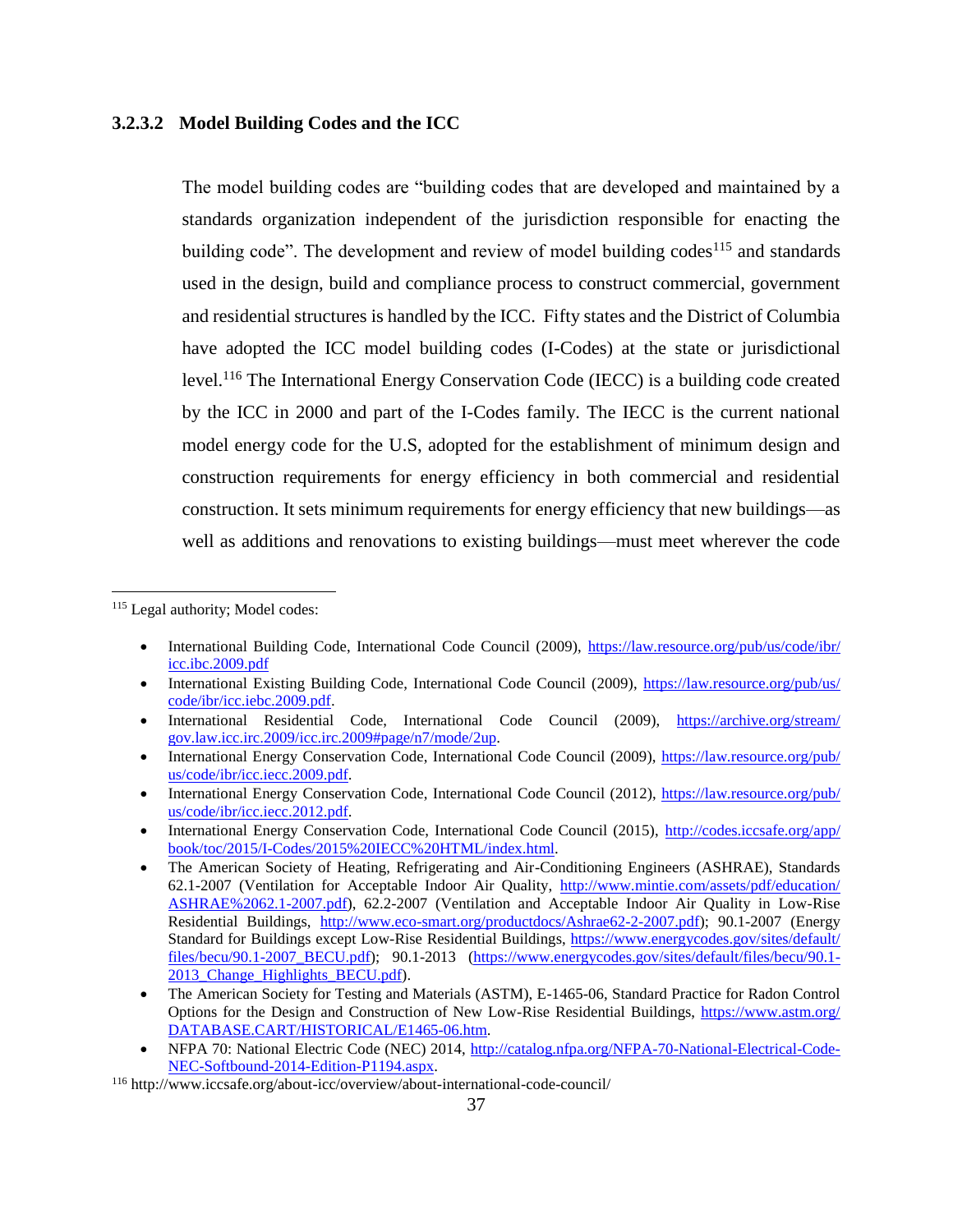has been adopted into law. This code contains separate provisions for commercial buildings and for low-rise residential buildings (three stories or less in height above grade).<sup>117</sup> The IECC is in use or adopted in 47 states, the District of Columbia, the U.S. Virgin Islands, New York City and Puerto Rico. As a model code, the IECC is intended to be adopted in accordance with the laws and procedures of a governmental jurisdiction. When adopting a model code like the IECC, some jurisdictions amend the code in the process to reflect local practices and laws.<sup>118</sup> The IECC is updated on a 3year cycle, and the most recent version is 2015*. 119*

Thus, in order to understand how a possible link or inclusion of HES into the model building codes, we have to take into consideration the legislative process of transposing these codes into state and local legislation. Therefore, the model building codes are not legal documents until they are adopted by a governmental jurisdiction and enforced by states and local governments in the form of local or state laws, following the same process as it is required to develop laws.<sup>120</sup>

## <span id="page-37-0"></span>**3.2.3.2.1 Adoption of the IECC**

Most codes are adopted at the state level, though, in about 10 states they are adopted by cities. State adoption can occur directly by legislative action, or through regulatory agencies authorized by the legislature. The regulatory process is lengthier than legislative action, but allows greater local citizen participation. Cities adopt codes through their mayors, councils, or committees depending on their form of government. Once adopted, the code becomes law within the particular state or local jurisdiction.

Adopting an energy code by legislative action can be done by title or, more commonly, by directing either a one-time administrative action or by putting in place an ongoing

l

<sup>117</sup> http://www.iccsafe.org/codes-tech-support/codes/2015-i-codes/iecc/

<sup>118</sup> http://www.iccsafe.org/codes-tech-support/codes/2015-i-codes/iecc/

<sup>119</sup> http://www.imt.org/codes/iecc

<sup>120</sup> http://www.iccsafe.org/gr/Documents/AdoptionToolkit/05-Who\_Uses\_ICC\_Codes.pdf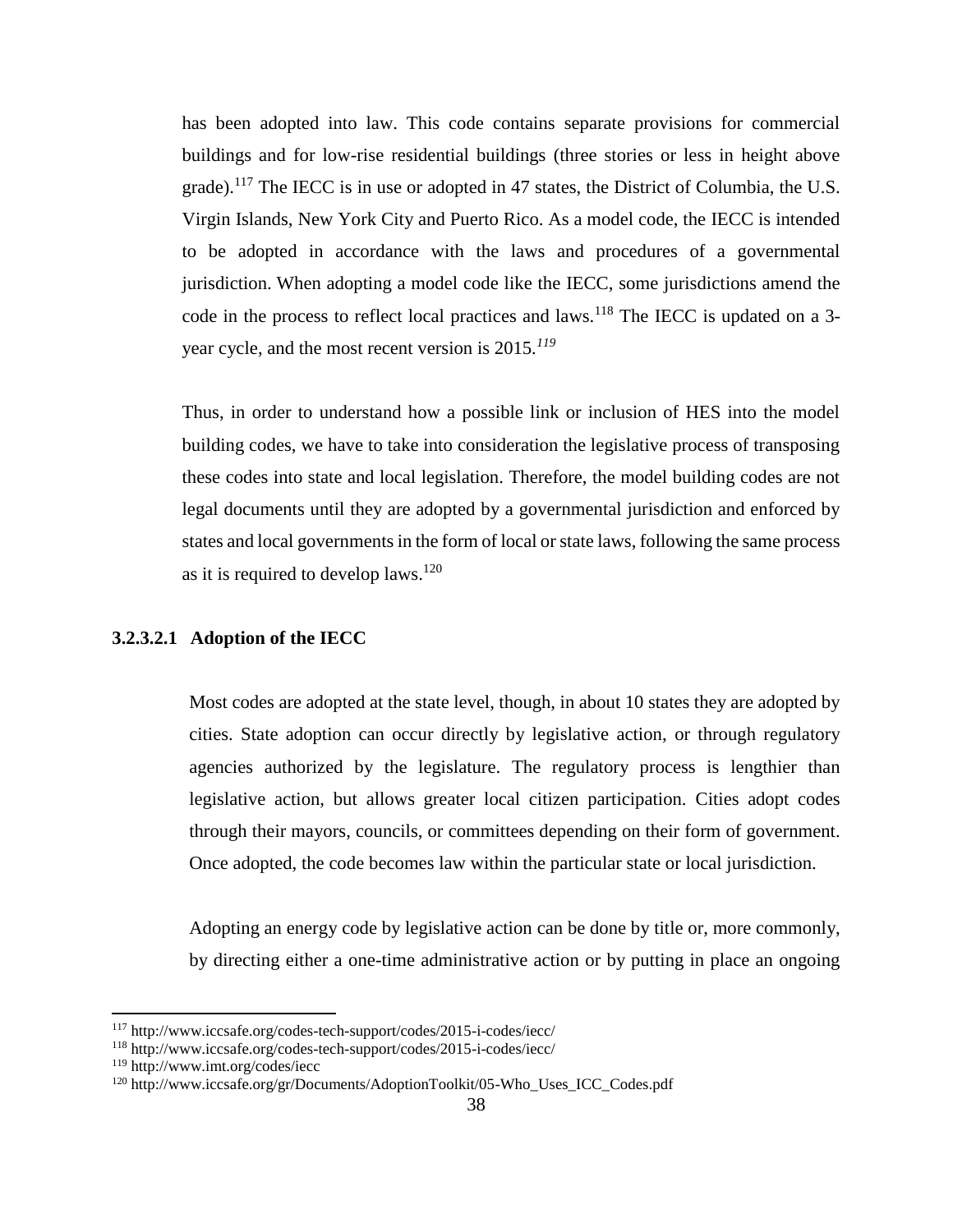process. The process involves hearings, public commentary and revisions followed by a formal vote, ending with an approved bill being signed into law by the governor. Adopting an energy code by regulatory action begins with the state agency releasing a public notice of its intent, including the name of the code considered. Most of the times the public is given the opportunity to review the proposed code and formally submit proposals to modify it, which are voted on by either agency staff or a committee composed of representative stakeholders selected by the agency, the legislature or the governor. The process outcomes will result to be merged into a revised code formally adopted by a vote by either the agency staff or committee vote.

In all of the above cases the adoption process provides for an effective date for the new code, "usually one to six months after the adoption date, which is the point at which newly permitted buildings need to comply with new requirements per the new code."<sup>121</sup> Local governments can choose to adopt a model building code as their own, thus the model codes can be either adopted without modification or adapted to a particular jurisdiction and then enforced by the adopting authority. Thus, when any jurisdiction adopts a building code it adopts a specific edition of the model code which then becomes the jurisdiction's law. Although, the model building codes have a 3-5-year update editions, the adopted codes at the state and local level are not automatically update due to the above practice. Thus, whenever the model code is adopted the jurisdiction has two choices: either to ignore it and continue using the older version of the model code it adopted or to update its code as to comply with the last version of the model code, bringing its inspectors up to date with the changes being made to the code.

## <span id="page-38-0"></span>**3.2.3.2.2 Compliance and Enforcement with the IECC**

All stakeholders must know that an energy code is to be adopted or updated and to understand its requirements. Energy code compliance and enforcement impacts a series of actors involved throughout the building process such as: (i) architects, designers,

 $\overline{a}$ 

<sup>121</sup> https://energy.gov/eere/buildings/articles/how-are-building-codes-adopted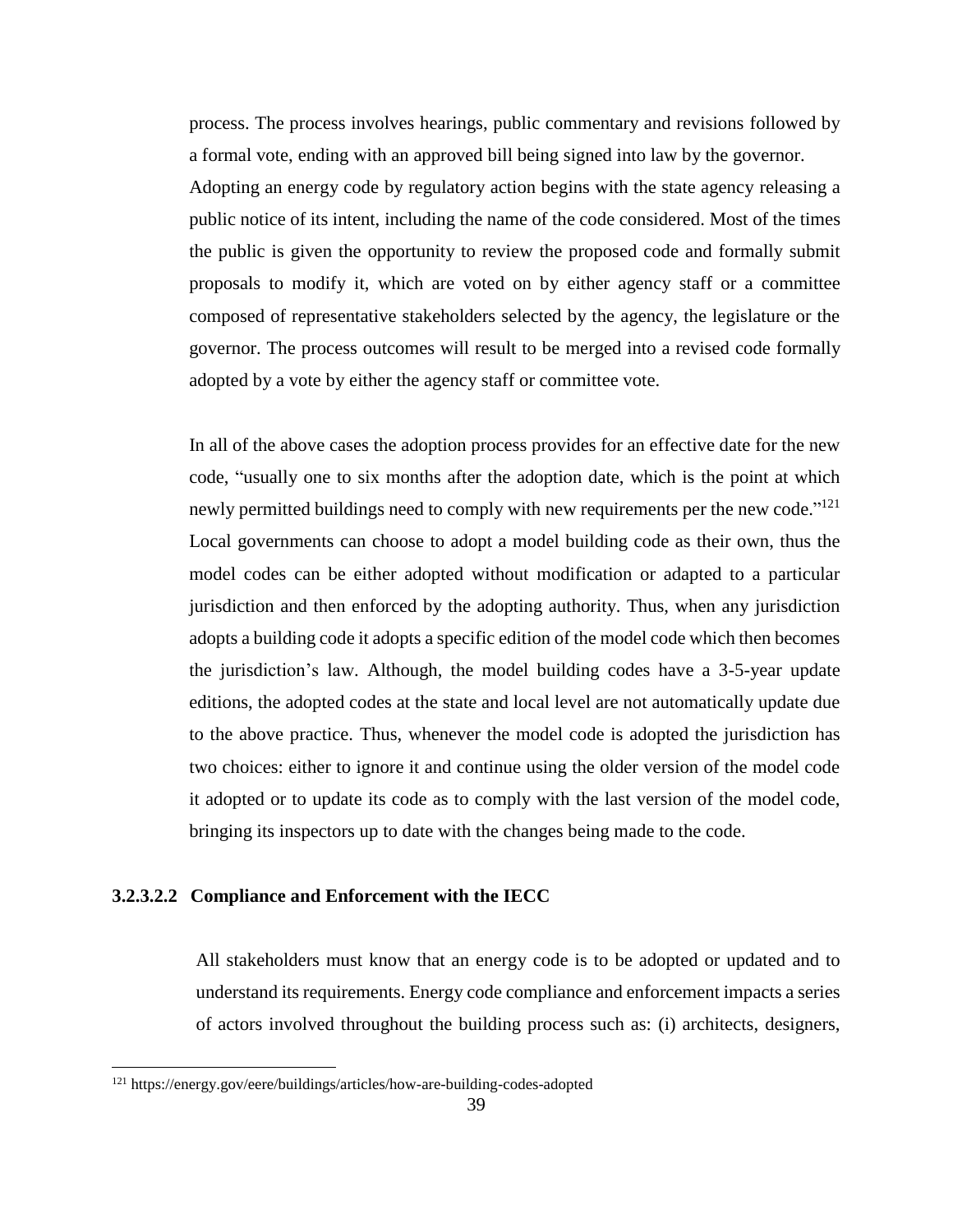engineers, contractors, builders, and other construction industry stakeholders "which have to design and comply with the model code on behalf of the building owner/developer"; (ii) code officials and the ones that are involved in compliance verification, which must enforce and make sure that what is built actually complies with the energy code.<sup>122</sup>

Knowing what code was used when a building was constructed or when additions were made is important for the compliance test. There are however several compliance paths: (i) prescriptive paths which limit design freedom, being used primarily for residential and smaller commercial buildings; (ii) performance paths that provides more design freedom and "can lead to innovative design, but involves more complex energy simulations and tradeoffs between systems, being used primarily for larger commercial buildings that have multiple systems or varied uses and loads."<sup>123</sup> Of importance for us is whether the use of a home energy rating can be used in this area. This will be explored in the following sections.

Enforcement is complementary to energy code compliance, and also important to attaining planned energy savings. "Enforcement strategies vary according to a state or local government's regulatory authority and available resources," and may include, of interest for this memorandum, "inspection of the building and its systems during construction and inspection immediately prior to occupancy." 124

## <span id="page-39-0"></span>**3.2.3.2.3 2009 IECC**

l

The IECC, in this 2009 edition, is considered to "meet the need for more energyefficient building envelopes and installation of energy efficient systems through model code regulations that will result in the optimal utilization of fossil fuel and

<sup>122</sup> https://www.energycodes.gov/compliance/basics

<sup>123</sup> https://www.energycodes.gov/sites/default/files/toolkits/pdfs/enforcement\_toolkit.pdf

<sup>124</sup> https://www.energycodes.gov/compliance/basics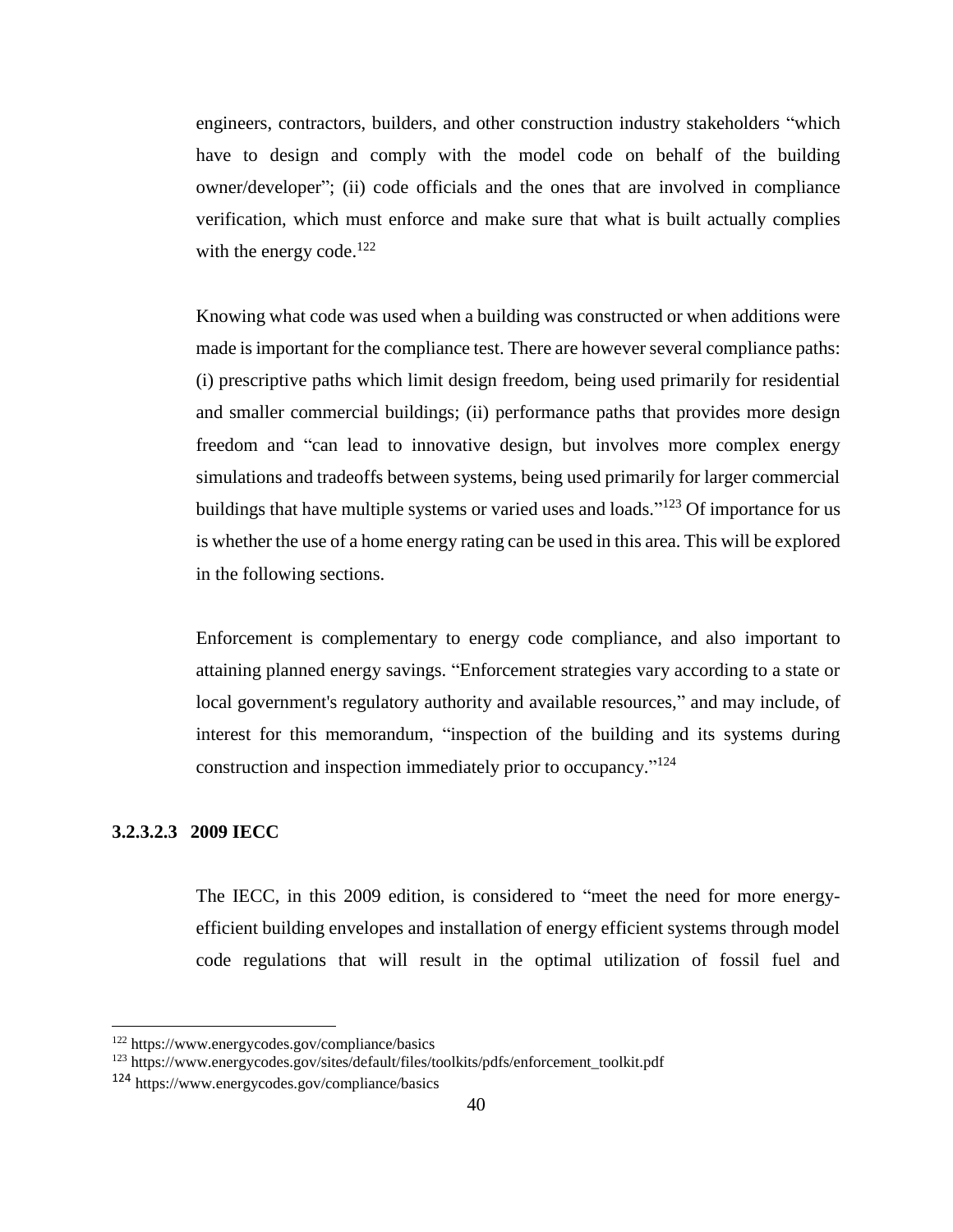nondepletable resources in all communities' large and small." <sup>125</sup> Its use within a governmental jurisdiction is intended to be accomplished through adoption by reference taking into account the jurisdiction's law applicable proceedings. The IECC offers a model of adoption in the form of an ordinance, being advised that the appropriate government authority within that jurisdiction to insert the appropriate factual information in provisions requiring specific local information, such as the name of the adopting jurisdiction. Therefore, the IECC is designed and promulgated to be adopted by reference by ordinance.

Chapter 4 of the 2009 IECC is dedicated to Residential Energy Efficiency, which contains the energy-efficiency-related requirements for the design and construction of residential buildings. The definition of a residential building in this code is an R-2, R-3 or R-4 building three stories or less in height, but not model/hotels [R-1]. All other buildings, including residential buildings greater than three stories in height, are regulated by the energy conservation requirements of Chapter 5 referring to commercial buildings. The provisions within the chapter promote energy efficiency in the building envelope, the heating and cooling system and the service water heating system of the building. $126$ 

Therefore, the Residential Code Requirements are focused on the building envelope (ceilings, walls, windows, floors, foundations, sets insulation levels, window U-factors and solar heat gain coefficients, infiltration control – caulk and seal to prevent air leaks). It refers also to ducts -seal and insulate; limited space heating, air conditioning and water heating requirements; no appliance requirements and the lighting equipment – 50% of the lamps to be high-efficacy lamps.

During the permitting process, under 2009 IECC, the builder generally must submit construction documents with information including:

l

<sup>125</sup> https://law.resource.org/pub/us/code/ibr/icc.iecc.2009.pdf

<sup>126</sup> https://law.resource.org/pub/us/code/ibr/icc.iecc.2009.pdf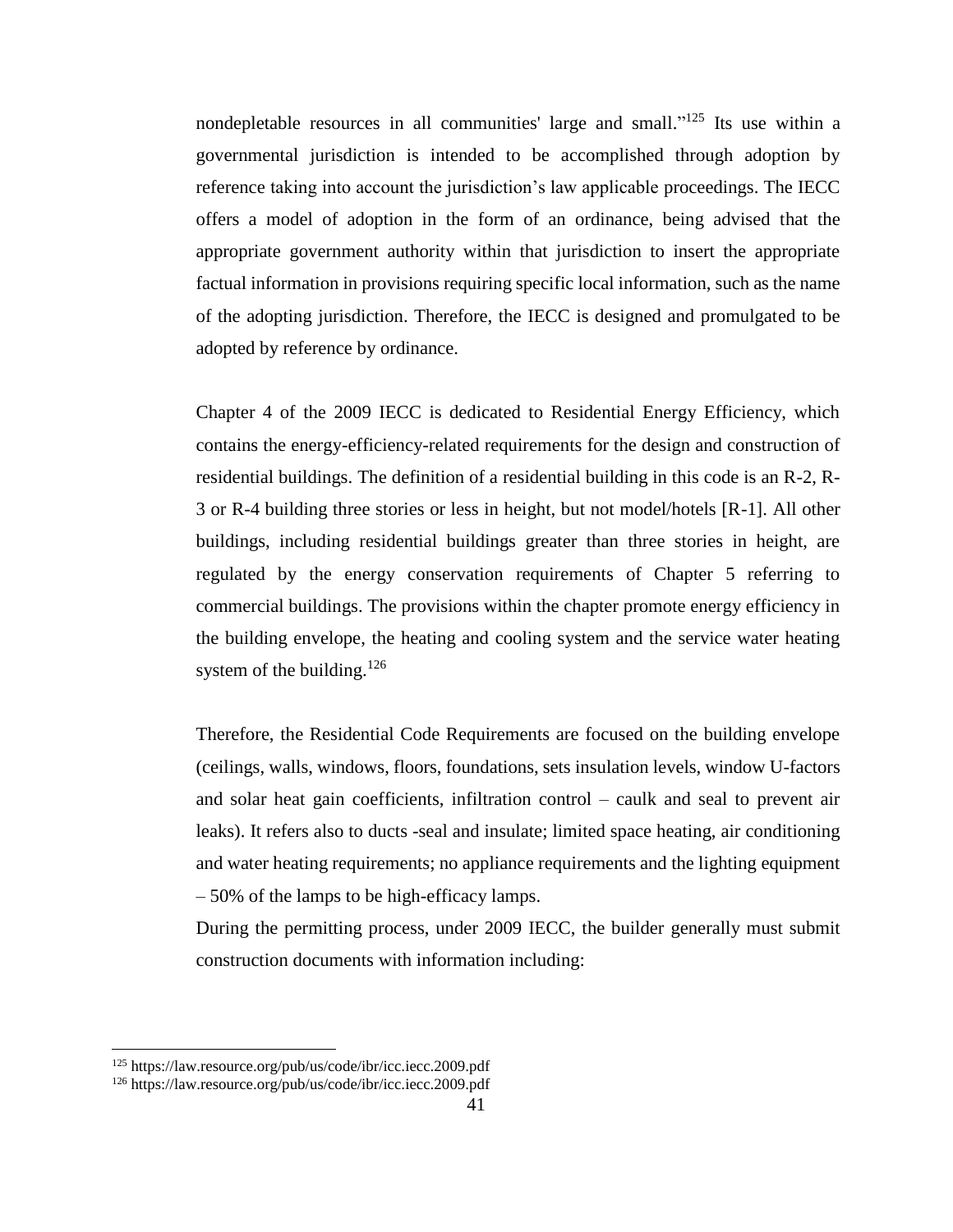*insulation materials and their R-values; fenestration V-factors and SHGCs; area-weighted V-factor and SHGC calculations; mechanical system design criteria; mechanical and service water heating system and equipment types, sizes and efficiencies; economizer description; equipment and systems controls; fan motor horsepower (hp) and controls; duct sealing, duct and pipe insulation and location; lighting fixture schedule with wattage and control narrative; and air sealing details.<sup>127</sup>*

For new construction, the person completing a compliance report must report to the code official documentation, which must include: the address of the residence; building component characteristics,<sup>128</sup> the name of the individual checking compliance, and the software used.<sup>129</sup> This is also true for existing buildings with proposed repairs, alterations, or upgrades.<sup>130</sup> The code official may also require additional information.<sup>131</sup> Energy Rating Indexes do not satisfy compliance requirements under the 2009 IECC.<sup>132</sup>

## <span id="page-41-0"></span>**3.2.3.2.4 2012 IECC**

 $\overline{\phantom{a}}$ 

The 2009 IECC discussion on scope and adoption applies also to the 2012 IECC. The 2012 IECC Residential Provisions apply to detached one- and two family dwellings and multiple single family dwellings as well as Group R2, R3 and R4 buildings three stories or less in height. These scopes are based on the definition of residential buildings. Note that the IECC Commercial Provisions contain provisions for residential

<sup>&</sup>lt;sup>127</sup> International Energy Conservation Code, International Code Council 2 (2009), [https://law.resource.org/pub/](https://law.resource.org/pub/us/code/ibr/icc.iecc.2009.pdf) [us/code/ibr/icc.iecc.2009.pdf.](https://law.resource.org/pub/us/code/ibr/icc.iecc.2009.pdf)

<sup>&</sup>lt;sup>128</sup> International Energy Conservation Code, International Code Council 34–36 (2009), [https://law.resource.org/pub/](https://law.resource.org/​pub/​us/​code/​ibr/​icc.iecc.2009.pdf) [us/code/ibr/icc.iecc.2009.pdf.](https://law.resource.org/​pub/​us/​code/​ibr/​icc.iecc.2009.pdf)

<sup>&</sup>lt;sup>129</sup> International Energy Conservation Code, International Code Council 32–33 (2009), [https://law.resource.org/pub/](https://law.resource.org/​pub/​us/​code/​ibr/​icc.iecc.2009.pdf) [us/code/ibr/icc.iecc.2009.pdf.](https://law.resource.org/​pub/​us/​code/​ibr/​icc.iecc.2009.pdf)

<sup>130</sup> International Existing Building Code, International Code Council 59–69 (2009), [https://law.resource.org/pub/us/](https://law.resource.org/​pub/​us/​code/​ibr/​icc.iebc.2009.pdf) [code/ibr/icc.iebc.2009.pdf.](https://law.resource.org/​pub/​us/​code/​ibr/​icc.iebc.2009.pdf)

<sup>&</sup>lt;sup>131</sup> International Energy Conservation Code, International Code Council 33 (2009), [https://law.resource.org/pub/us/](https://law.resource.org/​pub/​us/​code/​ibr/​icc.iecc.2009.pdf) [code/ibr/icc.iecc.2009.pdf.](https://law.resource.org/​pub/​us/​code/​ibr/​icc.iecc.2009.pdf)

<sup>&</sup>lt;sup>132</sup> Adin Maynard, 2015 IECC and the Updated Massachusetts Stretch Code, His and Hers Energy Efficiency (Nov. 12, 2015), [http://hhefficiency.com/blog/2015/11/12/2015-iecc-and-the-updated-stretch-code.](http://hhefficiency.com/​blog/​2015/​11/​12/​2015-iecc-and-the-updated-stretch-code)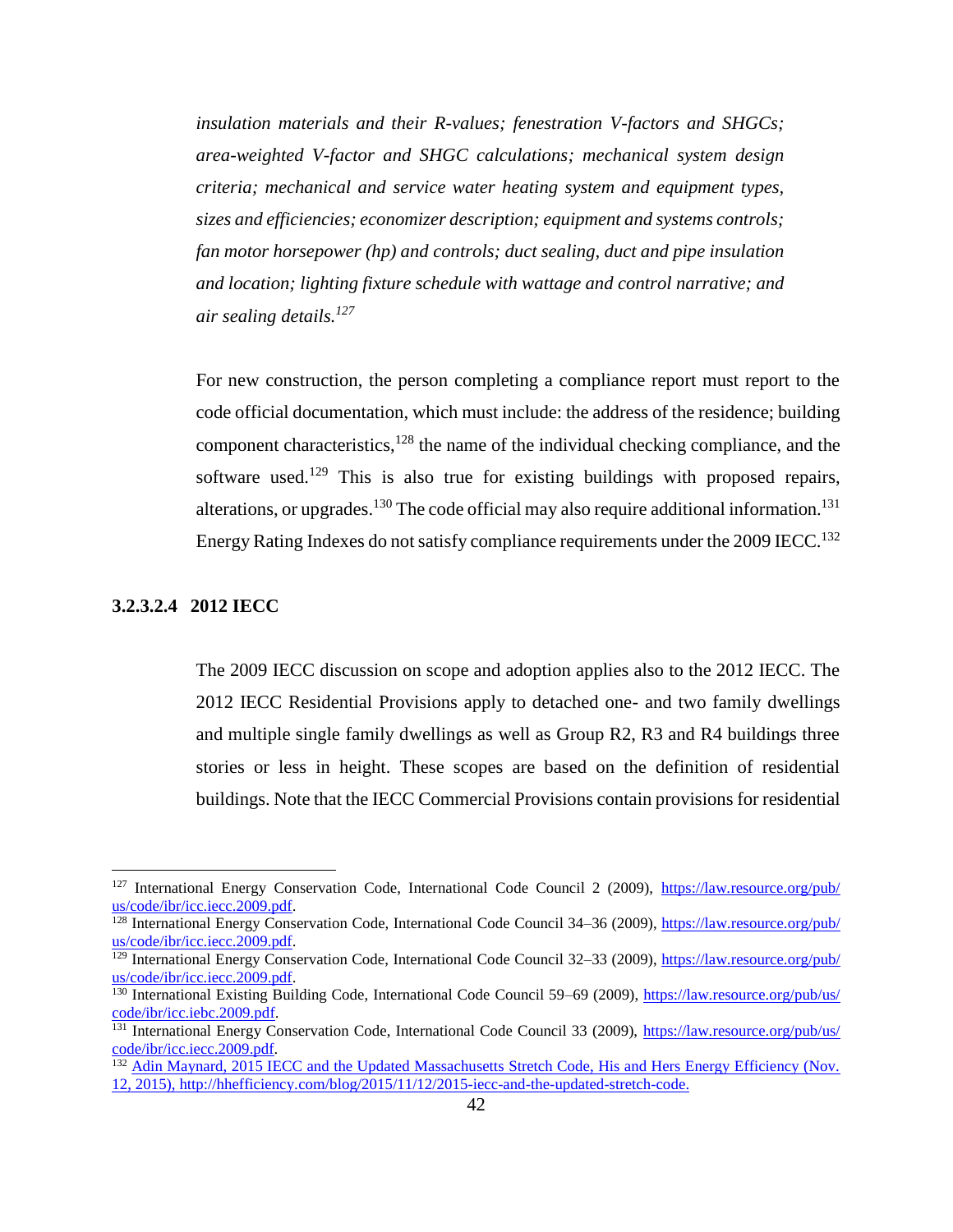buildings 4 stories or greater in height.<sup>133</sup> The compliance documentation requirement is in line with the requirements from the  $2009 \text{ code.}^{134}$  Therefore, the Residential Code Requirements are focused on the building envelope (ceilings, walls, windows, floors, foundations – sets insulation and fenestration levels, and solar heat gain coefficients – infiltration control - caulk and seal to prevent air leaks, and test). It provides that the lighting equipment must be: 75% of lamps to be high-efficacy lamps or 75% of lighting fixtures to have only high-efficacy lamps.

## <span id="page-42-0"></span>**3.2.3.2.5 2015 IECC**

The 2009 and 2012 IECC discussion on scope and adoption applies also to the 2015 IECC. The IECC residential provisions apply to detached one-and two-family dwellings and multiple single-family dwellings as well as Group R2 R-3, R-4 buildings three stories or less in height. The IECC commercial provisions therefore contain provisions for residential buildings five stories or greater in height. <sup>135</sup>

The IECC 2015 has compliance reporting requirements that exceed those in the 2009 code.<sup>136</sup> The 2015 requirements include a compliance statement, and a site-specific energy analysis report<sup>137</sup> plus the requirements found in the 2009 code.<sup>138</sup> In new

 $\overline{\phantom{a}}$ 

<sup>133</sup> https://law.resource.org/pub/us/code/ibr/icc.iecc.2012.pdf

<sup>&</sup>lt;sup>134</sup> International Energy Conservation Code, International Code Council (2012)[, https://law.resource.org/pub/us/code/](https://law.resource.org/​pub/​us/​code/​ibr/​icc.iecc.2012.pdf) [ibr/icc.iecc.2012.pdf.](https://law.resource.org/​pub/​us/​code/​ibr/​icc.iecc.2012.pdf)

<sup>135</sup>http://codes.iccsafe.org/app/book/content/2015-I-

Codes/2015%20IECC%20HTML/EFFECTIVE%20USE%20OF%20THE%20INTERNATIONAL%20ENERGY% 20CONSERVATION%20CODE%20.html

<sup>136</sup> Chapter 4 [RE] Residential Energy Efficiency, *in* International Energy Conservation Code R405.4 (2015), [http://](http://codes.iccsafe.org/​app/​book/​content/​2015-I-Codes/​2015%25​20IECC%25​20HTML/​Chapter%25​204%25​20%5bRE%5d.html) [codes.iccsafe.org/app/book/content/2015-I-Codes/2015%20IECC%20HTML/Chapter%204%20\[RE\].html.](http://codes.iccsafe.org/​app/​book/​content/​2015-I-Codes/​2015%25​20IECC%25​20HTML/​Chapter%25​204%25​20%5bRE%5d.html)

<sup>137</sup> Chapter 4 [RE] Residential Energy Efficiency, *in* International Energy Conservation Code R405.3 (2015), [http://](http://codes.iccsafe.org/​app/​book/​content/​2015-I-Codes/​2015%25​20IECC%25​20HTML/​Chapter%25​204%25​20%5bRE%5d.html) [codes.iccsafe.org/app/book/content/2015-I-Codes/2015%20IECC%20HTML/Chapter%204%20\[RE\].html](http://codes.iccsafe.org/​app/​book/​content/​2015-I-Codes/​2015%25​20IECC%25​20HTML/​Chapter%25​204%25​20%5bRE%5d.html)

<sup>(&</sup>quot;Compliance based on simulated energy performance requires that a proposed residence (*proposed design*) be shown to have an annual energy cost that is less than or equal to the annual energy cost of the *standard reference design.*  Energy prices shall be taken from a source *approved* by the *code official*, such as the Department of Energy, Energy Information Administration's *State Energy Price and Expenditure Report*. *Code officials* shall be permitted to require time-of-use pricing in energy cost calculations.") (emphasis in original); see also 2015 IECC Energy Rating Index Report, [http://thehtrc.com/wp-content/uploads/2015-iecc-energy-rating-report.jpg.](http://thehtrc.com/wp-content/​uploads/​2015-iecc-energy-rating-report.jpg)

<sup>138</sup> See discussion *supra* Maine.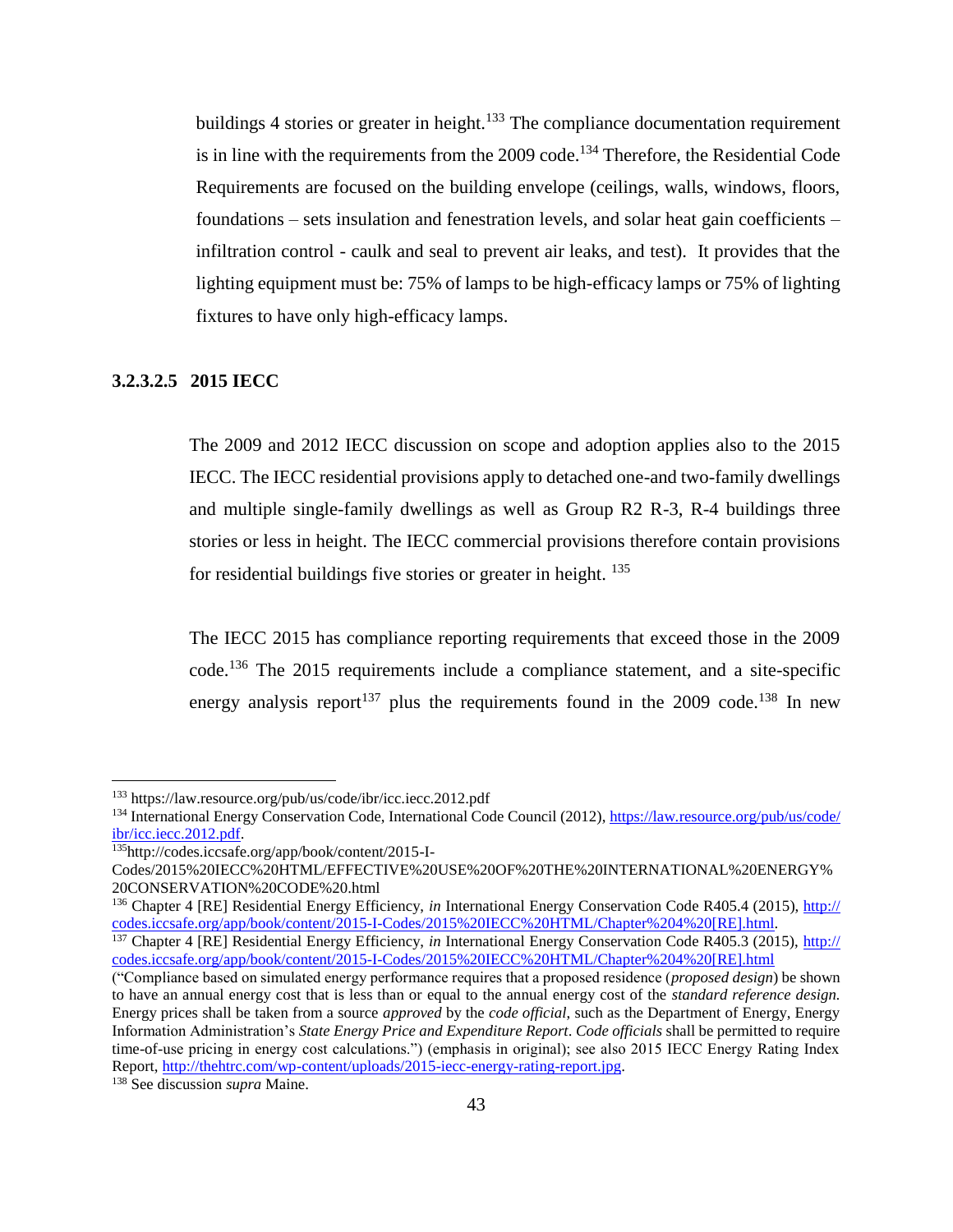construction, the reporting is completed both for obtainment of a permit to build<sup>139</sup> and to certify for occupancy after a build.<sup>140</sup> Therefore, the 2015 IECC has evolved to include a new option for residential compliance, the Energy Rating Index (ERI) path in Section R406, that is supported by home builders and energy efficiency advocates. It also increases energy efficiency, with more flexibility and easier enforcement and compliance for both builders and code officials. It allows, in the ERI path, the use of HERS ratings already used by builders of one third of all new homes to rate their new homes, and to market those new homes to consumers.<sup>141</sup>

The next edition of ICC codes will be issued in 2018, so the time is now to get the ICC on board with providing express compliance through home energy ratings, such as HES.

## <span id="page-43-0"></span>**3.2.3.2.6 Stretch Codes**

l

Stretch codes, or reach codes, "allow individual municipalities or jurisdictions to adopt more stringent energy codes within a larger, usually statewide, jurisdiction."<sup>142</sup> The locally mandated codes are more stringent than the base state building code, and they either offer an alternative mode of compliance or become locally mandated.<sup>143</sup>

If a progressive municipality believes the statewide base energy code is not keeping up with advances in technology and design practices, it may choose to adopt and then implement what is usually the next generation of the energy code more rapidly than the

<sup>139</sup> Chapter 4 [RE] Residential Energy Efficiency, *in* International Energy Conservation Code R405.4.2.1 (2015), [http://codes.iccsafe.org/app/book/content/2015-I-Codes/2015%20IECC%20HTML/Chapter%204%20\[RE\].html.](http://codes.iccsafe.org/​app/​book/​content/​2015-I-Codes/​2015%25​20IECC%25​20HTML/​Chapter%25​204%25​20%5bRE%5d.html) <sup>140</sup> Chapter 4 [RE] Residential Energy Efficiency, *in* International Energy Conservation Code R405.4.2.2 (2015), [http://codes.iccsafe.org/app/book/content/2015-I-Codes/2015%20IECC%20HTML/Chapter%204%20\[RE\].html.](http://codes.iccsafe.org/​app/​book/​content/​2015-I-Codes/​2015%25​20IECC%25​20HTML/​Chapter%25​204%25​20%5bRE%5d.html)

<sup>141</sup> http://www.iccsafe.org/codes-tech-support/codes/2015-i-codes/iecc/

<sup>&</sup>lt;sup>142</sup> Richard Faesy & Ian Finlayson, Accelerating Energy Efficiency in the New Construction Market with Stretch Codes, ACEEE 8-80 (2012), [http://aceee.org/files/proceedings/2012/data/papers/0193-000256.pdf.](http://aceee.org/​files/​proceedings/​2012/​data/​papers/​0193-000256.pdf)

<sup>143</sup> Richard Faesy & Ian Finlayson, Accelerating Energy Efficiency in the New Construction Market with Stretch Codes, ACEEE 8-80 (2012), [http://aceee.org/files/proceedings/2012/data/papers/0193-000256.pdf;](http://aceee.org/​files/​proceedings/​2012/​data/​papers/​0193-000256.pdf) Stretch Codes, New Buildings Institute, [http://newbuildings.org/code\\_policy/utility-programs-stretch-codes/stretch-codes/.](http://newbuildings.org/​code_​policy/​utility-programs-stretch-codes/​stretch-codes/)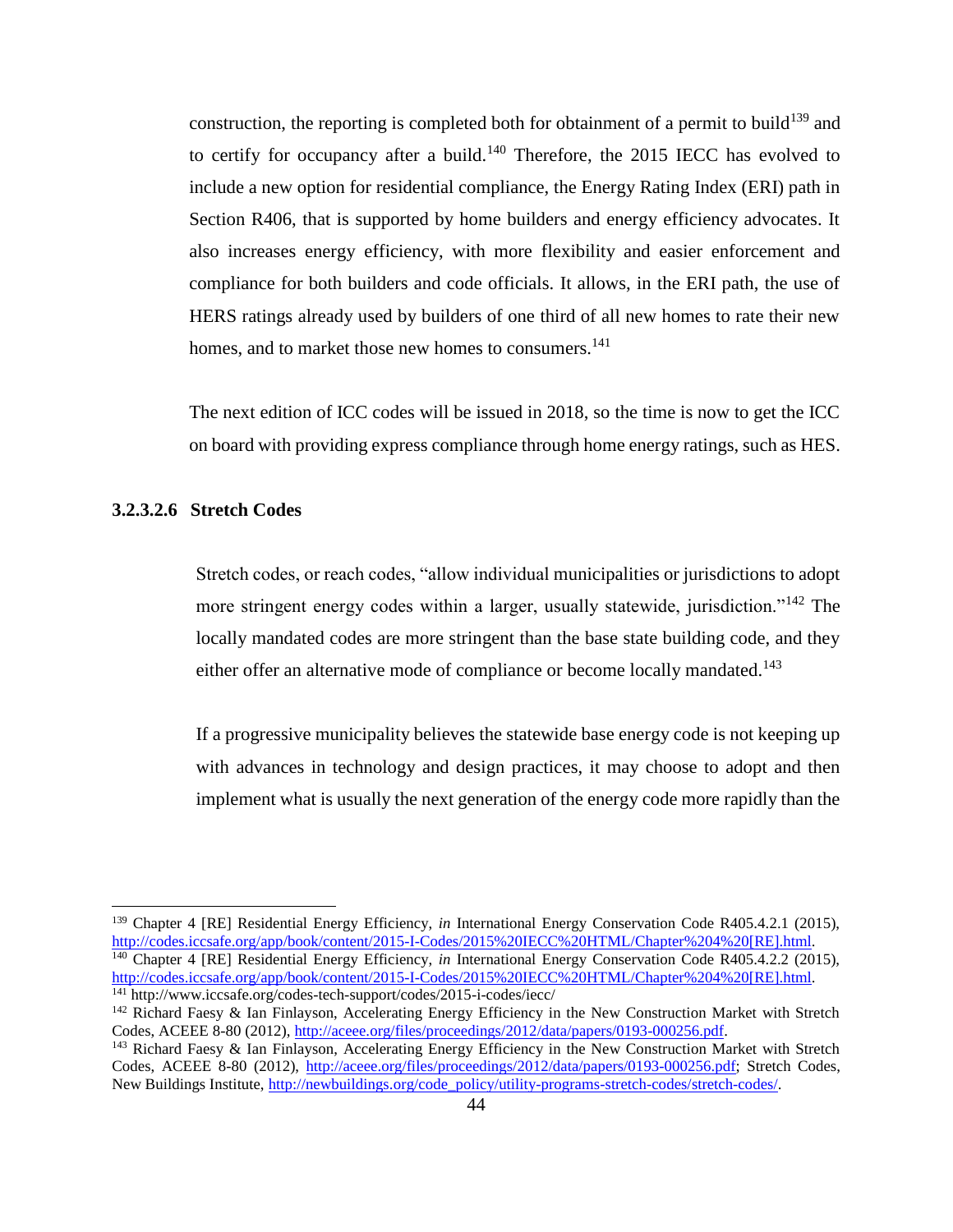base code can adapt, thus accelerating market acceptance and adoption of more stringent energy efficiency codes.<sup>144</sup>

Stretch codes have taken many forms including: the ENERGY STAR Homes voluntary program standard, a HERS energy rating at a level 10-15% more stringent than the base code, the New Buildings Institute "Core Energy Code" standards, or green building elements along with the energy provisions.<sup>145</sup> Often these programs work in tandem with utility incentive programs allowing for utility energy efficiency programs, utility incentives, and jurisdictional stretch code programs to be aligned.<sup>146</sup>

## <span id="page-44-0"></span>**3.2.3.3 NEEP HELIX States Analysis of applicable Building Energy Codes**

The decision to implement the building codes is left up to the states which produces a situation where the applicable code version can vary between states. Further, states can modify the codes as they see fit. Therefore, all seven HELIX states have adopted a version of IECC with some amendments.<sup>147</sup> Some states have even introduced stretch

Massachusetts:

 $\overline{a}$ 

<sup>144</sup> Richard Faesy & Ian Finlayson, Accelerating Energy Efficiency in the New Construction Market with Stretch Codes, ACEEE 8-80 (2012), [http://aceee.org/files/proceedings/2012/data/papers/0193-000256.pdf;](http://aceee.org/​files/​proceedings/​2012/​data/​papers/​0193-000256.pdf) Stretch Codes, New Buildings Institute, [http://newbuildings.org/code\\_policy/utility-programs-stretch-codes/stretch-codes/.](http://newbuildings.org/​code_​policy/​utility-programs-stretch-codes/​stretch-codes/)

<sup>145</sup> Richard Faesy & Ian Finlayson, Accelerating Energy Efficiency in the New Construction Market with Stretch Codes, ACEEE 8-80 (2012), [http://aceee.org/files/proceedings/2012/data/papers/0193-000256.pdf.](http://aceee.org/​files/​proceedings/​2012/​data/​papers/​0193-000256.pdf)

<sup>&</sup>lt;sup>146</sup> Richard Faesy & Ian Finlayson, Accelerating Energy Efficiency in the New Construction Market with Stretch Codes, ACEEE 8-80 (2012), [http://aceee.org/files/proceedings/2012/data/papers/0193-000256.pdf;](http://aceee.org/​files/​proceedings/​2012/​data/​papers/​0193-000256.pdf) Stretch Codes, New Buildings Institute, [http://newbuildings.org/code\\_policy/utility-programs-stretch-codes/stretch-codes/.](http://newbuildings.org/​code_​policy/​utility-programs-stretch-codes/​stretch-codes/) <sup>147</sup> Maine:

Maine Uniform Building and Energy Code (MUBEC), Department of Public Safety, [http://www.maine.gov/](http://www.maine.gov/​dps/​bbcs/​Chapters%25​201-6/​MUBEC%25​20Chap%25​201%25​20Jan%25​202015.doc) [dps/bbcs/Chapters%201-6/MUBEC%20Chap%201%20Jan%202015.doc.](http://www.maine.gov/​dps/​bbcs/​Chapters%25​201-6/​MUBEC%25​20Chap%25​201%25​20Jan%25​202015.doc)

<sup>• 32</sup> M.R.S. § 1153-A, http://www.mainelegislature.org/legis/statutes/32/title32sec1153-A.html.

<sup>• 32</sup> M.R.S. § 3403-B, [http://www.mainelegislature.org/legis/statutes/32/title32sec3403-B.html.](http://www.mainelegislature.org/legis/statutes/32/title32sec3403-B.html)

32 M.R.S. § 2353, [http://mainelegislature.org/legis/statutes/22/title22sec2353.html.](http://mainelegislature.org/legis/statutes/22/title22sec2353.html)

<sup>• 25</sup> M.R.S. §§ 2452 and 2465, http://legislature.maine.gov/statutes/25/title25ch317sec0.html. New Hampshire:

State Building Code Review Board, NH State Building Code, Department of Safety, [https://www.nh.gov/safety/boardsandcommissions/bldgcode/nhstatebldgcode.html.](https://www.nh.gov/safety/boardsandcommissions/bldgcode/nhstatebldgcode.html)

<sup>•</sup> Vermont

Planning and Energy Resource division, Vermont Residential Building and Energy Code Handbook, Public Service Department (Mar. 1, 2015), [http://publicservice.vermont.gov/sites/dps/files/documents/Energy\\_](http://publicservice.vermont.gov/​sites/​dps/​files/​documents/​Energy_​Efficiency/​RBES/​2015_​VT_​Energy_​Code_​Handbook_​V4.1.pdf) [Efficiency/RBES/2015\\_VT\\_Energy\\_Code\\_Handbook\\_V4.1.pdf.](http://publicservice.vermont.gov/​sites/​dps/​files/​documents/​Energy_​Efficiency/​RBES/​2015_​VT_​Energy_​Code_​Handbook_​V4.1.pdf)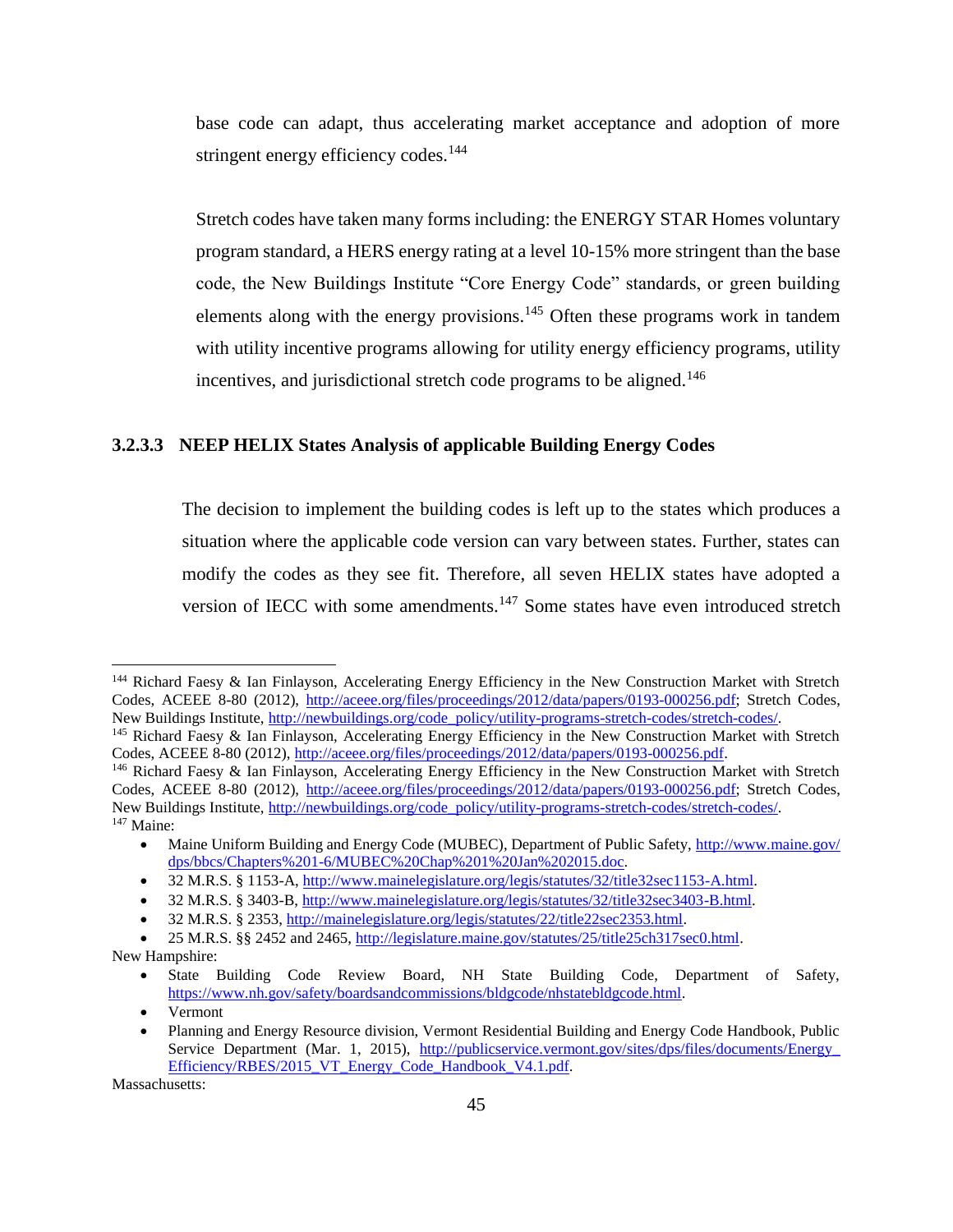codes to enhance energy efficiency measures. There is always room for improvement, especially in states who have adopted older version of ICC codes, and the stretch code models of Oregon and California provide some flexibility in the approaches that exist in some partner states.

## <span id="page-45-0"></span>**3.2.3.3.1 Connecticut**

Connecticut uses the 2012 IECC<sup>148</sup> with some amendments.<sup>149</sup> There are not currently any stretch codes in force as the statewide base code is mandatory.<sup>150</sup> Disclosure requirements and residential distinctions are discussed under the ICC base code. The current state building code is the 2016 Connecticut State Building Code (CSBC),  $^{151}$ 

which is based on the ICC's widely adopted 2012 international codes and references

Rhode Island:

 $\overline{\phantom{a}}$ 

- Gina M. Raimondo, Governor, Executive Order 15-17 (Dec. 8, 2015), [http://www.governor.ri.gov/](http://www.governor.ri.gov/​documents/​orders/​ExecOrder15-17.pdf) [documents/orders/ExecOrder15-17.pdf.](http://www.governor.ri.gov/​documents/​orders/​ExecOrder15-17.pdf)
- Connecticut
- Public Act No. 09-192, An Act Concerning Green Building Standards and Energy Efficiency Requirements for Commercial and Residential Buildings (2009), [https://www.cga.ct.gov/2009/ACT/PA/2009PA-00192-](https://www.cga.ct.gov/​2009/​ACT/​PA/​2009PA-00192-R00HB-06284-PA.htm) [R00HB-06284-PA.htm.](https://www.cga.ct.gov/​2009/​ACT/​PA/​2009PA-00192-R00HB-06284-PA.htm)
- Notice of Intent to Adopt the 2016 Connecticut State Building Code, Dep't Admin. Serv., [http://www.ct.gov/](http://www.ct.gov/​dcs/​cwp/​view.asp?​a=4447&q=523368) [dcs/cwp/view.asp?a=4447&q=523368.](http://www.ct.gov/​dcs/​cwp/​view.asp?​a=4447&q=523368)
- Division of Construction Services, 2016 Connecticut State Building Code, Dep't Admin. Serv. (June 21, 2016), [http://www.ct.gov/dcs/lib/dcs/2016\\_ct\\_state\\_building\\_code.pdf#page=111.](http://www.ct.gov/​dcs/​lib/​dcs/​2016_​ct_​state_​building_​code.pdf#​page=​111)

New York:

 Division of Code Enforcement & Administration, BSC Laws and Regulations, Department of State, [https://www.dos.ny.gov/dcea/laws\\_regs.html.](https://www.dos.ny.gov/dcea/laws_regs.html)

Proposed 9th Edition of 780 CMR (Base Volume & Special Regulations), Board of Building Regulations and Standards (2016), [http://www.mass.gov/eopss/docs/dps/buildingcode/inf4/bbrs2016-01-15](http://www.mass.gov/​eopss/​docs/​dps/​buildingcode/​inf4/​bbrs2016-01-15-basecodepublic-comment.pdf) [basecodepublic-comment.pdf.](http://www.mass.gov/​eopss/​docs/​dps/​buildingcode/​inf4/​bbrs2016-01-15-basecodepublic-comment.pdf)

<sup>148</sup> http://www.iccsafe.org/about-icc/government-relations/map/connecticut/

<sup>&</sup>lt;sup>149</sup> Residential Codes, ACEEE (Sept. 2016), [http://database.aceee.org/state/residential-codes;](http://database.aceee.org/state/residential-codes) Connecticut, ACEEE (Sept. 2016), [http://database.aceee.org/state/connecticut;](http://database.aceee.org/state/connecticut) Building Energy Codes Program, Connecticut, U.S. Dep't Energy, [https://www.energycodes.gov/adoption/states/connecticut.](https://www.energycodes.gov/adoption/states/connecticut)

With respect to energy efficiency, these amendments affected both commercial and residential code. Melody A. Currey, *2016 Connecticut State Building Code*, DEP'T OF ADMIN. SERV. 109–14 (June 21, 2016), [http://www.ct.gov/](http://www.ct.gov/​dcs/​lib/​dcs/​2016_​ct_​state_​building_​code.​pdf) [dcs/lib/dcs/2016\\_ct\\_state\\_building\\_code.pdf.](http://www.ct.gov/​dcs/​lib/​dcs/​2016_​ct_​state_​building_​code.​pdf) The commercial efficiency changes applied only to duct sealing and light pollution. *Id.* at 109. Residential efficiency measures are amended as to U-factors, provisions for fireplaces, envelope testing, duct insulation, and sealing. *Id.* at 112–14.

<sup>&</sup>lt;sup>150</sup> Building Energy Codes Program, Connecticut, U.S. Dep't Energy, [https://www.energycodes.gov/adoption/states/](https://www.energycodes.gov/​adoption/​states/​connecticut) [connecticut.](https://www.energycodes.gov/​adoption/​states/​connecticut)

<sup>151</sup>http://www.ct.gov/dcs/lib/dcs/office\_of\_state\_building\_inspector\_files/2016\_connecticut\_state\_building\_code.pd f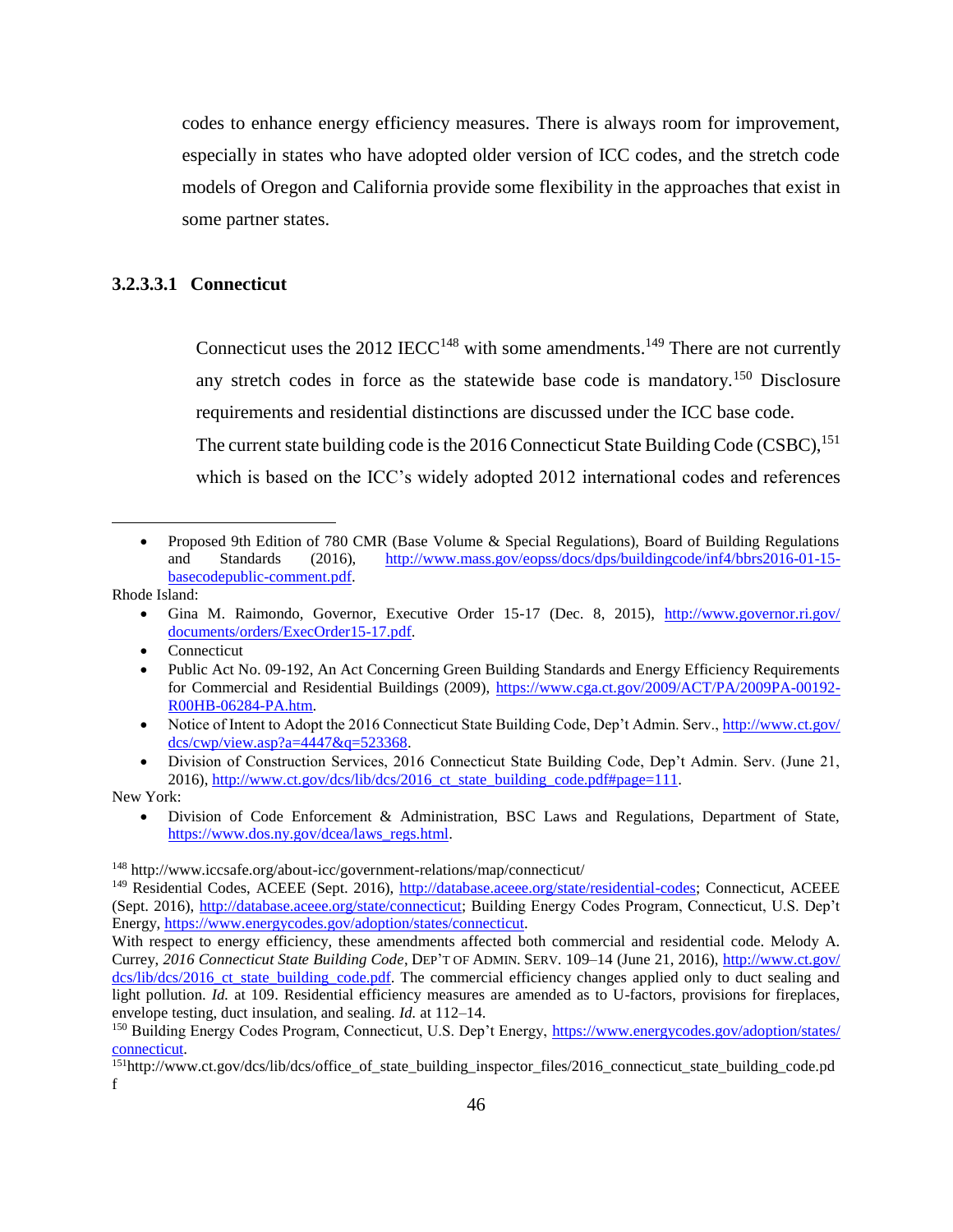the ICC A117.1-2009 standard for accessibility. The CSBC is effective for projects where permit applications are made on or after October 1, 2016. The Codes and Standards Committee is responsible for reviewing and recommending which codes are adopted.<sup>152</sup> Any town, city, municipality, or interested person may propose amendments to the state building code. Once approved, the amendments become part of the state building code and are applied statewide. The state building inspector enforces compliance for state-owned buildings and local code officials enforce compliance for all other buildings. Compliance "is determined through construction documents submitted to the local building official showing detailed building data, features, and equipment systems governed under the code."<sup>153</sup>

Compliance with the CSBS can be achieved also by: *"R102.1.1 Above code programs. The State Building Inspector and the Codes and Standards Committee may deem a national, state or local energy efficiency program to exceed the energy efficiency required by this code. Such energy efficiency program may include, but not be limited to, the Leadership in Energy and Environmental Design Rating System, the Green Globes USA design program, as established by the Green Building Initiative, the National Green Building Standard, as established by the National Association of Home Builders, or an equivalent rating system approved in accordance with section 29-256a of the Connecticut General Statutes. Buildings approved in writing by such an energy efficiency program shall be considered in compliance with this code. The requirements identified as "mandatory" in Chapter 4 of this code, as applicable, shall be met."<sup>154</sup>*

#### <span id="page-46-0"></span>**3.2.3.3.2 Maine**

l

<sup>152</sup> http://www.iccsafe.org/gr/Documents/AdoptionToolkit/HowStatesAdopt\_I-Codes.pdf

<sup>153</sup> https://www.energycodes.gov/adoption/states/connecticut

<sup>154</sup>http://www.ct.gov/dcs/lib/dcs/office\_of\_state\_building\_inspector\_files/2016\_connecticut\_state\_building\_code.pd f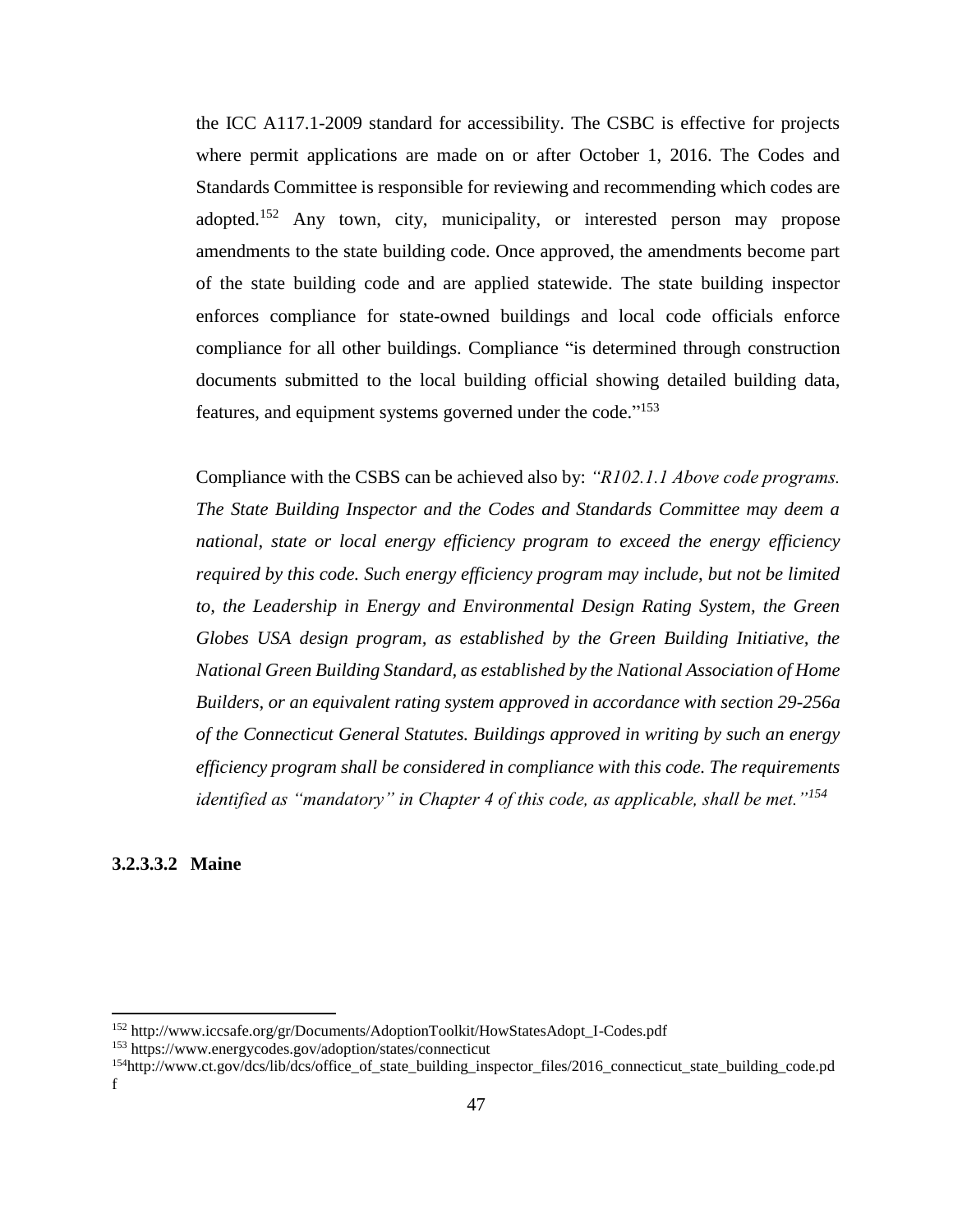Maine enforces the 2009 ICC codes in 80 of its 533 municipalities (those over a population of  $4,000$ <sup>155</sup> which covers roughly 63% of Maine's population.<sup>156</sup> As of September 28, 2011, municipalities over 4,000 in population were required to enforce the new code if they had a building code in place by August 2008. Municipalities under 4,000 are not required to enforce it unless they wish to do so and they can elect to enforce the Uniform Maine Building Code, the Uniform Maine Building and Energy Code, both, or neither.<sup>157</sup> Maine does not have a stretch code provision.<sup>158</sup> The Technical Codes and Standards Board (MUBEC) are currently working on the adoption of the 2015 IECC (commercial structures only), <sup>159</sup> while the 2009 IECC will remain in place for the Residential structures only.<sup>160</sup> However, within the 2009 IECC, there is a provision that allows "[t]he code official or other authority having jurisdiction" to allow alternative compliance by finding that the project under review has complied with an energy efficiency program that the code official has deemed to exceed the requirements of the IECC.<sup>161</sup>

The Department of Economic and Community Development (DECD) may adopt rules to define terms used in the legislation and to clarify the intent of the energy code. In

 $\overline{\phantom{a}}$ 

<sup>&</sup>lt;sup>155</sup> Public Law, Chapter 699, 123rd Legislature, Second Regular Session, [http://www.mainelegislature.](http://www.mainelegislature.org/ros/LOM/LOM123rd/123S1/pdf/PUBLIC699.pdf) [org/ros/LOM/LOM123rd/123S1/pdf/PUBLIC699.pdf;](http://www.mainelegislature.org/ros/LOM/LOM123rd/123S1/pdf/PUBLIC699.pdf) Bureau of Building Codes and Standards, May 2015—Faq About The Maine Uniform Building Code And Energy Code Adoption, Me. Dep't of Public Safety, [http://www.](http://www.maine.gov/​dps/​bbcs/​documents/​FAQ3.​doc) [maine.gov/dps/bbcs/documents/FAQ3.doc;](http://www.maine.gov/​dps/​bbcs/​documents/​FAQ3.​doc) Building Energy Codes Program, Maine, U.S. Dep't of Energy, [https://](https://www.energycodes.gov/adoption/states/maine) [www.energycodes.gov/adoption/states/maine;](https://www.energycodes.gov/adoption/states/maine) Residential Codes, ACEEE (June 2016), [http://database.aceee.org/](http://database.aceee.org/state/residential-codes) [state/residential-codes;](http://database.aceee.org/state/residential-codes) Maine, ACEEE (June 2016), [http://database.aceee.org/state/maine.](http://database.aceee.org/state/maine)

<sup>&</sup>lt;sup>156</sup> State Code Status: MAINE, Building Codes Assistance Project, <u>http://bcapcodes.org/code-status/state/maine/.</u><br><sup>157</sup> Building Epergy Codes Program Maine, U.S. Dep't of Epergy https://www.epergycoo

<sup>157</sup> Building Energy Codes Program, Maine, U.S. Dep't of Energy, [https://www.energycodes.](https://www.energycodes.gov/adoption/states/maine) [gov/adoption/states/maine;](https://www.energycodes.gov/adoption/states/maine) Residential Codes, ACEEE (June 2016)[, http://database.aceee.org/state/residential-codes;](http://database.aceee.org/state/residential-codes) Maine, ACEEE (June 2016)[, http://database.aceee.org/state/maine.](http://database.aceee.org/state/maine) All states have both an energy efficiency code and a building code. There is nothing unique or distinguished about Maine's practice of splitting the codes. It is ICC practice.

<sup>158</sup> The 124th Maine State Legislature considered a bill to create a stretch code, *see* An Act To Clarify the Limits of the Maine Uniform Building and Energy Code, http://www.mainelegislature.org/legis/bills/bills 124th/billpdfs/ [HP068501.pdf,](http://www.mainelegislature.org/​legis/​bills/​bills_​124th/​billpdfs/​HP068501.pdf) but the current code does not have the proposed amendments. 10 M.S.R.A. §§ 9722, 9724, [http://](http://legislature.maine.gov/​statutes/​10/​title10ch1103sec0.​html) [legislature.maine.gov/statutes/10/title10ch1103sec0.html.](http://legislature.maine.gov/​statutes/​10/​title10ch1103sec0.​html)

<sup>159</sup> Residential Codes, ACEEE (June 2016), [http://database.aceee.org/state/residential-codes;](http://database.aceee.org/state/residential-codes) Maine, ACEEE (June 2016), [http://database.aceee.org/state/maine.](http://database.aceee.org/state/maine) Maine's 2016 legislative session ended April, 2016, and they will not convene again, outside of an emergency session, until January, 2017. See 127th Legislature, Maine.gov, [http://legislature.maine.gov/house/sch\\_sess.htm.](http://legislature.maine.gov/house/sch_sess.htm) 

<sup>160</sup> http://www.maine.gov/dps/bbcs/

<sup>&</sup>lt;sup>161</sup> International Energy Conservation Code, International Code Council 2 (2009), [https://law.resource.org/pub/us/](https://law.resource.org/​pub/​us/​code/​ibr/​icc.iecc.2009.pdf) [code/ibr/icc.iecc.2009.pdf.](https://law.resource.org/​pub/​us/​code/​ibr/​icc.iecc.2009.pdf)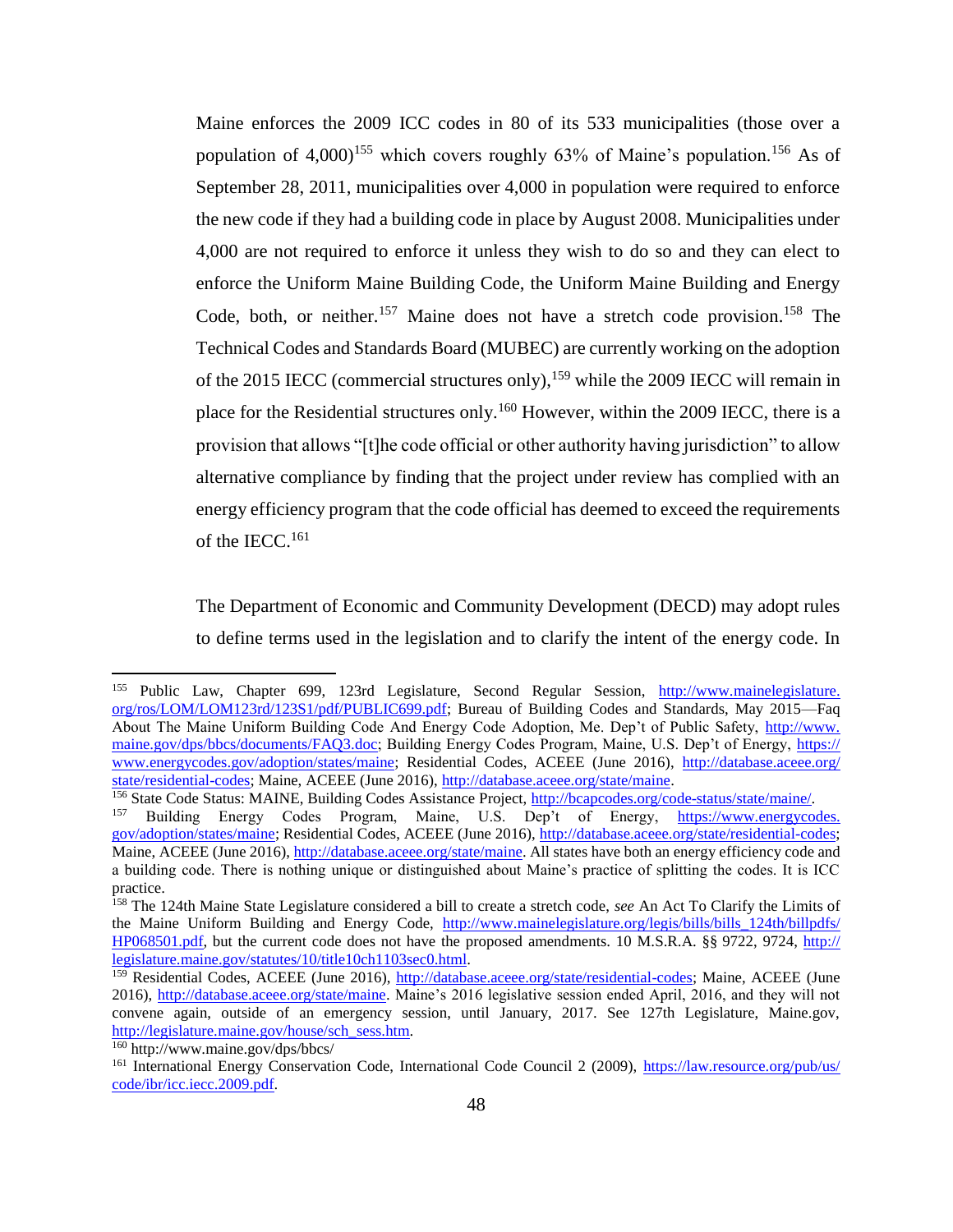some instances, the legislature has granted specific authority for the DECD to adopt rules within a well-defined scope. Local municipalities may adopt either the statewide requirements or another more restrictive standard. The Energy Conservation Division of the DECD is responsible for administering and enforcing the energy requirements.

## <span id="page-48-0"></span>**3.2.3.3.3 Vermont**

Vermont has adopted the 2015 ICC Codes with some amendments.<sup>162</sup> Vermont does expressly authorize stretch codes.<sup>163</sup> The base code allows compliance by achieving a HERS rating below 60, allowing up to 5 rating points discounted for renewable generation,<sup>164</sup> and the stretch code drops the maximum to 54, allowing 11 points for renewables.<sup>165</sup> The Residential Building Energy Standards (RBES) - 30 V.S.A.  $\S$  51 must be updated every three years by statute.<sup>166</sup> The RBES affects all new homes built after July 1, 1998. New RBES revisions took effect in 2015 and apply to construction commenced on and after the effective date. RBES applies to all new residential construction, including additions, alterations, renovations, and repairs. The effective dates are as follows: Residential Building Energy Standard Base - March 1, 2015;

<sup>162</sup> <sup>162</sup> Building Energy Codes Program, Vermont, U.S. Dep't of Energy, [https://www.energycodes.gov/adoption/states/Vermont;](https://www.energycodes.gov/adoption/states/Vermont) Residential Codes, ACEEE (July 2016), [http://database.aceee.org/state/residential-codes;](http://database.aceee.org/state/residential-codes) Vermont, ACEEE (July 2016), [http://database.aceee.org/state/vermont.](http://database.aceee.org/state/vermont) See base code discussion below.

<sup>&</sup>lt;sup>163</sup> Vermont's stretch code has been implemented. It is not in draft form. The link you posted in the comment said the code became effective last December. In this footnote I post statutes that have enacted the adoption of the stretch code. Act No. 89, An Act Relating to Reducing Energy Costs and Greenhouse Gas Emissions 23–28 (2013), [http://](http://publicservice.vermont.gov/​sites/​dps/​files/​documents/​Energy_​Efficiency/​June%25​202013%25​20ACT089.pdf) [publicservice.vermont.gov/sites/dps/files/documents/Energy\\_Efficiency/June%202013%20ACT089.pdf](http://publicservice.vermont.gov/​sites/​dps/​files/​documents/​Energy_​Efficiency/​June%25​202013%25​20ACT089.pdf) (modifying 30 V.S.A. § 51 (formerly 21 V.S.A. 266)); 30 V.S.A. § 51, <http://legislature.vermont.gov/statutes/section/30/002/00051> ("Stretch code. The Commissioner may adopt a stretch code by rule. This stretch code shall [be consistent with state energy policy, consistent with state housing policy, evaluated relative to technical applicability and reliability, and cost effective and affordable for the consumer]. The stretch code shall be available for adoption by municipalities . . . and, on final adoption by the Commissioner, shall apply in proceedings under 10 V.S.A. chapter 151 (Act 250) in accordance with subsection (e) of this section."); Residential Codes, ACEEE (July 2016), [http://database.aceee.org/state/residential-codes;](http://database.aceee.org/​state/​residential-codes) Vermont, ACEEE (July 2016), [http://database.aceee.org/state/vermont.](http://database.aceee.org/​state/vermont)

<sup>&</sup>lt;sup>164</sup> Vermont Residential Building Energy Standards R406 (2015), [http://publicservice.vermont.gov/sites/dps/files/](http://publicservice.vermont.gov/sites/dps/files/documents/Energy_Efficiency/code_update/2015_VT%20RBES_Clean%20Copy%2011-4-14%20Protected.pdf) [documents/Energy\\_Efficiency/code\\_update/2015\\_VT%20RBES\\_Clean%20Copy%2011-4-14%20Protected.pdf.](http://publicservice.vermont.gov/sites/dps/files/documents/Energy_Efficiency/code_update/2015_VT%20RBES_Clean%20Copy%2011-4-14%20Protected.pdf)

<sup>&</sup>lt;sup>165</sup> Vermont Residential Building Energy Standards R407 (2015), [http://publicservice.vermont.gov/sites/dps/files/](http://publicservice.vermont.gov/​sites/​dps/​files/​documents/​Energy_​Efficiency/​code_​update/​2015_​VT%25​20RBES_​Clean%25​20Copy%25​2011-4-14%25​20Protected.pdf) [documents/Energy\\_Efficiency/code\\_update/2015\\_VT%20RBES\\_Clean%20Copy%2011-4-14%20Protected.pdf.](http://publicservice.vermont.gov/​sites/​dps/​files/​documents/​Energy_​Efficiency/​code_​update/​2015_​VT%25​20RBES_​Clean%25​20Copy%25​2011-4-14%25​20Protected.pdf)

<sup>166</sup> Residential Codes, ACEEE (July 2016), [http://database.aceee.org/state/residential-codes;](http://database.aceee.org/state/residential-codes) Vermont, ACEEE (July 2016), [http://database.aceee.org/state/vermont.](http://database.aceee.org/state/vermont)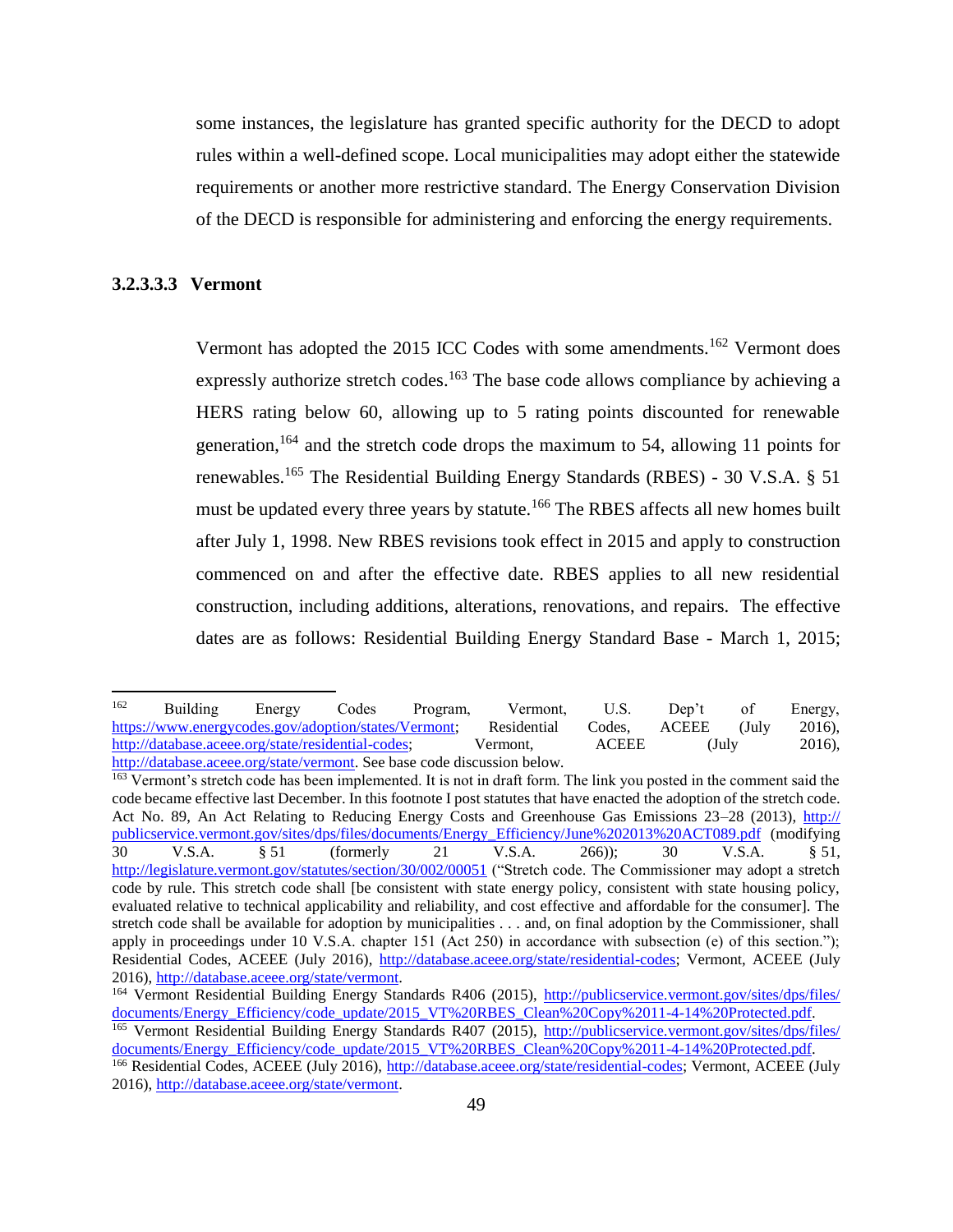Residential Building Energy Standard Stretch (applies to all Act 250 projects) - December 1, 2015.<sup>167</sup>

The Vermont stretch code authorization allows the Commissioner of Public Services to promulgate stretch codes that meet the requirements of 30 V.S.A  $\S 51(c)(1)$ — "consistent with [30 V.S.A. § 202a], and consistent with duly adopted State housing policy; evaluated relative to their technical applicability and reliability; and costeffective and affordable from the consumer's perspective."<sup>168</sup> It is then up to individual municipalities to adopt a stretch code according to procedures outlined in 24 V.S.A chapter  $117.^{169}$  While there have been no decisions interpreting 30 V.S.A. § 51, the language used describing how a stretch code applies to the granting of a land use permit suggests that if a municipality adopts a stretch code that the person seeking a permit must show substantial compliance with the stretch code for a permit to issue.<sup>170</sup>

The Public Service Department (PSD) developed a statewide Energy Code Compliance Plan (and Appendixes), outlining a approach for achieving 90 percent compliance with the new Residential and Commercial Energy Codes by February 1,  $2017$ <sup> $171$ </sup>

#### <span id="page-49-0"></span>**3.2.3.3.4 Massachusetts**

 $\overline{a}$ 

The MA State Building Code ("MSBC") is promulgated by the Board of Building Regulations and Standards ("BBRS") pursuant to its authority in Chapter 143 of the Massachusetts General Laws, Sections 93 through 100. The MSBC has served as the only building code in the Commonwealth since January 1, 1975. Currently in its eighth

<sup>167</sup> http://publicservice.vermont.gov/energy\_efficiency/rbes

<sup>168</sup> 30 V.S.A. § 51, [http://legislature.vermont.gov/statutes/section/30/002/00051.](http://legislature.vermont.gov/statutes/section/30/002/00051) 

<sup>169</sup> 30 V.S.A. § 51, [http://legislature.vermont.gov/statutes/section/30/002/00051;](http://legislature.vermont.gov/statutes/section/30/002/00051) 24 V.S.A. chapter 117, [http://](http://legislature.vermont.gov/​statutes/​fullchapter/​24/​117) [legislature.vermont.gov/statutes/fullchapter/24/117.](http://legislature.vermont.gov/​statutes/​fullchapter/​24/​117)

<sup>&</sup>lt;sup>170</sup> 30 V.S.A. § 51,<http://legislature.vermont.gov/statutes/section/30/002/00051> ("[C]ompliance with the [the base statewide building code] *and*, when adopted, the stretch code . . . shall serve as a presumption of compliance with 10 V.S.A. § 6086(a)(9)(F).") (emphasis added); 10 V.S.A. § 6086, [http://legislature.vermont.gov/statutes/section/10/151/06086.](http://legislature.vermont.gov/statutes/section/10/151/06086)

 $171$  http://publicservice.vermont.gov/energy\_efficiency/energy\_code\_compliance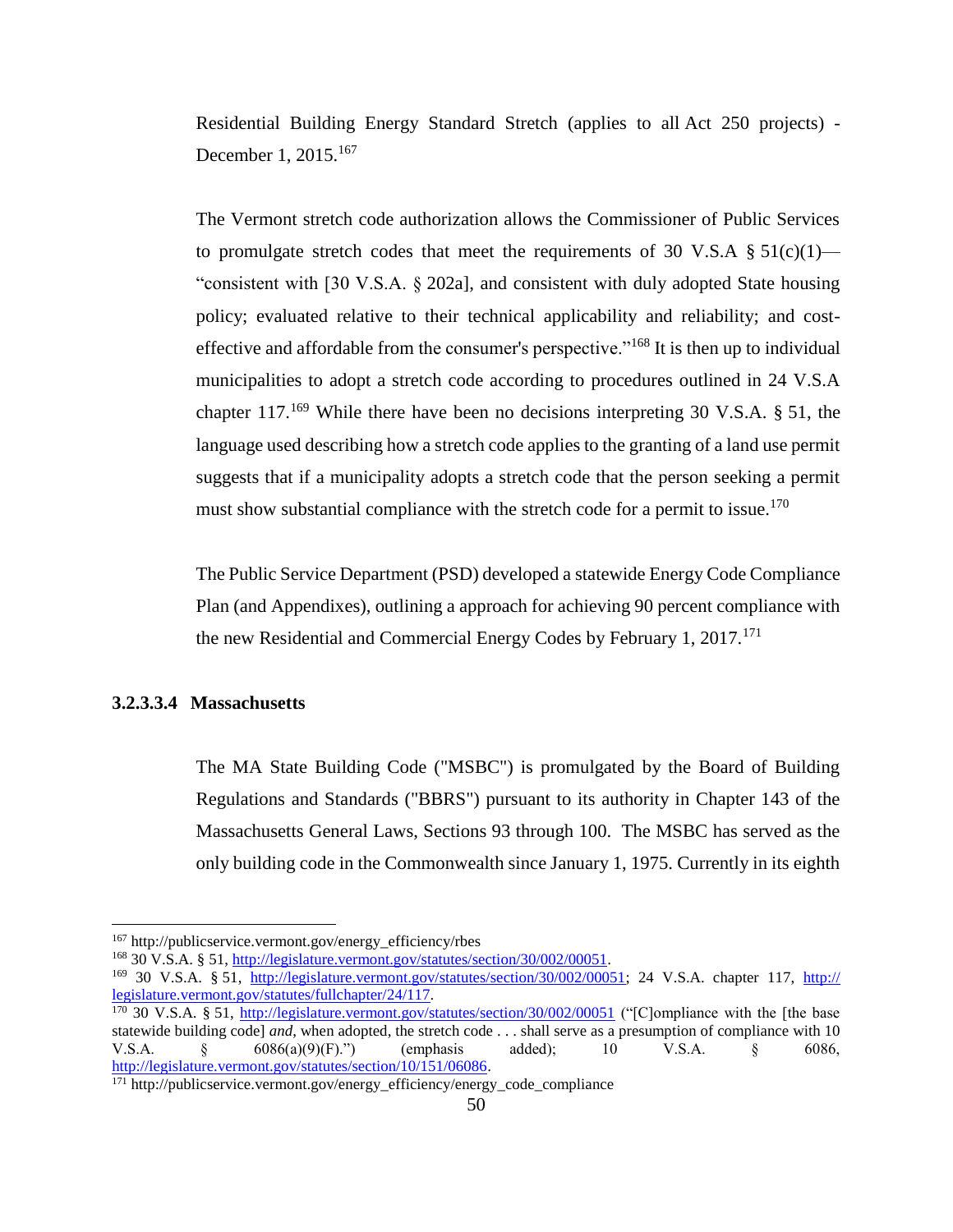edition, the MSBC consists of a series of international model codes and any statespecific amendments adopted by the BBRS during the promulgation process. The BBRS regularly updates relevant provisions of the MSBC as new information and technology becomes available and a change is warranted. The MSBC is separated into two distinct volumes: "(i) The Residential Volume regulates all one- and two-family structures and townhouses that are three stories or less, as well as their associated accessory structures. (ii) The Base Volume regulates all structures that are not regulated by the Residential Volume."<sup>172</sup> Additionally, the members of the BBRS comprise the Building Code Appeals Board for purposes of deciding appeals of interpretations of the Building Code made by building officials and other similar officials.<sup>173</sup>

Massachusetts has adopted the 2015 ICC codes as its base code for residential energy efficiency.<sup>174</sup> On July 19, 2016 Massachusetts completed its base and stretch energy code update process. Massachusetts has amended its 8th edition of the state's building codes to include the 2015 IECC / ASHRAE 2013, which will take effect on January 1, 2017. The adopted code includes state amendments to the base energy code (residential and commercial, to be published), as well as an updated stretch energy code (adopted as is). Since 2009, however, Massachusetts has had in place a stretch code that has been adopted by nearly half of the state.<sup>175</sup> Both the base and the stretch codes allow for alternative compliance that allows for compliance through a particular Energy Rating

 $\overline{a}$ 

<sup>172</sup> http://www.mass.gov/eopss/agencies/dps/ma-state-building-code-780-cmr.html

<sup>173</sup> http://www.iccsafe.org/gr/Documents/AdoptionToolkit/HowStatesAdopt\_I-Codes.pdf

<sup>&</sup>lt;sup>174</sup> Updates to Draft 9th Edition of the Building Code approved by BBRS on 1/12/2016, Executive Office of Public Safety & Security, [http://www.mass.gov/eopss/consumer-prot-and-bus-lic/license-type/buildings/updates-to-draft-](http://www.mass.gov/​eopss/​consumer-prot-and-bus-lic/​license-type/​buildings/​updates-to-draft-9th-edition-of-the-building-code.html)[9th-edition-of-the-building-code.html;](http://www.mass.gov/​eopss/​consumer-prot-and-bus-lic/​license-type/​buildings/​updates-to-draft-9th-edition-of-the-building-code.html) Building Energy Codes Program, Massachusetts, U.S. Dep't of Energy, [https://](https://www.energycodes.gov/adoption/states/Massachusetts) [www.energycodes.gov/adoption/states/Massachusetts;](https://www.energycodes.gov/adoption/states/Massachusetts) Residential Codes, ACEEE (July 2016)[, http://database.aceee.](http://database.aceee.org/state/residential-codes) [org/state/residential-codes;](http://database.aceee.org/state/residential-codes) Massachusetts, ACEEE (July 2016), [http://database.aceee.org/state/massachusetts.](http://database.aceee.org/state/massachusetts) The new code went into effect in August, 2016. Energy and Environmental Affairs, Building Energy Codes, Mass.gov, [http://www.mass.gov/eea/energy-utilities-clean-tech/energy-efficiency/policies-regs-for-ee/building-energy-](http://www.mass.gov/eea/energy-utilities-clean-tech/energy-efficiency/policies-regs-for-ee/building-energy-codes.html) $\frac{\text{codes.html}}{175}$ . Massa

Massachusetts Base Code, Board of Building Regulations and Standard (Jan. 15, 2016), [http://www.mass.gov/eopss/docs/dps/buildingcode/inf4/bbrs2016-01-15-basecodepublic-comment.pdf;](http://www.mass.gov/eopss/docs/dps/buildingcode/inf4/bbrs2016-01-15-basecodepublic-comment.pdf) Energy and Environmental Affairs, Building Energy Codes, Mass.gov, [http://www.mass.gov/eea/energy-utilities-clean](http://www.mass.gov/eea/energy-utilities-clean-tech/energy-efficiency/policies-regs-for-ee/building-energy-codes.html)[tech/energy-efficiency/policies-regs-for-ee/building-energy-codes.html;](http://www.mass.gov/eea/energy-utilities-clean-tech/energy-efficiency/policies-regs-for-ee/building-energy-codes.html) Stretch Code Adoption by Community, Dep't of Energy Resources, [http://www.mass.gov/eea/docs/doer/green-communities/grant-program/stretch-code](http://www.mass.gov/​eea/​docs/doer/green-communities/grant-program/stretch-code-towns-adoption-by-community-map-and-list.pdf)[towns-adoption-by-community-map-and-list.pdf.](http://www.mass.gov/​eea/​docs/doer/green-communities/grant-program/stretch-code-towns-adoption-by-community-map-and-list.pdf)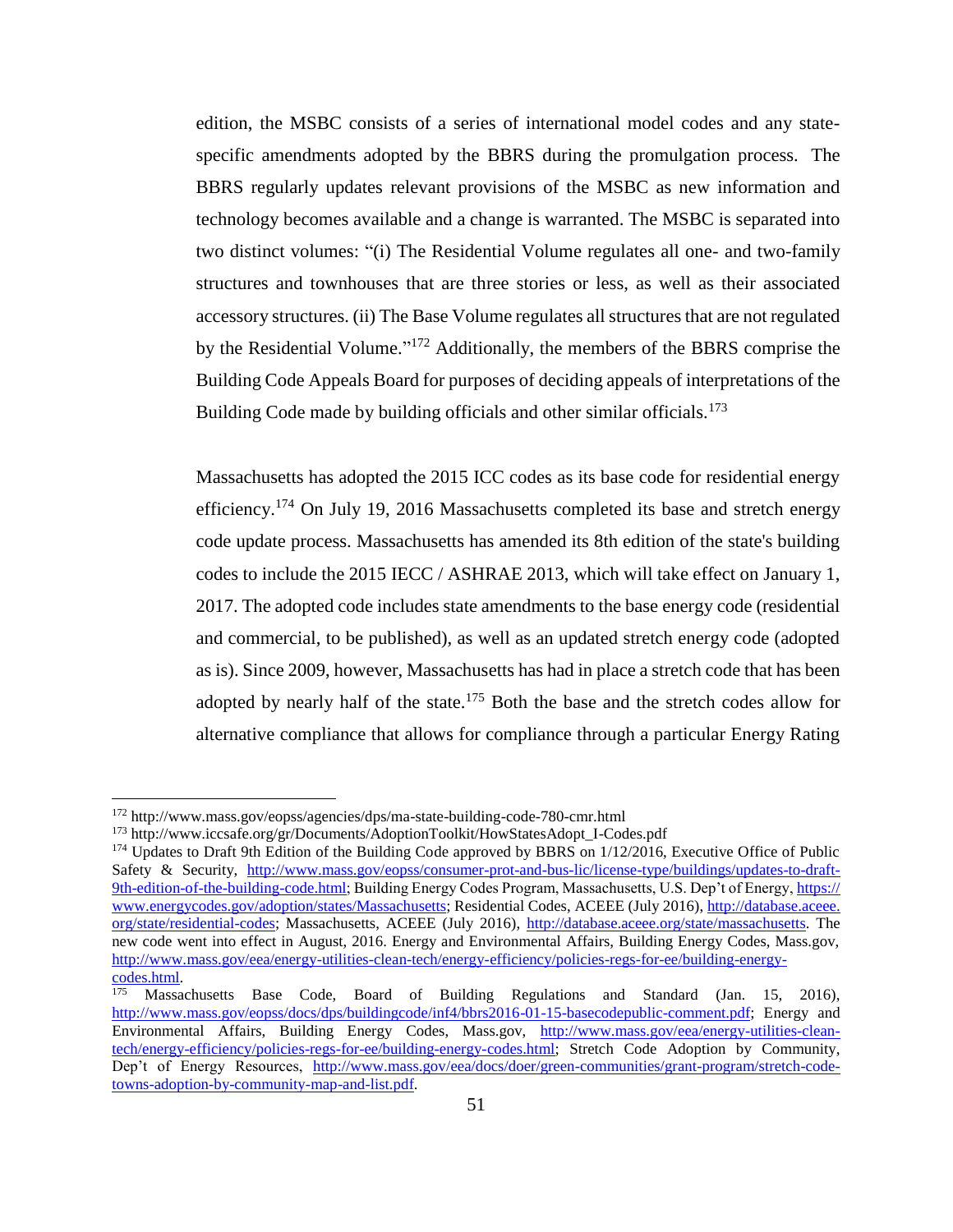Index (ERI) score with some tradeoffs to promote renewable energy.<sup>176</sup> In the absence of a renewable source for the residence, the ERI must be 55 or less for compliance; the stretch code does not allow for any other means of compliance and makes no allowance for building size.<sup>177</sup> Adoption or rescission of the stretch code is left to the discretion of each municipality.<sup>178</sup>

## <span id="page-51-0"></span>**3.2.3.3.5 Rhode Island**

 $\overline{\phantom{a}}$ 

Rhode Island has adopted the 2012 ICC codes for the base.<sup>179</sup> There is no current stretch code in place, but there is one in the works, $180$  and it is targeted for implementation by the end of  $2017$ <sup>181</sup>. The compliance documentation requirement is in line with the requirements from the 2009 code.<sup>182</sup>

<sup>&</sup>lt;sup>176</sup> 9th Edition MA Residential Code 780 CMR 51.00, Executive Office of Public Safety & Security 1, [https://](https://static1.squarespace.com/​static/​50a59650e4b00720f42cc9f5/​t/​5644e6bae4b06918602bc913/​1447356090461/​StretchCode+​excerpt+​from+​Mass+​9th+​Residential+​Draft+​2015-06-23.pdf) [static1.squarespace.com/static/50a59650e4b00720f42cc9f5/t/5644e6bae4b06918602bc913/1447356090461/](https://static1.squarespace.com/​static/​50a59650e4b00720f42cc9f5/​t/​5644e6bae4b06918602bc913/​1447356090461/​StretchCode+​excerpt+​from+​Mass+​9th+​Residential+​Draft+​2015-06-23.pdf) [StretchCode+excerpt+from+Mass+9th+Residential+Draft+2015-06-23.pdf](https://static1.squarespace.com/​static/​50a59650e4b00720f42cc9f5/​t/​5644e6bae4b06918602bc913/​1447356090461/​StretchCode+​excerpt+​from+​Mass+​9th+​Residential+​Draft+​2015-06-23.pdf) ("The Energy Rating Index (ERI) shall be a numerical integer value that is based on a linear scale constructed such that the ERI reference design has an Index value of 100 and a residential building that uses no net purchased energy has an Index value of 0. Each integer value on the scale shall represent a 1 percent change in the total energy use of the rated design relative to the total energy use of the ERI reference design. The ERI shall consider all energy used in the residential building. The RESNET Home Energy Rating System (HERS) index is the approved ERI approach in Massachusetts."); Residential Codes, ACEEE (July 2016), [http://database.aceee.org/state/residential-codes;](http://database.aceee.org/state/residential-codes) Massachusetts, ACEEE (July 2016), [http://database.aceee.org/state/massachusetts.](http://database.aceee.org/state/massachusetts)

<sup>&</sup>lt;sup>177</sup> 9th Edition MA Residential Code 780 CMR 51.00, Executive Office of Public Safety & Security 1, [https://](https://static1.squarespace.com/​static/​50a59650e4b00720f42cc9f5/​t/​5644e6bae4b06918602bc913/​1447356090461/​StretchCode+​excerpt+​from+​Mass+​9th+​Residential+​Draft+​2015-06-23.pdf) [static1.squarespace.com/static/50a59650e4b00720f42cc9f5/t/5644e6bae4b06918602bc913/1447356090461/](https://static1.squarespace.com/​static/​50a59650e4b00720f42cc9f5/​t/​5644e6bae4b06918602bc913/​1447356090461/​StretchCode+​excerpt+​from+​Mass+​9th+​Residential+​Draft+​2015-06-23.pdf)

[StretchCode+excerpt+from+Mass+9th+Residential+Draft+2015-06-23.pdf;](https://static1.squarespace.com/​static/​50a59650e4b00720f42cc9f5/​t/​5644e6bae4b06918602bc913/​1447356090461/​StretchCode+​excerpt+​from+​Mass+​9th+​Residential+​Draft+​2015-06-23.pdf) Adin Maynard, 2015 IECC and the Updated Massachusetts Stretch Code, His and Hers Energy Efficiency (Nov. 12, 2015), [http://hhefficiency.com/blog/](http://hhefficiency.com/​blog/​2015/​11/​12/​2015-iecc-and-the-updated-stretch-code) [2015/11/12/2015-iecc-and-the-updated-stretch-code.](http://hhefficiency.com/​blog/​2015/​11/​12/​2015-iecc-and-the-updated-stretch-code)

<sup>&</sup>lt;sup>178</sup> 9th Edition MA Residential Code 780 CMR 51.00, Executive Office of Public Safety & Security 1, [https://](https://static1.squarespace.com/​static/​50a59650e4b00720f42cc9f5/​t/​5644e6bae4b06918602bc913/​1447356090461/​StretchCode+​excerpt+​from+​Mass+​9th+​Residential+​Draft+​2015-06-23.pdf) [static1.squarespace.com/static/50a59650e4b00720f42cc9f5/t/5644e6bae4b06918602bc913/1447356090461/](https://static1.squarespace.com/​static/​50a59650e4b00720f42cc9f5/​t/​5644e6bae4b06918602bc913/​1447356090461/​StretchCode+​excerpt+​from+​Mass+​9th+​Residential+​Draft+​2015-06-23.pdf) [StretchCode+excerpt+from+Mass+9th+Residential+Draft+2015-06-23.pdf](https://static1.squarespace.com/​static/​50a59650e4b00720f42cc9f5/​t/​5644e6bae4b06918602bc913/​1447356090461/​StretchCode+​excerpt+​from+​Mass+​9th+​Residential+​Draft+​2015-06-23.pdf)

<sup>&</sup>lt;sup>179</sup> Residential Codes, ACEEE (Sept. 2016), [http://database.aceee.org/state/residential-codes;](http://database.aceee.org/state/residential-codes) Rhode Island, ACEEE (Sept. 2016), [http://database.aceee.org/state/rhode-island.](http://database.aceee.org/state/rhode-island)

<sup>&</sup>lt;sup>180</sup> Office of Energy Resources, State Lead by Example Initiative, RI.gov,<http://www.energy.ri.gov/leadbyexample/> ("OER is coordinating with the Energy Efficiency and Resource Management Council, National Grid, the Green Building Advisory Council, the State Building Commissioner, and the Division of Capital Asset Management and Maintenance of the Department of Administration to establish a voluntary or 'stretch building code' that is based on the International Green Construction Code by 2017.").

<sup>181</sup> Gina M. Raimondo, *State Agencies to Lead by Example in Energy Efficiency and Clean Energy* (Exec. Order 15- 17), State of Rhode Island & Providence Plantations (Dec. 8, 2015), [http://www.governor.ri.gov/documents/orders/ExecOrder15-17.pdf;](http://www.governor.ri.gov/documents/orders/ExecOrder15-17.pdf) Residential Codes, ACEEE (Sept. 2016), [http://database.aceee.org/state/residential-codes;](http://database.aceee.org/state/residential-codes) Rhode Island, ACEEE (Sept. 2016), [http://database.aceee.org/state/rhode-island.](http://database.aceee.org/state/rhode-island)

<sup>182</sup> International Energy Conservation Code, International Code Council (2012)[, https://law.resource.org/pub/us/code/](https://law.resource.org/​pub/​us/​code/​ibr/​icc.iecc.2012.pdf) [ibr/icc.iecc.2012.pdf.](https://law.resource.org/​pub/​us/​code/​ibr/​icc.iecc.2012.pdf)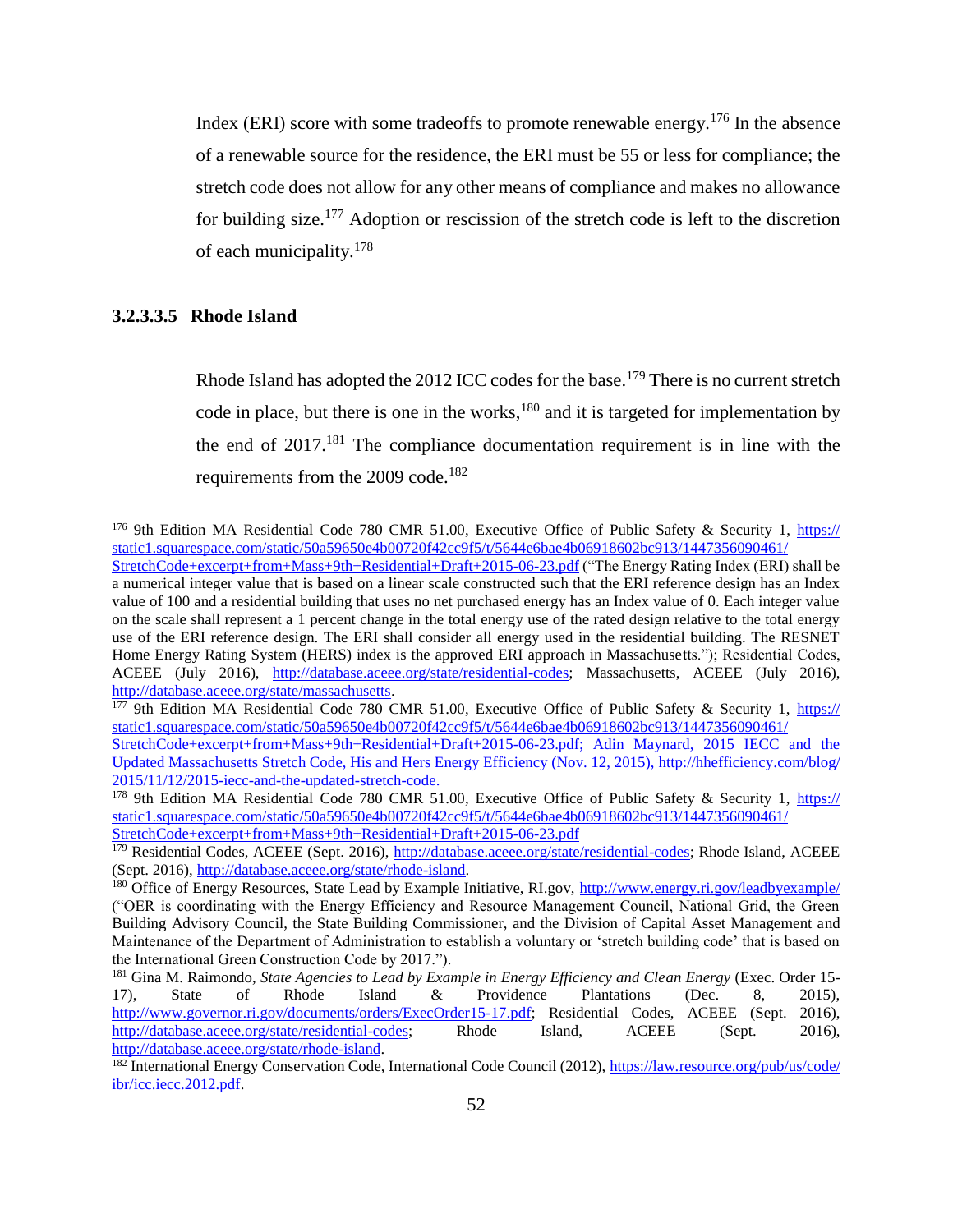The Rhode Island Building Code is approved and administered by the Building Code Standards Committee. Under State Law, this Committee is responsible for maintaining currency of state building codes such as mechanical, plumbing, electrical, conservation, accessibility and minimum housing codes. The Committee also acts as a Board of Appeals to hear requests for variances or appeals from the State Building Code Commission or from local Boards of Appeals.<sup>183</sup> The state building code is updated every three years. Compliance is determined through the building permit and inspection process by local building code officials and the State Building Commission. There is no reference to compliance through a specific energy efficiency program or home energy rating.

#### <span id="page-52-0"></span>**3.2.3.3.6 New York**

 $\overline{\phantom{a}}$ 

New York has adopted the 2015 ICC codes as a baseline.<sup>184</sup> On March 9, 2016, the New York State Fire Prevention and Building Code Council voted to adopt an update to both the commercial provisions and the residential provisions of the Energy Conservation Construction Code of New York State (ECCCNYS). The updated Residential provisions of the energy code are found in the IECC 2015 as modified by the 2016 New York State Supplement. The ECCCNYS-2016 is addressing the design and construction of energy-efficient building envelopes and the installation of energyefficient mechanical, lighting and power systems through requirements emphasizing performance. The ECCCNYS 2016 has an effective date of October 3, 2016.<sup>185</sup>

While there is not a stretch code per se, there is a similar process in New York; local governments can recommend to the State Fire Prevention and Building Code Council

<sup>183</sup> http://www.iccsafe.org/gr/Documents/AdoptionToolkit/HowStatesAdopt\_I-Codes.pdf

<sup>&</sup>lt;sup>184</sup>Building Energy Codes Program, New York, U.S. Dep't Energy, [https://www.energycodes.](https://www.energycodes.gov/adoption/states/new-york) [gov/adoption/states/new-york;](https://www.energycodes.gov/adoption/states/new-york) Residential Codes, ACEEE (July 2016), [http://database.aceee.org/state/residential](http://database.aceee.org/state/residential-codes)[codes;](http://database.aceee.org/state/residential-codes) New York, ACEEE (July 2016), [http://database.aceee.org/state/new-york.](http://database.aceee.org/state/new-york)

<sup>185</sup> https://www.dos.ny.gov/dcea/energycode\_code.html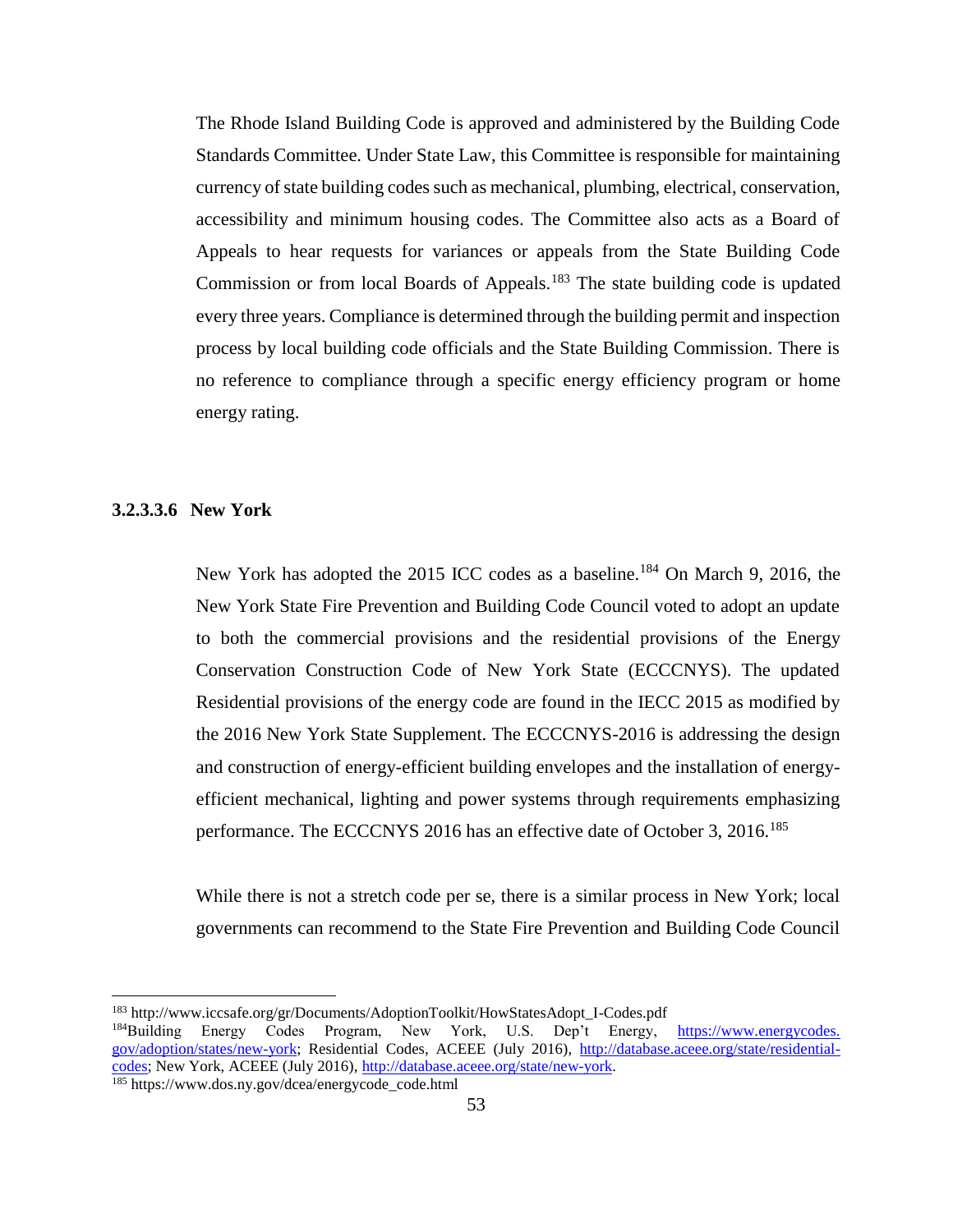to adopt more stringent standards for the local jurisdiction.<sup>186</sup> Essentially, rather than having a uniform stretch code that local municipalities can adopt, New York permits municipalities to recommend code amendments, provided they are more stringent than the base, for state approval; if approved, the state will enforce the locally adopted code.<sup>187</sup> Builder disclosure requirements are substantially similar to those under the IECC.<sup>188</sup>

The State Fire Prevention and Building Code Council (Code Council) is the statutory body charged with making any changes to the Uniform Code or Energy Code. The Department of State is responsible for the oversight of the code enforcement community.<sup>189</sup> Compliance is determined through the normal building permit process that includes plan review and inspection by the government entity responsible for the administration and enforcement of the provisions of the Building Construction Code applicable within the municipality.<sup>190</sup>

In terms of compliance the Supplement to the New York State Energy Conservation Construction Code (Revised August 2016) provides that the "Residential buildings shall meet the 2015 IECC Residential Provisions (as amended)."<sup>191</sup>

#### <span id="page-53-0"></span>**3.2.3.3.7 New Hampshire**

 $\overline{\phantom{a}}$ 

<sup>187</sup> Division of Code Enforcement & Administration, State Fire Prevention and Building Code Council, N.Y. Dep't of State, [https://www.dos.ny.gov/dcea/code\\_council.html;](https://www.dos.ny.gov/dcea/code_council.html) Division of Code Enforcement & Administration, More Restrictive Local Standards (MRLS), N.Y. Dep't of State, [https://www.dos.ny.gov/dcea/mrls.html.](https://www.dos.ny.gov/dcea/mrls.html)

<sup>188</sup> *Compare* NYS Building Standards and Codes, 2016 Supplement to the New York State Energy Conservation Construction Code, N.Y. Dep't State (Aug. 2016), [http://www.dos.ny.gov/DCEA/pdf/2016%20EC%20Supp-](http://www.dos.ny.gov/​DCEA/​pdf/​2016%25​20EC%25​20Supp-Revised-2016-08-12-approved%25​20bycouncil%25​20V-A.pdf)[Revised-2016-08-12-approved%20bycouncil%20V-A.pdf;](http://www.dos.ny.gov/​DCEA/​pdf/​2016%25​20EC%25​20Supp-Revised-2016-08-12-approved%25​20bycouncil%25​20V-A.pdf) *with* International Energy Conservation Code, International Code Council 2 (2009), [https://law.resource.org/pub/us/code/ibr/icc.iecc.2009.pdf.](https://law.resource.org/​pub/​us/​code/​ibr/​icc.iecc.2009.pdf)

<sup>190</sup> https://www.energycodes.gov/adoption/states/new-york

<sup>186</sup> Division of Code Enforcement & Administration, State Fire Prevention and Building Code Council, N.Y. Dep't of State, [https://www.dos.ny.gov/dcea/code\\_council.html;](https://www.dos.ny.gov/dcea/code_council.html) Division of Code Enforcement & Administration, More Restrictive Local Standards (MRLS), N.Y. Dep't of State, https://www.dos.ny.gov/dcea/mrls.html.

<sup>189</sup> http://www.iccsafe.org/gr/Documents/AdoptionToolkit/HowStatesAdopt\_I-Codes.pdf

<sup>191</sup>https://www.dos.ny.gov/dcea/pdf/2016%20EC%20Supp-Revised-2016-08-12-approved%20bycouncil%20V-A.pdf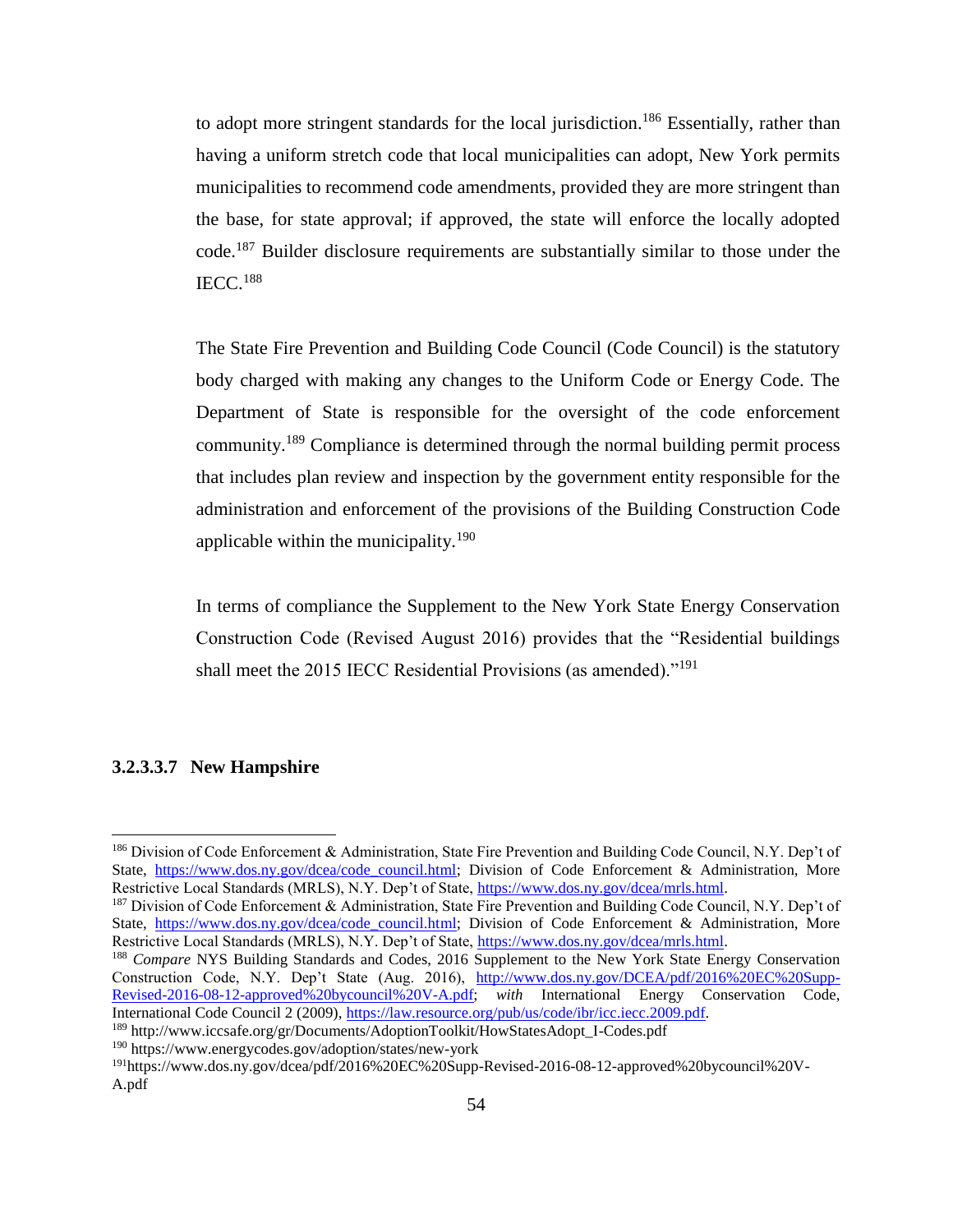New Hampshire has adopted the 2009 ICC codes (with some amendment) and enforces them statewide; it is considering switching to the 2015 version.<sup>192</sup> New Hampshire does not have a specific stretch code provision in place; however, it does allow individual municipalities to deviate, provided the alternative code exceeds the 2009 ICC standards.<sup>193</sup> These standards are the same as those discussed in Maine. The local amendments to the ICC codes do not affect builder reporting obligations.<sup>194</sup>

The State Building Code Review Board (BCRB) is charged with the responsibility for reviewing and amending the New Hampshire building code. The BCRB also provides independent analysis and recommendations to the legislature on the modification of the state building codes and state fire codes to promote uniformity with all applicable laws, rules and regulations as well as the public safety and best practices for the people of New Hampshire. Another function of the BCRB is to hear appeals of any person aggrieved by a decision of the state fire marshal relative to the application and enforcement of the state building code. At the June 13, 2014 meeting of the NHBCRB the Board developed six subcommittees of Board members to begin review of the 2015 International Codes.<sup>195</sup>

The local building official enforces the energy requirements. Compliance is shown by either: "1) submitting a letter of certification for the building from a New Hampshire licensed architect or engineer to the town with a copy forwarded to the PUC or 2) processing an application for certificate of compliance through the PUC or the local

 $\overline{\phantom{a}}$ 

<sup>&</sup>lt;sup>192</sup> Building Energy Codes Program, New Hampshire, U.S. Dep't of Energy, [https://www.energycodes.](https://www.energycodes.gov/adoption/states/new-hampshire) [gov/adoption/states/new-hampshire;](https://www.energycodes.gov/adoption/states/new-hampshire) Residential Codes, ACEEE (July 2016), [http://database.](http://database.aceee.org/state/residential-codes) [aceee.org/state/residential-codes;](http://database.aceee.org/state/residential-codes) New Hampshire, ACEEE (July 2016), [http://database.aceee.org/state/new](http://database.aceee.org/​state/​new-hampshire)[hampshire;](http://database.aceee.org/​state/​new-hampshire) *see also* Bldg. Code Rev. Bd., *Amendments to the State Building Code Manuals Rules*, NH Dep't of Safety (May 27, 2015), [https://www.nh.gov/safety/boardsandcommissions/bldgcode/documents/bcr300.pdf](https://www.nh.gov/​safety/​boardsandcommissions/​bldgcode/​documents/​bcr300.pdf) (detailing the NH state specific amendments to the 2009 ICC codes).

<sup>193</sup> 30 V.S.A. § 51(c), http://legislature.vermont.gov/statutes/section/30/002/00051 ("[T]he Commissioner shall ensure that appropriate revisions are made promptly after the issuance of updated standards for residential construction under the IECC."); Residential Codes, ACEEE (July 2016), [http://database.aceee.org/state/residential-codes;](http://database.aceee.org/state/residential-codes) New Hampshire, ACEEE (July 2016), [http://database.aceee.org/state/new-hampshire.](http://database.aceee.org/​state/​new-hampshire)

<sup>&</sup>lt;sup>194</sup> State Building Code Review Board, Part Bcr 306 Changes or Updates to The International Energy Conservation Code 2009, State of New Hampshire (Apr. 1, 2010), [https://www.nh.gov/safety/boardsandcommissions/bldgcode/](https://www.nh.gov/​safety/​boardsandcommissions/​bldgcode/​documents/​IECC2009​NH​Amendments.pdf) [documents/IECC2009NHAmendments.pdf.](https://www.nh.gov/​safety/​boardsandcommissions/​bldgcode/​documents/​IECC2009​NH​Amendments.pdf) 

<sup>195</sup> http://www.nh.gov/safety/boardsandcommissions/bldgcode/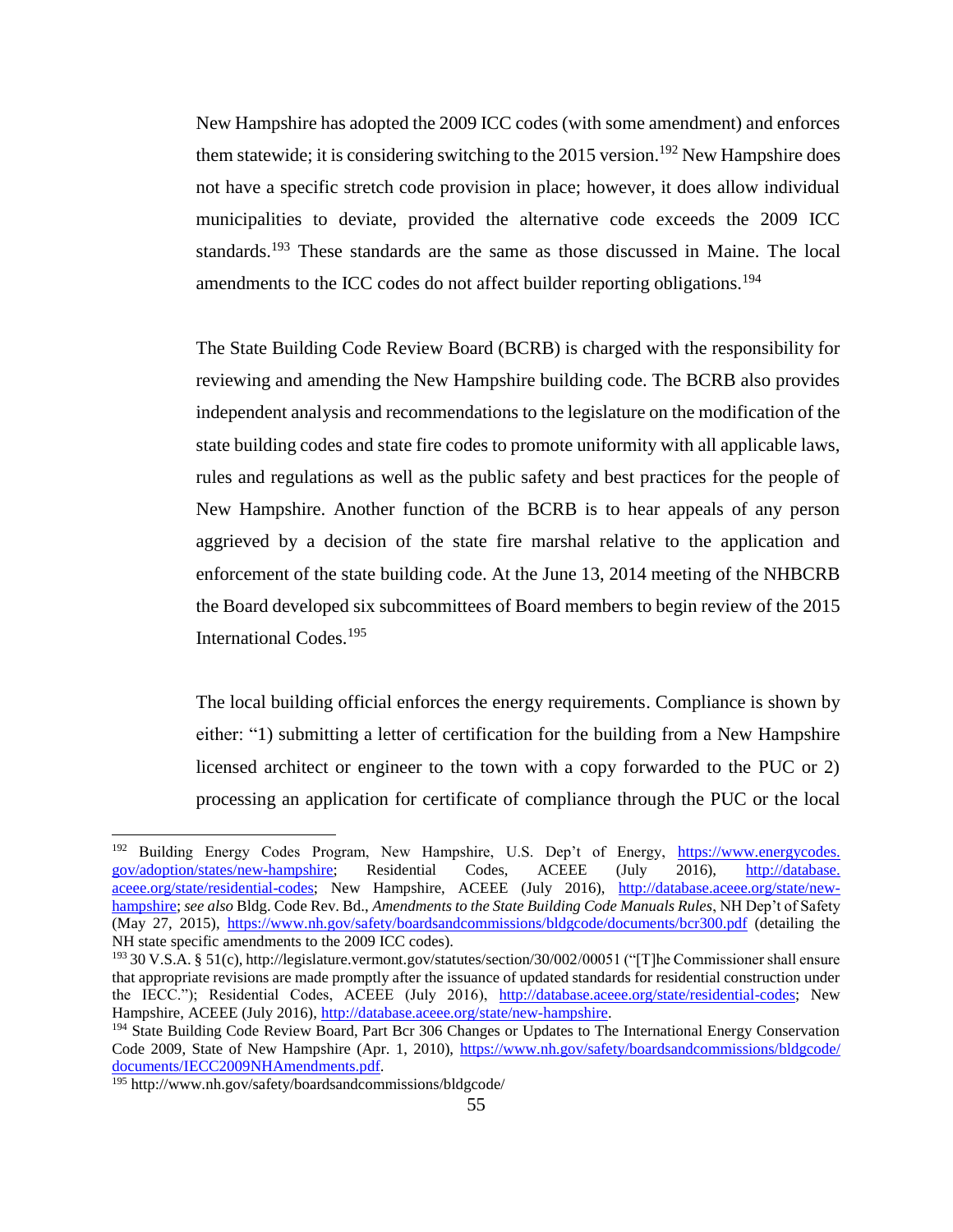building code official." Plans are not required unless REScheck is used; only the EC-1 form 2010 New Hampshire Residential Energy Code Application should be submitted if the applicant uses the prescriptive compliance path.<sup>196</sup>

#### <span id="page-55-0"></span>**3.2.3.3.8 Oregon and California Case Studies**

## <span id="page-55-1"></span>**3.2.3.3.8.1 Oregon**

Codes in Oregon are adopted as statewide codes. Buildings codes in the state are adopted as the "state program" and all local jurisdictions must enforce the state code, to the state agency's specified level of enforcement.<sup>197</sup> Statutory authority is granted to the Oregon Building Codes Division (BDC) to adopt building codes by administrative rulemaking. The Building Codes Division adopts, amends, and interprets 11 specialty codes that make up the Oregon State Building Code. The Division administers each code through specialized code programs.<sup>198</sup> The state energy code provisions are mandatory for all heated and/or cooled residential and commercial construction, including state-owned and -operated buildings that are constructed, altered, and repaired within the state. The energy conservation requirements are a mandatory statewide minimum that cannot be modified by local government without state approval.

Oregon officially has adopted the 2012 IECC for a baseline.<sup>199</sup> However, it has also adopted the 2015 IECC with minor modifications as a reach code.<sup>200</sup> Application of

 $\overline{\phantom{a}}$ 

<sup>196</sup> https://www.energycodes.gov/adoption/states/new-hampshire

<sup>&</sup>lt;sup>197</sup> http://www.iccsafe.org/gr/Documents/AdoptionToolkit/HowStatesAdopt\_I-Codes.pdf

<sup>198</sup> http://www.oregon.gov/bcd/codes-stand/Pages/index.aspx

<sup>&</sup>lt;sup>199</sup> Residential Codes, ACEEE (July 2016), [http://database.aceee.org/state/residential-codes;](http://database.aceee.org/state/residential-codes) Oregon, ACEEE (July 2016), [http://database.aceee.org/state/oregon;](http://database.aceee.org/state/oregon) Building Energy Codes Program, Oregon, U.S. Dep't Energy, [https://](https://www.energycodes.gov/​adoption/​states/​oregon) [www.energycodes.gov/adoption/states/oregon.](https://www.energycodes.gov/​adoption/​states/​oregon)

<sup>&</sup>lt;sup>200</sup> 2016 Oregon Reach Code, O.R. Bldg. Codes Div. (Apr. 2016), [https://www.oregon.gov/bcd/codes](https://www.oregon.gov/bcd/codes-stand/Documents/reach-16reachcode.pdf)[stand/Documents/reach-16reachcode.pdf.](https://www.oregon.gov/bcd/codes-stand/Documents/reach-16reachcode.pdf)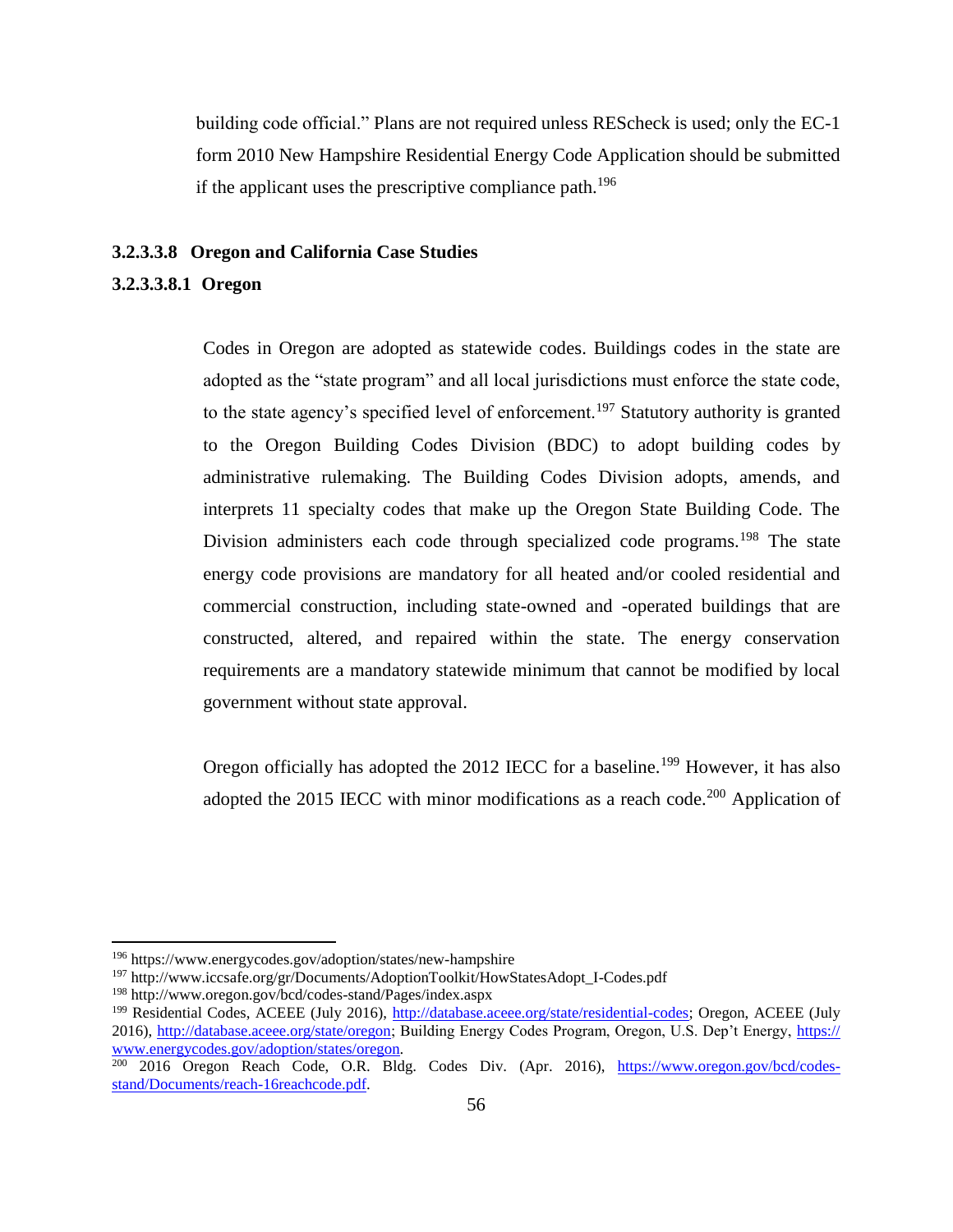the reach code is subject to designer and contractor discretion, and represents an alternative means of compliance with state building code.<sup>201</sup>

*This code shall be an optional set of construction standards and methods that are economically and technically feasible, to regulate the design and construction of buildings for the effective use of energy and the employment of renewable energy technologies. This code is intended to provide flexibility to permit the use of innovative approaches and techniques to achieve the effective use of energy, and to reduce the negative potential impacts of the built environment. This code is intended to be used as an alternate compliance method for Chapter 11 of the Residential Code. This code is not intended to abridge safety, health or environmental requirements contained in other applicable codes and ordinances.<sup>202</sup>*

In other words, a builder must comply with a building code in Oregon; either the base code (2012 IECC) or the reach code (2015 IECC).

Compliance can be demonstrated for residential construction either by using the prescriptive path or by completing a residential thermal performance calculation form for trade-offs of the exterior envelope requirements.<sup>203</sup>

## <span id="page-56-0"></span>**3.2.3.3.8.2 California**

 $\overline{\phantom{a}}$ 

California has not adopted the ICC model codes as its own codes. Instead, California, seem beyond the curb, as it exceeds the scope of the uniform ICC codes. In 2013 it adopted standards that exceeded 2012 IECC and in 2016 it adopted standards that

<sup>&</sup>lt;sup>201</sup> 2016 Oregon Reach Code, O.R. Bldg. Codes Div. (Apr. 2016), [https://www.oregon.gov/bcd/codes](https://www.oregon.gov/bcd/codes-stand/Documents/reach-16reachcode.pdf)[stand/Documents/reach-16reachcode.pdf;](https://www.oregon.gov/bcd/codes-stand/Documents/reach-16reachcode.pdf) Stretch Codes, New Buildings Institute, http://newbuildings.org/code [policy/utility-programs-stretch-codes/stretch-codes/.](http://newbuildings.org/​code_​policy/​utility-programs-stretch-codes/​stretch-codes/)

<sup>&</sup>lt;sup>202</sup> 2016 Oregon Reach Code, O.R. Bldg. Codes Div. 5–6 (Apr. 2016), [https://www.oregon.gov/bcd/codes](https://www.oregon.gov/bcd/codes-stand/Documents/reach-16reachcode.pdf)[stand/Documents/reach-16reachcode.pdf.](https://www.oregon.gov/bcd/codes-stand/Documents/reach-16reachcode.pdf)

<sup>203</sup> https://www.energycodes.gov/adoption/states/oregon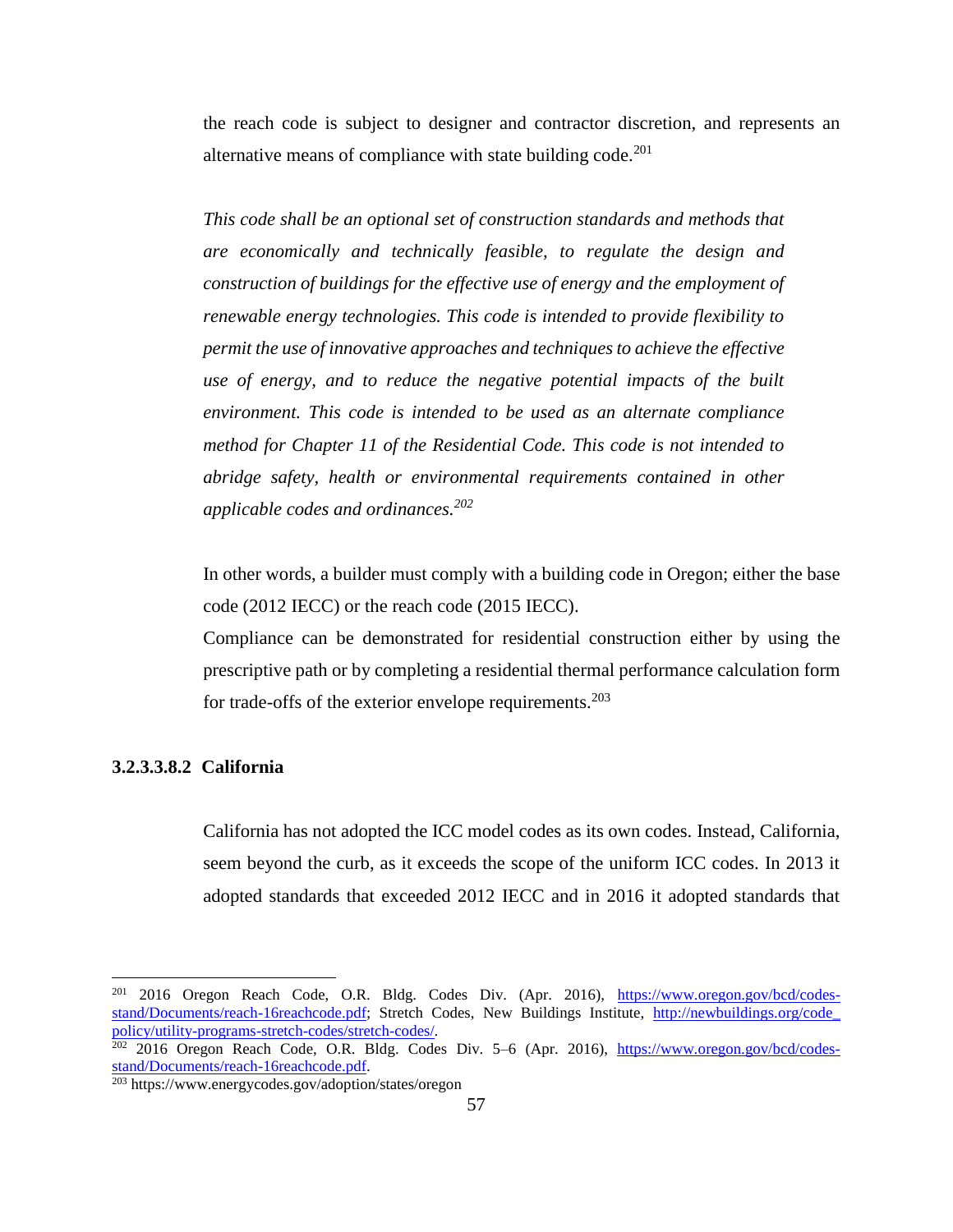exceeded IECC 2015 as the statewide mandatory base.<sup>204</sup> The state has two tiers of reach codes that it encourages municipalities to adopt; they are 15% and 30% above the statewide baseline, and qualify as net zero.  $205$ 

The tier system – a voluntary portion of the CALGreen Code -- will become increasingly popular in more-progressive jurisdictions that wish to further reduce greenhouse gas emissions and promote even more-sustainable construction practices.<sup>206</sup> If a reach code (either tier) is locally adopted, it becomes mandatory.<sup>207</sup> The California Building Standards Commission (CBSC) is authorized by California Building Standards Law to administer the many processes related to the development, adoption, approval, publication, and implementation of California's building codes. The California Building Standards Code, Title 24 serves as the basis for the design and construction of buildings in California.

California's building codes are published in their entirety every three (3) years. Amendments to California's building standards are subject to a lengthy and transparent public participation process throughout each code adoption cycle.<sup>208</sup> California Building Standards Code, "is a compilation of three (3) types of building criteria from three (3) different origins: (i) Building standards that have been adopted by state agencies without change from building standards contained in national model

 $\overline{a}$ 

<sup>&</sup>lt;sup>204</sup> Residential Codes, ACEEE (June 2016), [http://database.aceee.org/state/residential-codes;](http://database.aceee.org/state/residential-codes) California, ACEEE (June 2016), [http://database.aceee.org/state/california;](http://database.aceee.org/state/california) Building Energy Codes Program, California, U.S. Dep't Energy, [https://www.energycodes.gov/adoption/states/california.](https://www.energycodes.gov/​adoption/​states/​california)

<sup>205</sup> Residential Codes, ACEEE (June 2016), [http://database.aceee.org/state/residential-codes;](http://database.aceee.org/state/residential-codes) California, ACEEE (June 2016), [http://database.aceee.org/state/california;](http://database.aceee.org/state/california) CalGreen, Tier 1 Residential Measures, Cal. Housing & Community Dev. (eff. Jan. 1, 2017), [http://www.hcd.ca.gov/codes/calgreen/docs/hcdshl605b.pdf;](http://www.hcd.ca.gov/​codes/​calgreen/​docs/​hcdshl605b.pdf) CalGreen, Tier 2 Residential Measures, Cal. Housing & Community Dev. (eff. Jan. 1, 2017), [http://www.hcd.ca.gov/codes/calgreen/](http://www.hcd.ca.gov/​codes/​calgreen/​docs/​hcdshl605c.pdf) [docs/hcdshl605c.pdf.](http://www.hcd.ca.gov/​codes/​calgreen/​docs/​hcdshl605c.pdf)

<sup>&</sup>lt;sup>206</sup> 2016 Report to The Legislature Status of the California Green Building Standards Code, State Department of Housing and Community Development 8 (Sept. 2016), [http://www.hcd.ca.](http://www.hcd.ca.gov/docs/calgreen/2016calgreenlegreport.pdf) [gov/docs/calgreen/2016calgreenlegreport.pdf.](http://www.hcd.ca.gov/docs/calgreen/2016calgreenlegreport.pdf) 

<sup>&</sup>lt;sup>207</sup> Residential Codes, ACEEE (June 2016), [http://database.aceee.org/state/residential-codes;](http://database.aceee.org/state/residential-codes) California, ACEEE (June 2016), [http://database.aceee.org/state/california;](http://database.aceee.org/state/california) *see also* Stretch Codes, New Buildings Institute, [http://newbuildings.org/code\\_policy/utility-programs-stretch-codes/stretch-codes/;](http://newbuildings.org/​code_​policy/​utility-programs-stretch-codes/​stretch-codes/) Isaac Elnecave, Stretch-Reach Codes (Text Version), U.S. Dep't Energy, [http://energy.gov/eere/wipo/stretch-reach-codes-text-version.](http://energy.gov/eere/wipo/stretch-reach-codes-text-version) <sup>208</sup> http://www.bsc.ca.gov/Home.aspx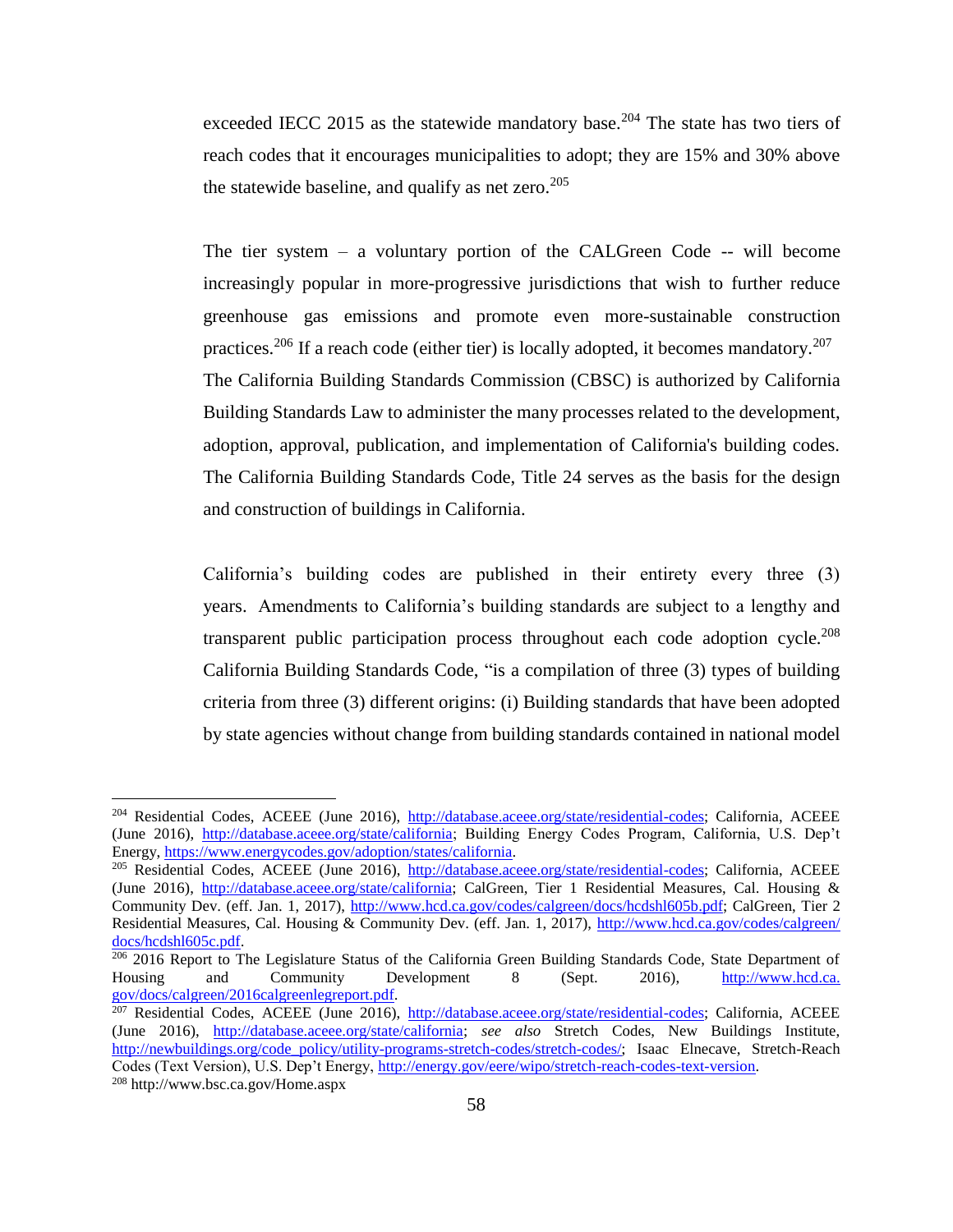codes; (ii) Building standards that have been adopted and adapted from the national model code standards to meet California conditions; and (iii) Building standards, authorized by the California legislature, that constitute extensive additions not covered by the model codes that have been adopted to address particular California concerns." <sup>209</sup> The Title 24 national model code standards are applicable to "all occupancies in California except for modifications adopted by state agencies and local governing bodies."<sup>210</sup> Although the codes are adopted at a state level, they are enforced on a statewide base. The state codes may be amended by local building and fire jurisdiction provided that the "amendments are more stringent based on findings justified by climatic, geographic and topographical conditions of the jurisdiction."<sup>211</sup>

l

<sup>209</sup> http://www.bsc.ca.gov/codes.aspx

<sup>210</sup> http://www.bsc.ca.gov/Codes.aspx

<sup>211</sup> http://www.iccsafe.org/gr/Documents/AdoptionToolkit/HowStatesAdopt\_I-Codes.pdf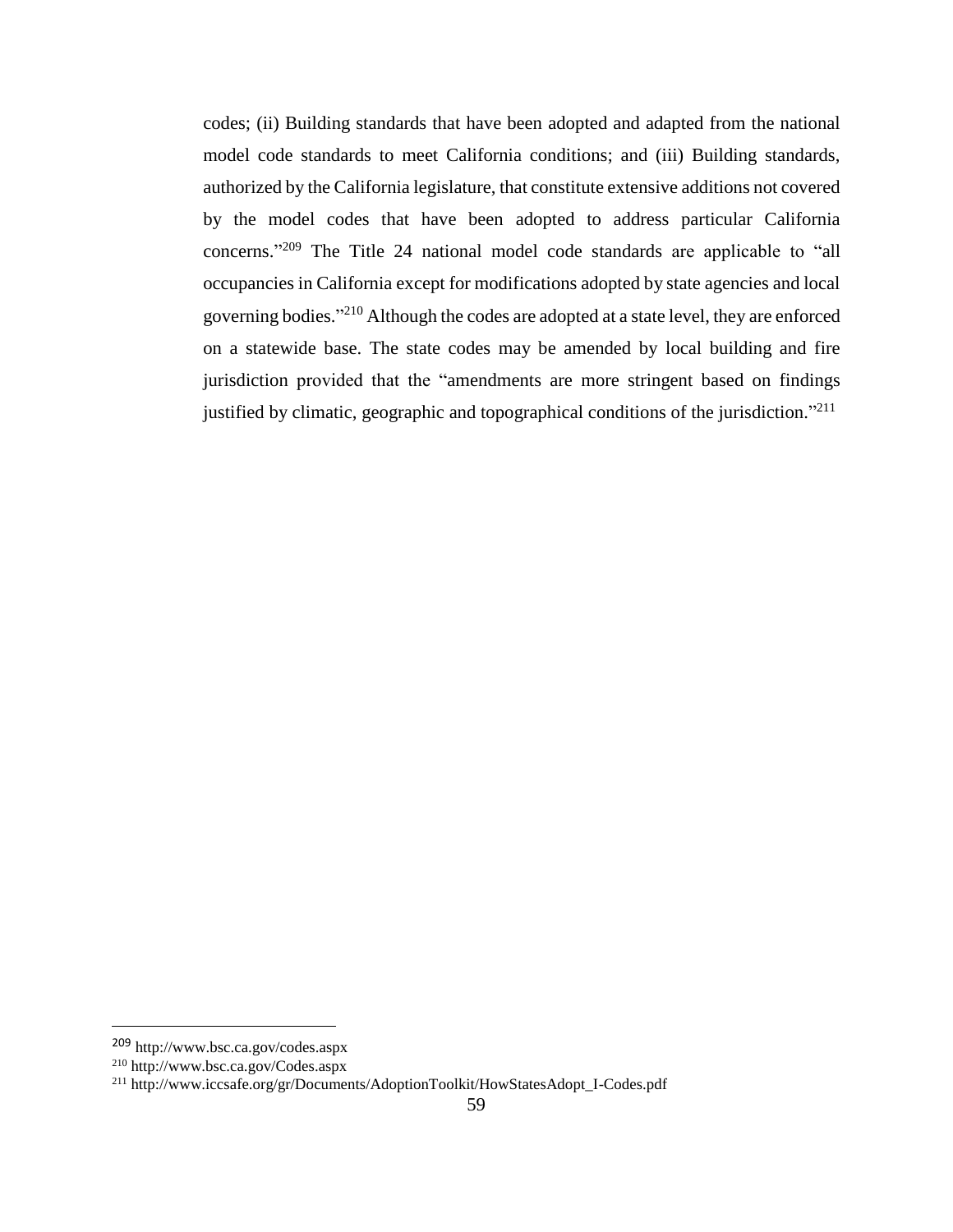## <span id="page-59-0"></span>**3.2.3.4 Analysis**

| <b>STATE</b>  | <b>CODE</b><br><b>STRETCH</b> | <b>IECC BASE CODE</b> | <b>E.R.I.</b><br>COMPL. |
|---------------|-------------------------------|-----------------------|-------------------------|
|               | (Y/N)                         | (YEAR)                | (Y/N)                   |
| Maine         | $No^{212}$                    | $2009^{213}$          | N <sub>0</sub>          |
| <b>New</b>    | $No^*$                        | 2009                  | <b>No</b>               |
| Hampshire     |                               |                       |                         |
| Vermont       | Yes                           | 2015                  | Yes                     |
| Massachusetts | Yes                           | 2015                  | Yes                     |
| Rhode Island  | N <sub>0</sub> <sup>214</sup> | 2012                  | N <sub>o</sub>          |
| Connecticut   | N <sub>o</sub>                | 2009                  | N <sub>0</sub>          |
| New York      | No <sup>215</sup>             | 2015                  | Yes                     |
| California    | Yes                           | 2015                  | Yes                     |
| Oregon        | Yes <sup>216</sup>            | 2012                  | Stretch only            |

NEEP HELIX project states uniformly have adopted a statewide baseline of International Code Council (ICC) provisions for building energy efficiency standards. Vermont and Massachusetts have uniform stretch codes that allow alternative compliance in a particular way. The other states all allow some deviation from the base code (with New York being the most procedurally thorough), but determining what alternative to apply is up to the individual municipalities with the state itself providing little guidance. States like California and Oregon present interesting studies of alternative methods for how to achieve the goals of a stretch code. Oregon gives discretion to the builder, while California gives additional flexibility by offering two tiers in its reach code program. Interestingly, the two NEEP states with static stretch codes implement it using HERS indexes as an alternative

 $\overline{a}$ 

<sup>&</sup>lt;sup>212</sup> Maine and New Hampshire allow alternative compliance through more stringent means if approved by the code official.

<sup>&</sup>lt;sup>213</sup> Maine does not enforce the code for municipalities under 4,000 unless the local government chooses to do so. The local government may enforce the Maine Building Code, Efficiency Code, or both.

<sup>214</sup> A stretch code is expected in 2017 for Rhode Island.

<sup>&</sup>lt;sup>215</sup> New York does allow municipalities to apply for localized standards more stringent than the base code.

<sup>&</sup>lt;sup>216</sup> Developers elect whether to comply by the stretch code, it is not imposed by a local government on the developer.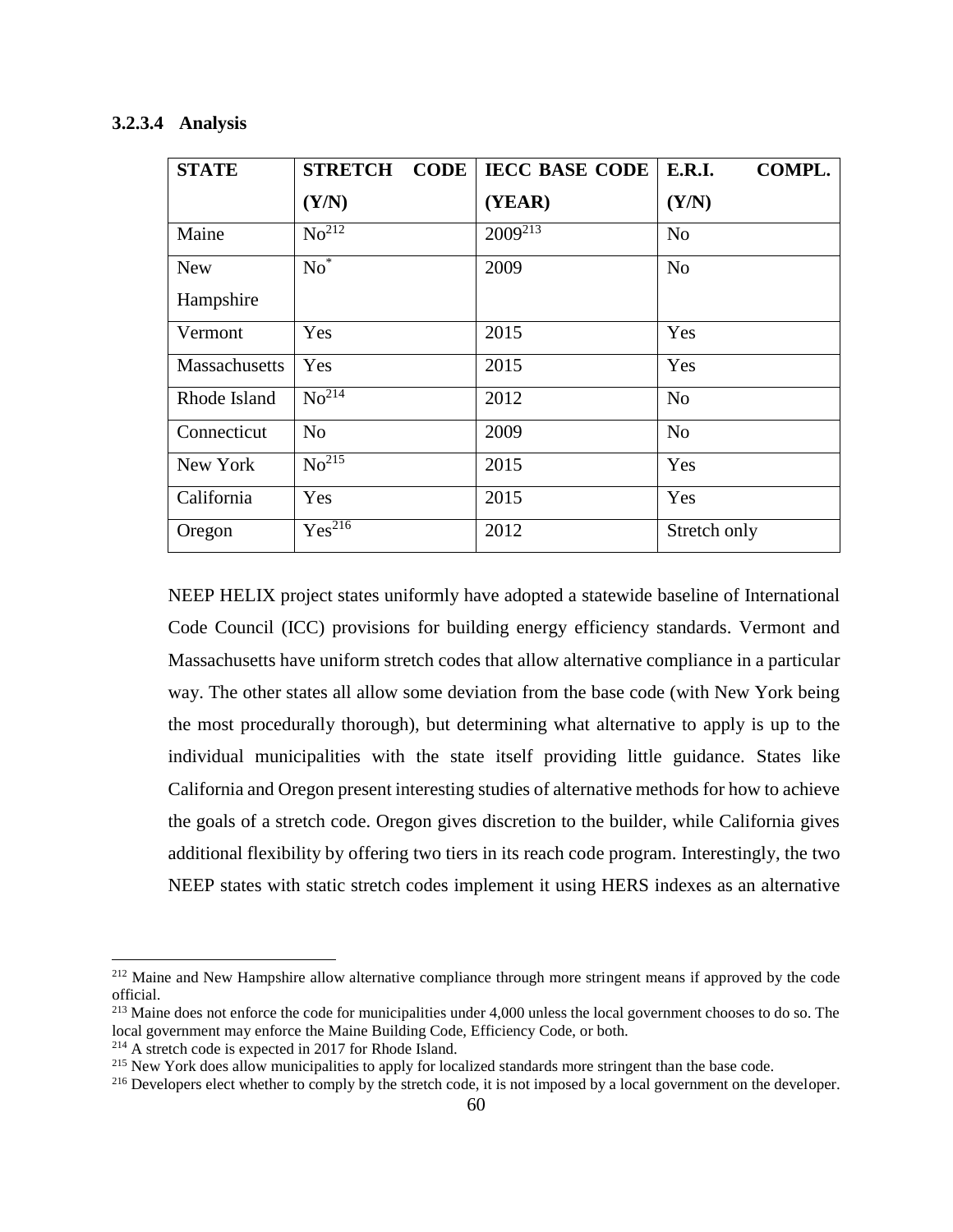compliance means. Given this basis, it could be relatively simple to translate the HERS index to a HES rating.

Also, the states that have adopted 2015 IECC (Vermont, Massachusetts and New York) have in their provisions reference to an Energy Rating Index (ERI) that is used for compliance purposes. Within the ERI scope, the most used is HERS which involves analysis of the home's construction plans and at least one on-site inspection. However, most of the states and jurisdictions do not expressly state in their state energy code that compliance can be achieved also using HERS. Instead, most of the NEEP HELIX states use a more comprehensive and reaching formulation referring to any approved energy efficiency rating system that could produce the same results. Therefore, even if HES is not expressly included as a compliance mechanism it could be easily enforced under these general provisions. What is more important is the fact that HES can be used not only at the compliance phase but also at the enforcement phase, therefore at all stages in the building process. However, having expressly linked HES with the building codes could help improve and spread its use and understanding. It would be up to local governments to request such a standard, and the state to approve it.

#### <span id="page-60-0"></span>**3.3 Finance and Home Energy Ratings**

#### <span id="page-60-1"></span>**3.3.1 Introduction**

In this section, we will explore the financial options available for persons interested in funding their energy efficiency improvements and if home energy assessments are a requirement for a person to qualify for a loan/mortgage/tax. In this respect, we will analyze PACE program, Fannie Mae and FHA programs.

#### <span id="page-60-2"></span>**3.3.2 PACE**

## <span id="page-60-3"></span>**3.3.2.1 Introduction**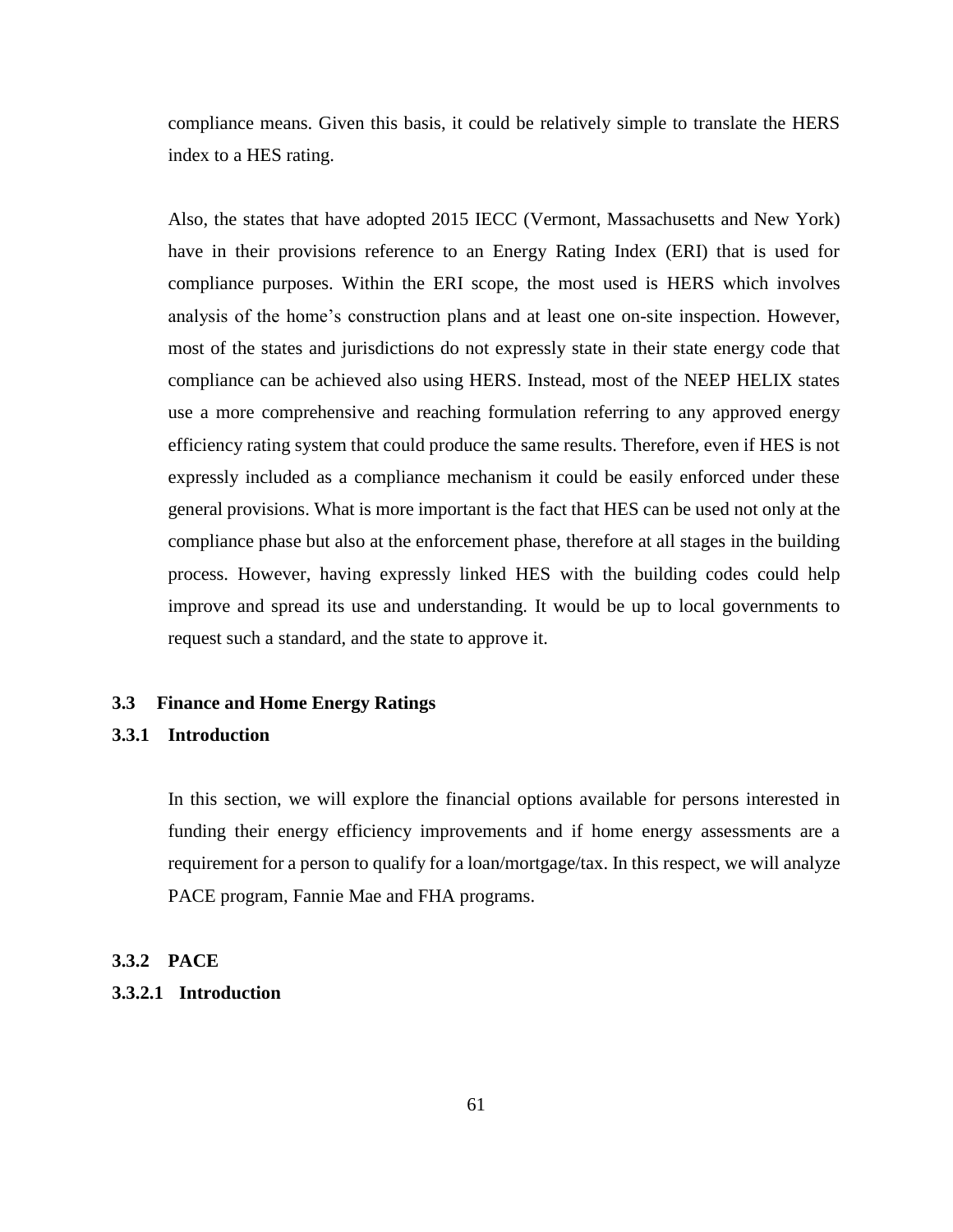Residential Property-assessed clean energy (PACE) is a low-cost, long-term innovative financing tool that allows homeowners to make affordable clean energy investments to fund energy or water efficiency and conservation improvements or renewable energy installations in their homes. PACE can pay for new heating and cooling systems, lighting improvements, solar panels, water pumps, insulation, and more for almost any property – commercial, nonprofit and residential properties. PACE pays for 100% of a project's costs and is a secured loan that attaches to the property as a voluntary assessment on the property taxes. Thus homeowners immediately benefit from energy improvements while paying back the costs over time.

To be eligible for a PACE loan, the building must be located in a local jurisdiction where the state, city, or county has passed a resolution to participate in a PACE program. If the state does not have an active program, the interested customer may contact the PACE Initiative to find out if there is a local initiative in development in order to be put in touch with a working coalition.

The assessment runs with the property at law and successor owners are responsible for remaining balances.<sup>217</sup> Therefore, the loan may be transferred to the new owner upon sale of the property, or even foreclosure, the remaining PACE assessment will stay with the property, meaning the next owner is responsible for the outstanding PACE assessment and will benefit from the lower energy bills.<sup>218</sup> Loan terms can vary between 5 and 30 years.

Some programs also allow PACE to finance solar leases and power purchase agreements (PPAs). Also, local government, taking into account the public nature of PACE, can specify that data on the system financed through PACE will be made public for autopopulation purposes, addressing data sharing opportunities upfront by obtaining consent.

l

<sup>217</sup> https://www.whitehouse.gov/assets/documents/PACE\_Principles.pdf

<sup>218</sup> https://energy.gov/eere/articles/pace-adds-market-value-home-energy-upgrades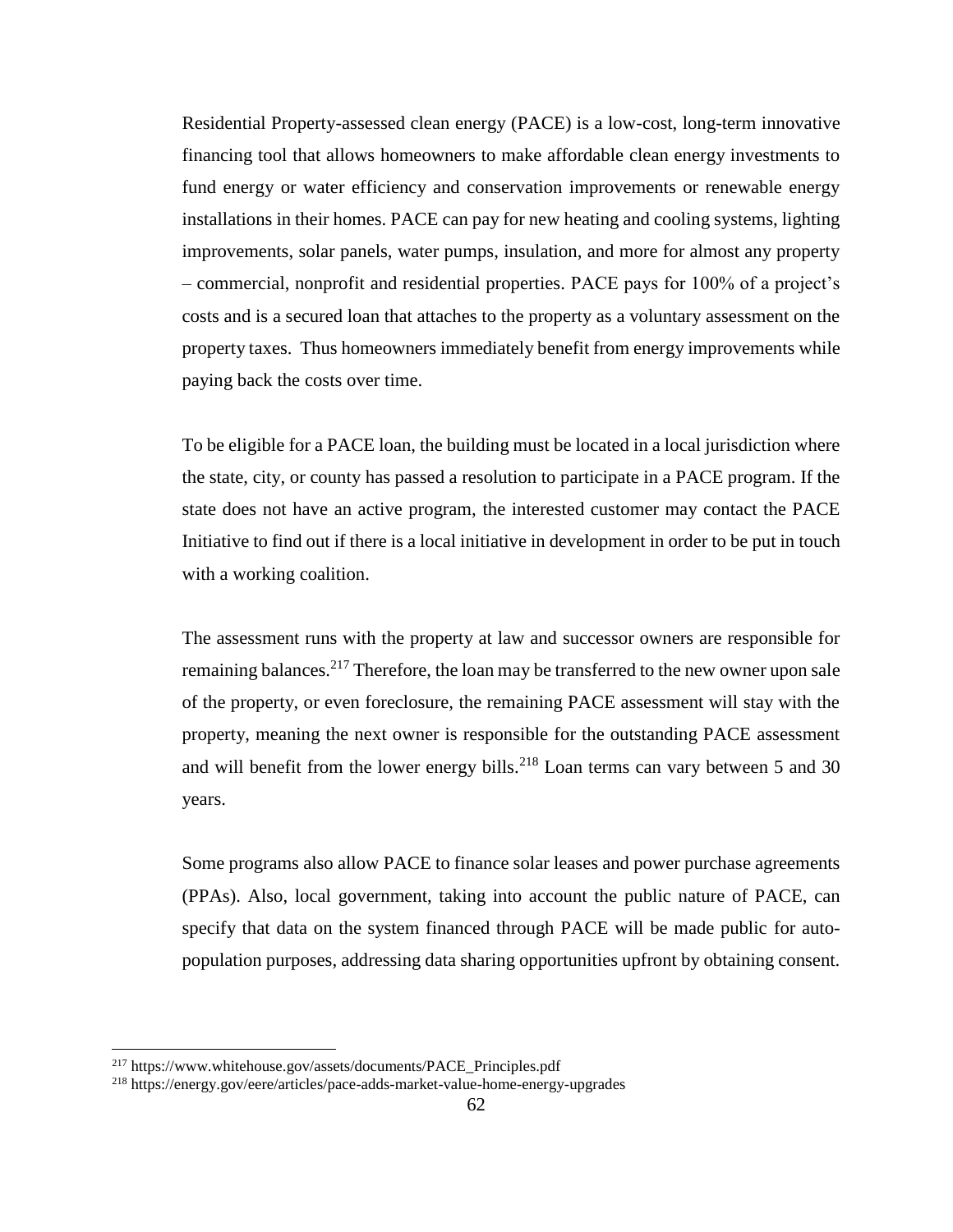## <span id="page-62-0"></span>**3.3.2.2 Integration with Home Energy Ratings**

DOE has recently adopted revisions to the original "Guidelines for Pilot PACE Financing Programs," initially issued on May 7, 2010, to reflect the evolving structure of the PACE market and incorporate lessons learned. The revised guidelines have been updated to focus solely on residential PACE programs and support a more rigorous approach to determining property owner eligibility. The guidelines apply "to both property owners who voluntarily opt into PACE programs, and to lenders who hold mortgages on properties with PACE assessments."<sup>219</sup> For the purposes of this memorandum, the revised guidelines focus "on best practices for compatibility of PACE with energy efficiency programs and services, incorporating advancements in DOE residential energy efficiency analytical tools and resources", <sup>220</sup> offering as example the DOE HES and Standard Work Specifications, and step-by-step program guidance available through the Better Buildings Residential Program Solution Center. <sup>221</sup>

Homeowners do not have to use labels to qualify for PACE financing, but ratings and labels can be used to identify possible energy efficiency improvements. Allowing the cost of the energy assessment to be included as an eligible cost incorporated into the PACE financing would make this practice more widespread. Thus, in order to ensure that energy improvements are real estate transactions, PACE programs should offer an energy efficiency assessments before and after PACE efficiency upgrades are completed. However, if the PACE program isn't equipped to offer the Score, then homeowners who want to undertake a PACE assessment should be encourage to get one through a qualified assessor in the area. $222$ 

## <span id="page-62-1"></span>**3.3.2.3 State-by-state Analysis**

 $\overline{\phantom{a}}$ 

<sup>219</sup> https://energy.gov/sites/prod/files/2016/07/f33/best-practice-pace\_0.pdf

<sup>220</sup> https://energy.gov/sites/prod/files/2016/07/f33/best-practice-pace\_0.pdf

<sup>221</sup> https://energy.gov/sites/prod/files/2016/07/f33/best-practice-pace\_0.pdf

<sup>222</sup> https://energy.gov/sites/prod/files/2016/07/f33/best-practice-pace\_0.pdf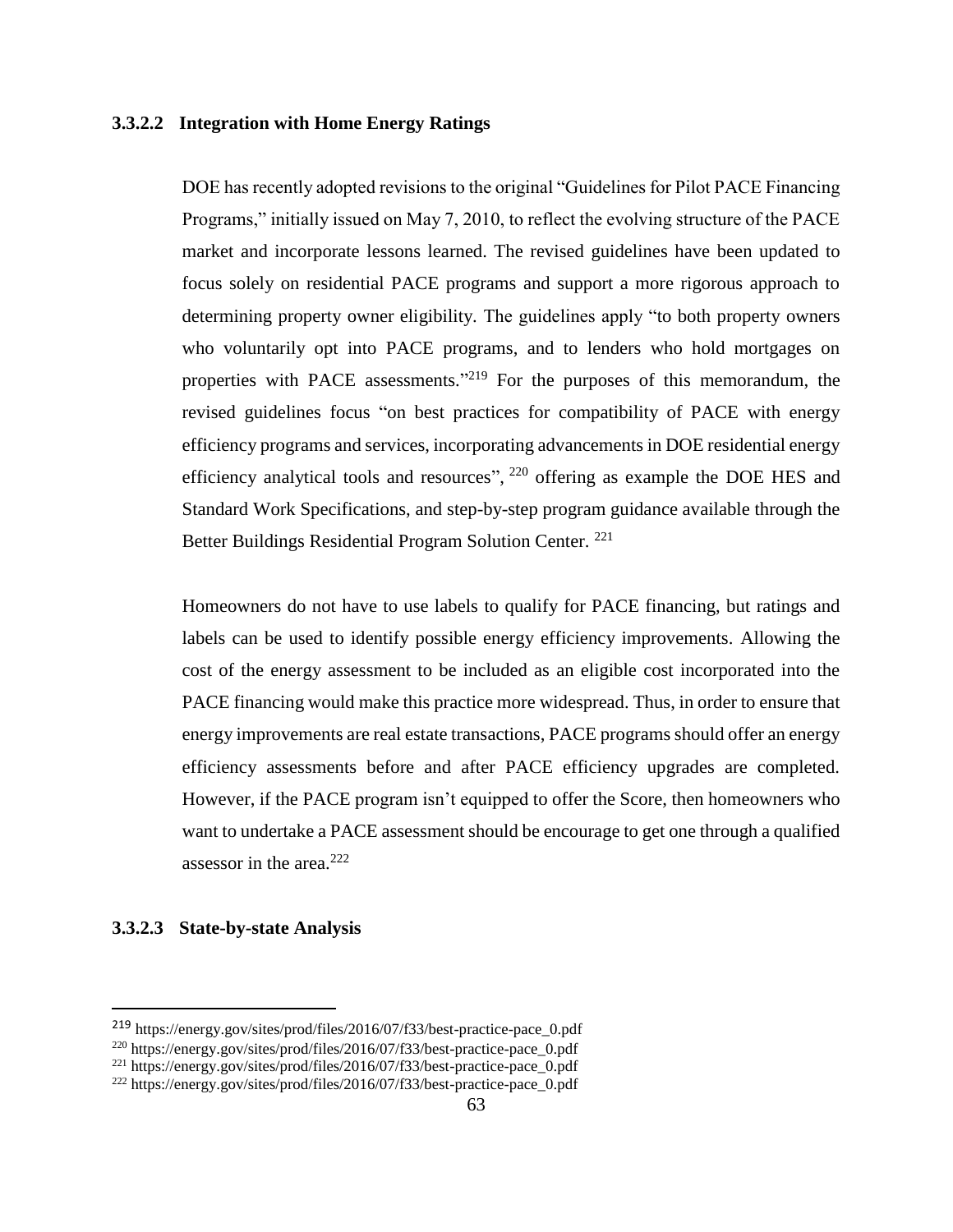Residential PACE is currently offered in California, Florida and Missouri.<sup>223</sup> With respect to the NEEP HELIX Partner states:

- **New York** passed PACE-enabling legislation in 2009 and there is one active commercial PACE program.<sup>224</sup>
- **Vermont** passed subordinate residential PACE-enabling legislation, but there is currently no program operating.<sup>225</sup>
- **Rhode Island** passed PACE-enabling legislation in 2015 as part of a comprehensive budget bill, and in April 2016, RI C-PACE, the statewide commercial PACE program, started operating. Municipalities can join the program, which is administered by the RI Infrastructure Bank.<sup>226</sup> For more information see H5900 Chapter 39-26.5.<sup>227</sup>
- **Connecticut** has commercial PACE programs. For more information see HB 6991 / Act no.  $15-21^{228}$
- **Massachusetts** passed PACE-enabling legislation, but there is currently no program operating.<sup>229</sup> For more information see H.4568.<sup>230</sup>
- **New Hampshire** passed PACE-enabling legislation in 2009 for renewable and energy efficiency improvements. There is one active program — NH C-PACE, which launched in 2016 and is currently operational in Hanover, NH.<sup>231</sup> For more information see HB 205 / Ch.  $121^{232}$
- **Maine** passed subordinate residential PACE-enabling legislation, but there is currently no program operating.<sup>233</sup>

 $\overline{\phantom{a}}$ 

<sup>223</sup> http://pacenation.us/pace-programs/

<sup>224</sup> http://pacenation.us/pace-in-new-york/

<sup>225</sup> http://pacenation.us/pace-programs/residential/

<sup>226</sup> http://pacenation.us/pace-in-rhode-island/

<sup>227</sup> http://webserver.rilin.state.ri.us/BillText/BillText15/HouseText15/H5900Aaa.pdf

<sup>228</sup> https://www.cga.ct.gov/2015/act/pa/2015PA-00021-R00HB-06991-PA.htm

<sup>229</sup> http://pacenation.us/pace-programs/residential/

<sup>230</sup> https://malegislature.gov/Bills/189/House/H4568

<sup>231</sup> http://pacenation.us/pace-in-new-hampshire/

<sup>232</sup> http://www.gencourt.state.nh.us/legislation/2015/HB0205.html

<sup>233</sup> http://pacenation.us/pace-programs/residential/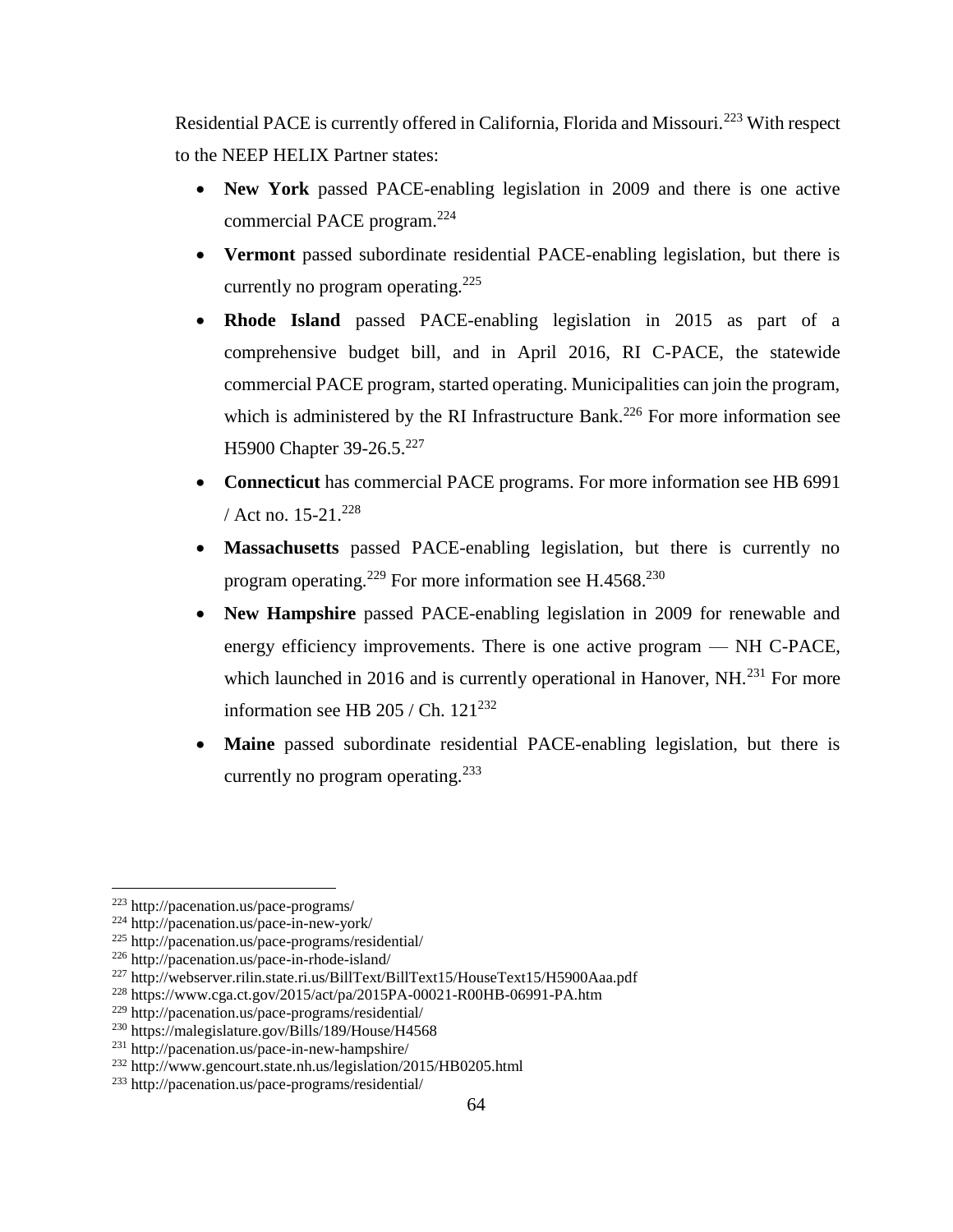## <span id="page-64-0"></span>**3.3.3 Federal Housing Administration (FHA)**

## <span id="page-64-1"></span>**3.3.3.1 Introduction**

 $\overline{a}$ 

FHA's Energy Efficient Mortgage program (EEM) enables family to save money on utility bills by financing energy efficient improvements with their FHA insured mortgage. The EEM program recognizes that an energy-efficient home and reduced utility expenses can permit a homeowner to pay a higher mortgage to cover the costeffective energy improvements on top of the approved mortgage. EEM is one of many FHA programs that insure mortgage loans, encouraging lenders to make the credit available for people that would not qualify in normal conditions and also for residents of disadvantaged neighborhoods.

EEM can be used under FHA's popular Section 203(b) Mortgage Insurance for one to four family homes eligible for approximately 96.5 percent financing and also the FHA Section 203(k) Rehabilitation Mortgage Insurance program, where an Energy Package can be layered on top of the improvements to be made under this section. Also, when the home being financed meets minimum energy efficient standards, "FHA permits the borrower's qualifying ratios to be "stretched" by two percentage points above the standard limits, allowing the borrower to qualify for a higher loan amount."<sup>234</sup> The stretch ratios permitted for an Energy Efficient Home may be used with any FHA insurance Title II program, including Energy Efficient Mortgages, and Section 203(k) Rehabilitation Mortgages. FHA's Weatherization policy "allows borrowers to finance up to \$3,500 to pay for basic weatherization items, such as thermostats and insulation."<sup>235</sup>

The energy package is the set of cost-effective improvements, which may include inter alia energy saving equipment, solar and wind technologies, that the Borrower chooses to make taking into consideration the qualified home energy assessor report.

<sup>234</sup> https://portal.hud.gov/hudportal/HUD?src=/program\_offices/housing/sfh/eem/energy-r

<sup>235</sup> https://portal.hud.gov/hudportal/HUD?src=/program\_offices/housing/sfh/eem/energy-r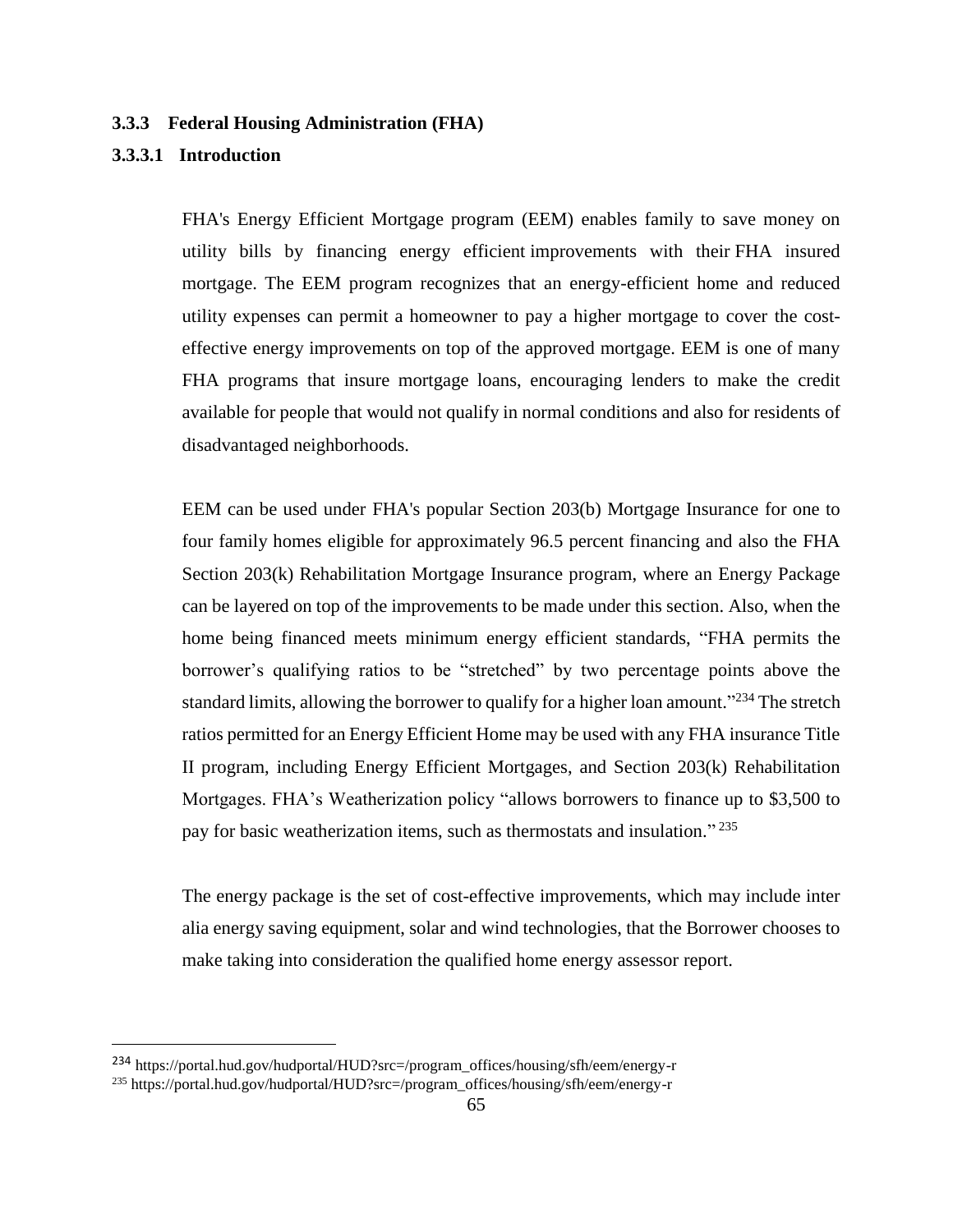## <span id="page-65-0"></span>**3.3.3.2 Integration with Home Energy Ratings**

The Borrower must obtain a home energy assessment, that will identify opportunities for improving the energy efficiency of the home and their cost-effectiveness. For existing homes, a qualified home energy assessment will determine whether the improvements are cost effective and in the case of new homes a qualified home energy assessment will determine which improvements exceed the IECC standards.

The assessment must be conducted by a qualified energy rater, assessor, or auditor using whole-home assessment standards, protocols and procedures. Qualified home energy raters/assessors must be trained and certified as one of the following: (i) Building Performance Institute Building Analyst Professional; (ii) Building Performance Institute Home Energy Professional Energy Auditor; (iii) Residential Energy Services Network Home Energy Rater.

A new policy, effective January  $25<sup>th</sup>$  2016, extends the FHA EEH (Energy Efficient Homes) historically limited to new homes – to existing homes. Under this new policy, now buyers can request from the seller through their real estate agent or have a home scored during inspection. FHA borrowers can qualify for a two percent "stretch ratio" on the debt-to-income ratio during the purchase or the refinance of the home that scores at least 6 on DOE's 1 to 10 HES scale. If a home receives a Home Energy Score below 6, the buyer can receive funds to help bring the house up to the level of a 6 or higher.<sup>236</sup> When buying a newly built home that meets energy code, homebuyers are in compliance with the requirements and can qualify for the EEH. Qualifying new homes for the EEH stretch ratio, "must meet or exceed the efficiency of the most rigid of either the 2006 IECC, or the prevailing state or local code." EEH stretch ratios can be applicable to the FHA's Title II forward mortgage products and programs, including its primary loan programs – 203 (k) and 203 (b). The qualifying ratios available through the EEH policy

 $\overline{a}$ 

<sup>236</sup>http://www.ashireporter.org/HomeInspection/Articles/Making-More-Money-by-Providing-Home-Energy-Scores/14926 (You can read more about the FHA's partnership with Home Energy Score program at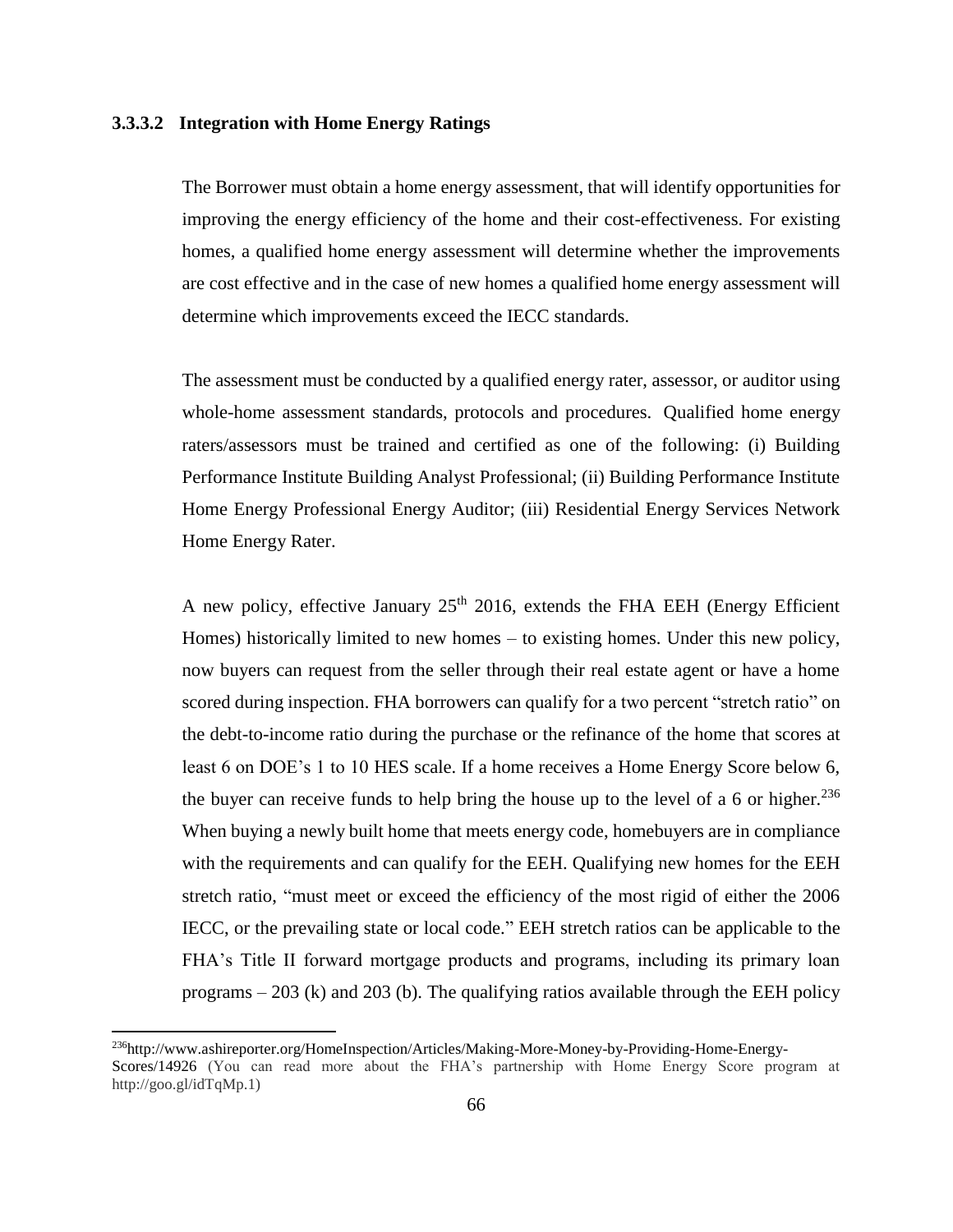add to the FHA products that support energy efficiency, such as for example the Energy Efficient Mortgage (EEM).<sup>237</sup>

FHA announced anticipated guidelines for another initiative that will allow borrowers to use Single Family FHA financing for properties with existing PACE loans that meet certain conditions. FHA PACE Policy adopted on July 19, 2016 makes it easier for future home buyers to purchase or refinance homes using FHA financing when there is an existing PACE obligation attached to the property, meeting FHA requirements.<sup>238</sup>

## <span id="page-66-0"></span>**3.3.4 Fannie Mae**

## <span id="page-66-1"></span>**3.3.4.1 Introduction**

The Federal National Mortgage Association, known as Fannie Mae, is a US governmentsponsored enterprise and, since 1968, a publicly traded company. In March of 2016, Fannie Mae launched a new HomeStyle Energy mortgage loan.<sup>239</sup>

#### <span id="page-66-2"></span>**3.3.4.2 Integration with Home Energy Ratings**

Applicable at point of sale or refinancing, the HomeStyle Energy loan requires HES, HERS report, or comparable locally supported report that identifies cost effective recommendations. The HomeStyle Energy mortgage loan allows borrowers to finance up to 15% of the "as completed" appraised value for energy efficiency improvements by receiving HES and finance up to \$3,500 in weatherization or water-efficient improvements with no energy report.<sup>240</sup> Borrowers can also qualify for a stretch on their debt-to-income ratios for homes that score a 6 or higher, or for making improvements to a less efficient home. The energy report must be reviewed by the lender and must: identify the recommended energy improvements and expected costs of the completed

<sup>237</sup> <sup>237</sup> https://betterbuildingssolutioncenter.energy.gov/beat-blog/doe's-home-energy-score-and-fha-mortgages-newtools-help-you-shop-and-buy-energy-efficient

<sup>238</sup> https://energy.gov/sites/prod/files/2016/08/f33/PACE-Aug11webinar\_v2.pdf

<sup>239</sup> https://www.fanniemae.com/content/fact\_sheet/homestyle-energy-product-matrix.pdf

<sup>240</sup> https://www.fanniemae.com/content/faq/homestyle-energy-faqs.pdf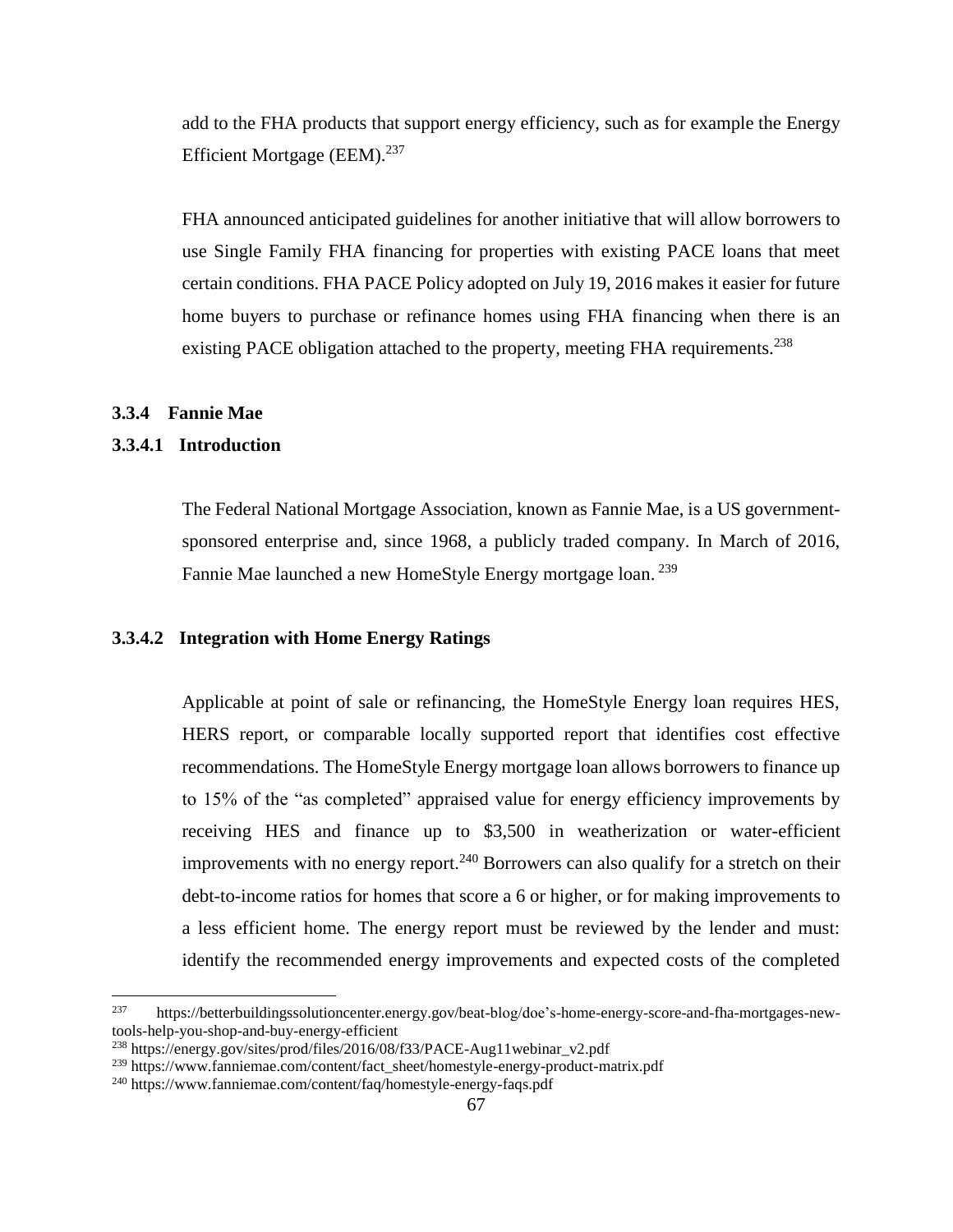improvements; specify the monthly energy savings to the borrower; and verify that the recommended energy improvements are cost-effective. If the cost of the energy report is paid for by the borrower, the cost may be financed as part of the mortgage by including it in the cost of the energy improvements. The cost of the energy report can be incorporated into the borrower's loan amount.

Exceptions to Energy Report Requirements are available for weatherization's and waterefficiency improvements and payoffs of PACE loans. An energy report is not required for basic weatherization and water-efficiency improvements up to \$3,500 because studies have shown that they are cost-effective energy improvements. Fannie Mae also does not require an energy report for the payoff of a PACE loan. Alternative documentation (other than an energy report) is acceptable in the following circumstances.<sup>241</sup>

#### <span id="page-67-0"></span>**3.3.5 Analysis**

 $\overline{a}$ 

The widening array of energy efficiency financing options holds great promise for complementary growth in ratings and scores. The financial instruments, such as PACE, Fannie Mae and the FHA programs can be used towards paying for energy efficiency home improvements. However, the requirements to qualify for such a loan/mortgage/tax is different for each.

While for PACE is not required for the borrower to do a home energy assessment in order to qualify for the loan, recent guidelines adopted by the DOE reinforce the opinion that an assessment is always the recommended option. Also, PACE residential seems to be not as widespread available across states. This is important for both the use of PACE and the promotion of HES due to the fact that to be eligible for a PACE loan, the building must be located in a local jurisdiction where the state, city, or county has passed a resolution to participate in a PACE program.

<sup>241</sup> https://www.fanniemae.com/content/guide/selling/b5/3.3/01.html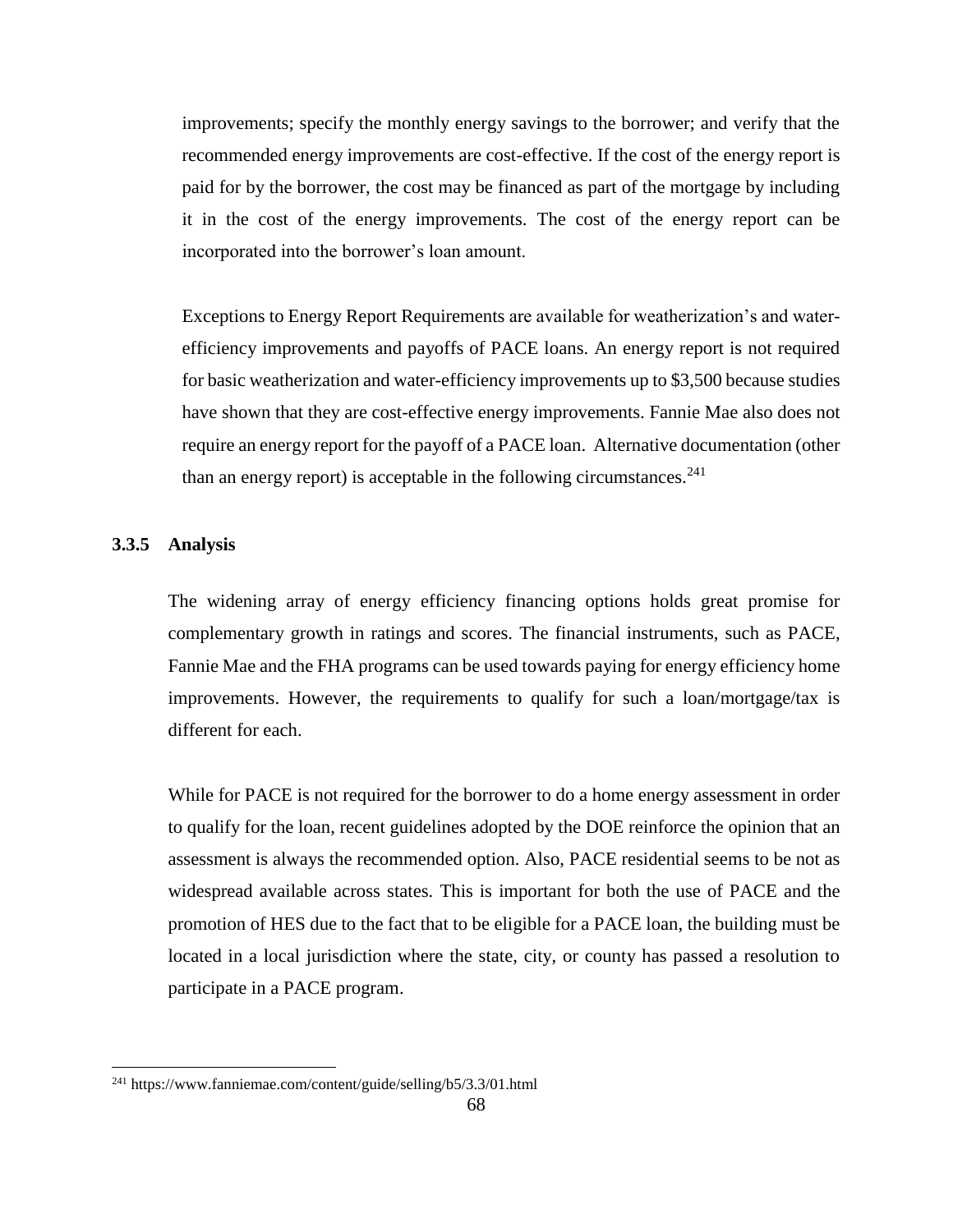In respect to Fannie Mae and FHA loan and mortgage programs, the borrower is expected and required to do a home energy assessment in order to qualify for the loan that will be used for energy improvement. Under FHA EEH policy, the borrower is provided also with an incentive to buy or refinance a house with a HES score of 6 and above or is provided with funds to bring the house to a level of 6 or higher. The policy signals to lenders that they can use the HES as a proxy for expected utility costs. Also, FHA allows financing properties with existing PACE loans. Under HomeStyle Energy loan with Fannie Mae, the borrower is required to do home energy assessment. Also, the borrower is provided with an incentive to buy or refinance a house with a HES score of 6 and above or is provided with funds to bring the house to a level of 6 or higher. An Energy Report is not required for payoff of PACE loans, instead requires alternative documentations.

As we can see, there are several financing options that already serve as a path towards promotion of the use of home energy assessments. It would also be preferable if PACE would enjoy a more widespread application and would introduce the home energy assessment as a mandatory requirement for obtaining a loan.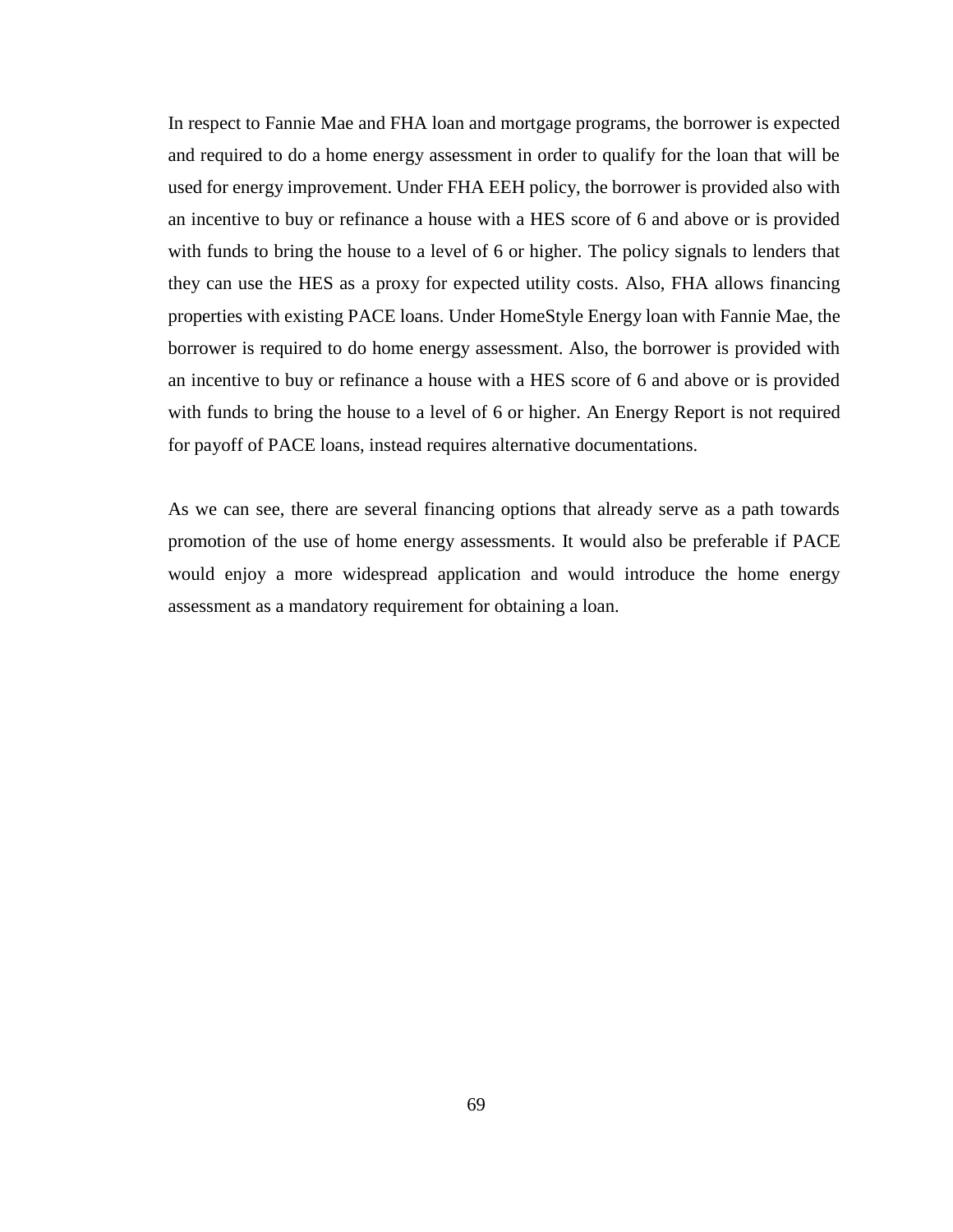## <span id="page-69-0"></span>**4 Conclusion**

l

Residential energy labeling has grown exponentially over the past five years with the help of states, utilities, cities, and real estate stakeholders across the country. It is only expected that residential rating and labeling to grow exponentially as collaboration across sectors increases, this being the key to the promotion and growth of the residential energy labeling and rating. Collaboration across sectors – to include appraisers, real estate agents, financial institutions, retailers, and many others - has been and will continue to be key to this process: "the next few years will hopefully show how states and others are conquering the scale-up barriers for residential energy labels, and how they are forging the way to educate homebuyers and homeowners about energy efficiency at every possible chance."242

<sup>&</sup>lt;sup>242</sup> ACEEE, Scaling Up Energy Ratings, Labels, and Scores: Latest Trends to Promote Widespread Adoption, 2016, p.11-12